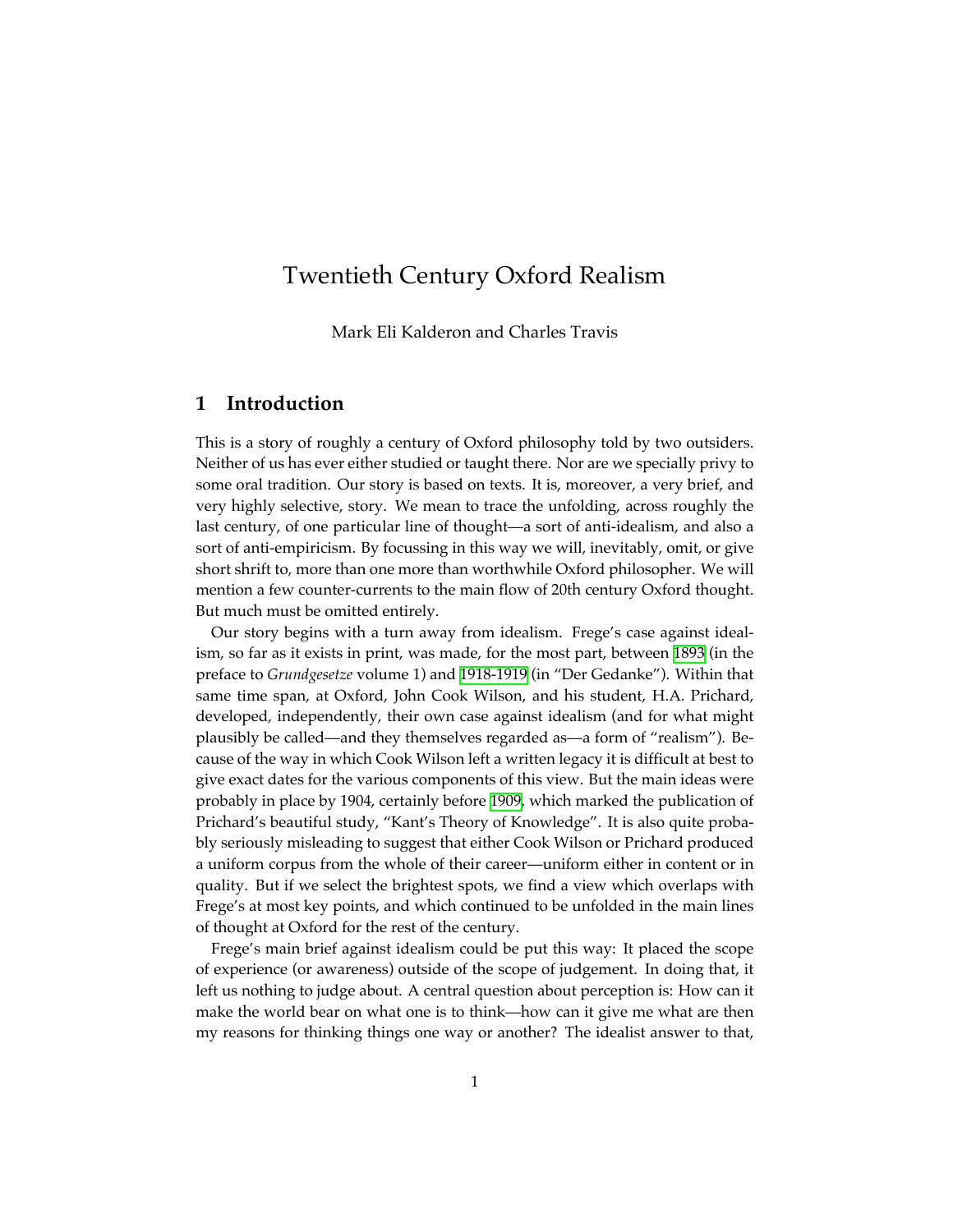<span id="page-1-0"></span>Frege showed, would have to be, "It cannot". What, in Frege's terms, "belongs to the contents of my consciousness"—what, for its presence needs someone to be aware of it, where, further, that someone must be me—cannot, just in being as it is, be what might be held, truly, to be thus and so. (This is one point Prichard retained throughout his career, and which, later on, he directed against others who he termed "sense-datum theorists". It is also a point Cook Wilson directed, around 1904, against Stout (see section [4\)](#page-30-0). So, in particular, it was crucial to Frege that a thought could not be an idea ("Vorstellung"), in the sense of "idea" in which to be one is to belong to someone's consciousness. The positive sides of these coins are: all there is for us to judge about—all there is which, in being as it is might be a way we could judge it to be—is that environment we all jointly inhabit; to be a thought is, intrinsically, to be sharable and communicable. All these are central points in Cook Wilson's, and Prichard's, Oxford realism. So, as they both held (early in the century), perception must afford awareness of, and relate us to, objects in our cohabited environment.

There is another point which Prichard, at least, shared with Frege. As Prichard put it:

There seems to be no way of distinguishing perception and conception as the apprehension of different realities except as the apprehension of the individual and the universal respectively. Distinguished in this way, the faculty of perception is that in virtue of which we apprehend the individual, and the faculty of conception is that power of reflection in virtue of which a universal is made the explicit object of thought. [\(Prichard,](#page-46-1) [1909](#page-46-1), 44)

Compare Frege:

A thought always contains something which reaches out beyond the particular case, by means of which it presents this to consciousness as falling under some given generality. (1882: Kernsatz 4)

But don't we see that the sun has set? And don't we also thereby see that this is true? That the sun has set is no object which emits rays which arrive in our eyes, is no visible thing like the sun itself. That the sun has set is recognized as true on the basis of sensory input. (1918: 64)

For the sun to have set is a way for things to be; that it has set is the way things are according to a certain thought. A way for things to be is a generality, instanced by things being as they are (where the sun has just set). Recognizing its instancing is recognizing the truth of a certain thought; an exercise of a faculty of thought.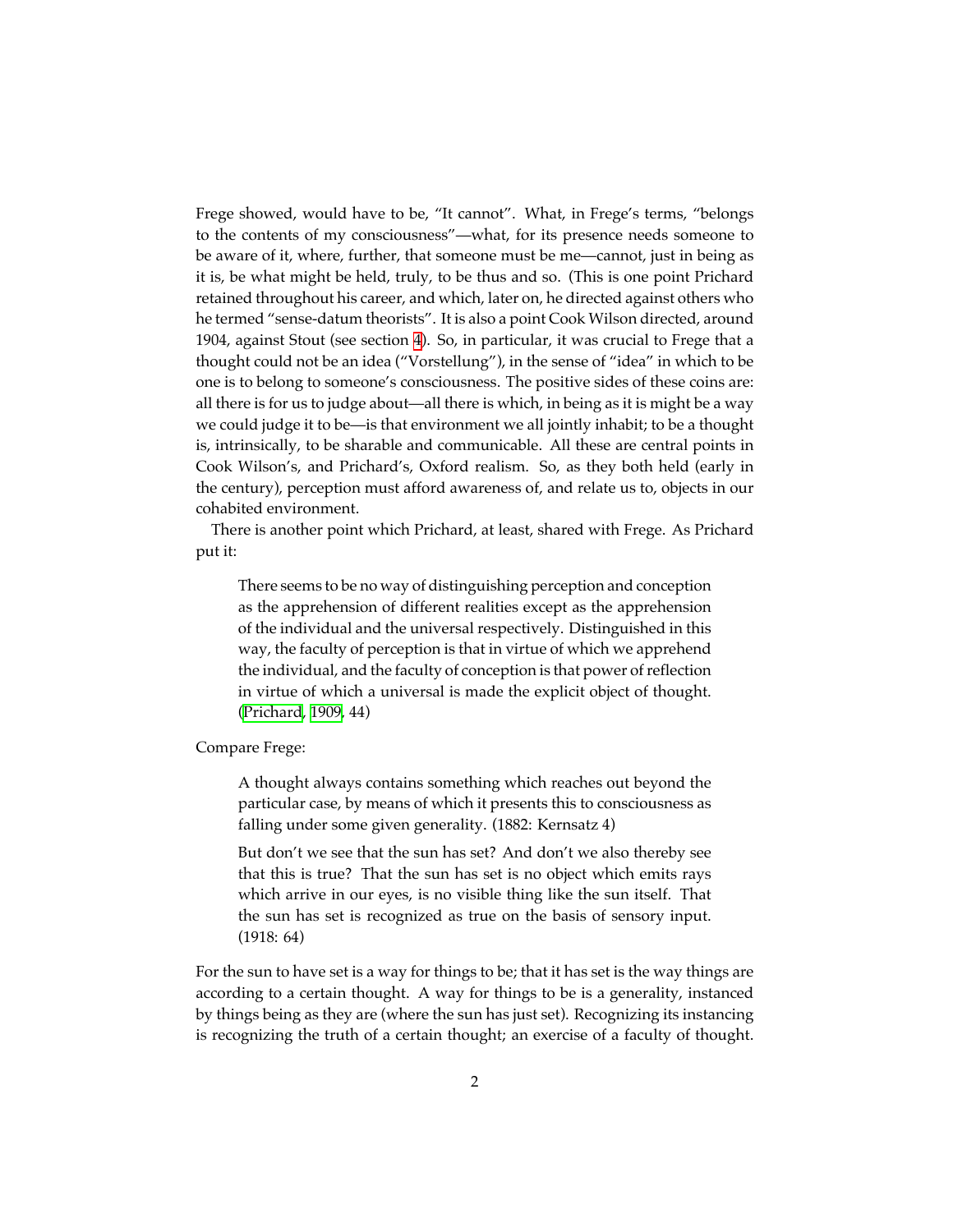<span id="page-2-0"></span>By contrast, what instances a way for things to be, what makes for that thought's truth, does not itself have that generality Frege points to in a thought—any more than, on a different level, which Frege calls "Bedeutung", what falls under a (firstlevel) concept might be the sort of thing things fall under. What perception affords is awareness of the sort of thing that instances a way for things to be. Perception's role is thus, for Frege, as for Prichard, to bring the particular, or individual, in view—so as, in a favorable case, to make recognizable its instancing (some of) the ways for things to be it does. The distinction Prichard points to here is as fundamental both to him and to Frege as is, for Frege, the distinction between objects and concepts.

For all this shared ground between Prichard, Cook Wilson, and Frege, there is still a difference in focus. For Frege, the central notion in his critique of idealism is *truth*, or, correlatively, judging (a truth-evaluable stance towards things). The trouble with idealism, for him, is that it leaves no room for judgement. For Cook Wilson and Prichard, the central notion was *knowledge*. The trouble with idealism (all idealism being, Prichard argued, subjective idealism) is that it leaves no room for knowledge. (It is just restating Frege's core point about ideas to say that ideas, or, in Prichard's terms, appearances, are not things about which one can be knowledgeable—there is nothing to know about them.) And it is with this focus on knowledge that Cook Wilson's and Prichard's brief against idealism continued to shape Oxford philosophy throughout the last century.

Cook Wilson's and Prichard's rejection of idealism assumed its finished form in the first decade of the last century. It coincided roughly with several others. Frege's, notably, was in full flower in 1893, again in 1897, and then in his masterful case against idealism in [1918-1919.](#page-46-0) At Cambridge, Moore's and Russell's revolution began in [1899](#page-46-2) with Moore's "The Nature of Judgement", and continued with his "The Refutation of Idealism" of [1903](#page-46-3), and with various papers by Russell (see notably "The Nature of Truth" [1906\)](#page-47-0). Russell's focus, as he himself points out, was a bit different from either Moore's or Cook Wilson's and Prichard's. As [Rus](#page-47-1)[sell](#page-47-1) [\(1959](#page-47-1), 42) puts it, "I think that Moore was most concerned with the rejection of idealism, while I was most interested in the rejection of monism." But, as [Russell](#page-47-1) [\(1959](#page-47-1), 42) also said, both he and Moore were concerned to insist on "the doctrine that fact is in general independent of experience". Moore's points coincided with Cook Wilson and Prichard at a number of crucial points. He insisted, for example:

[T]he existence of a table in space is related to my experience of it in precisely the same way as the existence of my own experience is related to my experience of that. … if we are aware that the one exists, we are aware in precisely the same sense that the other exists; and if it is true that my experience can exist, even when I do not happen to be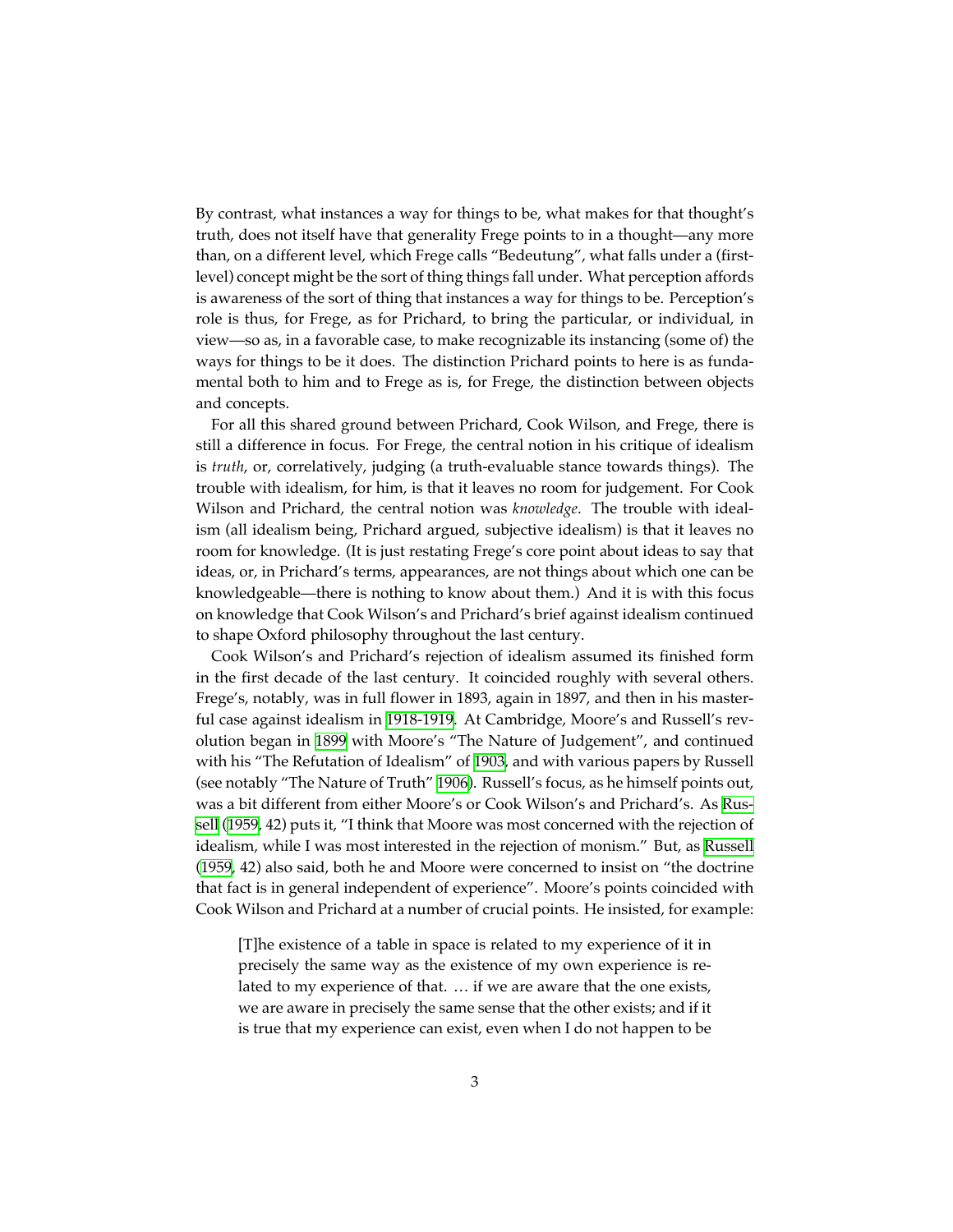<span id="page-3-0"></span>aware of its existence, we have exactly the same reason for supposing that the table can do so also. … I am as directly aware of the existence of material things in space as of my own sensations; and what I am aware of with regard to each is exactly the same—namely that in one case the material thing, and in the other case my sensation does really exist. (1903: 453) (ref. of ideal. Mind NS v 12 n 48 (Oct 1903) 433-453)

Though, for all that, one might reasonably find Cook Wilson and Prichard more relentlessly focussed on the structure of perceptual experience and of knowledge. Russell reports finding it exhilarating to reject idealism:

I felt it, in fact, as a great liberation, as if I had escaped from a hothouse on to a wind-swept headland. I hated the stuffiness involved in supposing that space and time were only in my mind. I liked the starry heavens even better than the moral law, and could not bear Kant's view that the one I liked best was only a subjective figment. In the first exuberance of liberation, I became a naïve realist and rejoiced in the thought that grass is really green, in spite of the adverse opinions of all philosophers from Locke onwards. I have not been able to retain this pleasing faith in its pristine vigour, but I have never again shut myself up in a subjective prison. [\(Russell,](#page-47-1) [1959,](#page-47-1) 48)

This last sentence is half-right. Neither Russell, nor Moore, nor Prichard (by the 1930s) was able to hang onto the anti-idealist insights with which they began. (If Cook Wilson did, then again, he died in 1915.) Indeed, by 1917, when he delivered the lectures *The Philosophy of Logical Atomism*, Russell had again locked himself up in a thoroughly subjective prison, even insisting that, *pace* Frege, it was a positively good thing that thoughts could never be exactly communicated. If idealism is a doctrine about the cognitive role of ideas, in Frege's sense of idea—something constitutively dependent on a subject's awareness—then nothing could be a more idealist view of the relation between thought and its objects, and of the objects of experience, than Russell's logical atomism of around that year. By the '20s, Moore was himself drawn, reluctantly, into sense-datum theory. As for Prichard, though he remained always opposed to what he called "sense data", he did come, some time before [1938,](#page-46-4) to believe that the objects of sight were things which, whatever else they were, were precisely ideas in Frege's sense. We think there is a systematic reason why philosophers as insightful as these were uniformly unable to hold onto the realism with which they began. It is, in brief, that (like Kant, in the 4th paralogism) they did not have the tools really to resist a form of the argument from illusion. Those tools came only later, with Austin. We will elaborate this point in due course.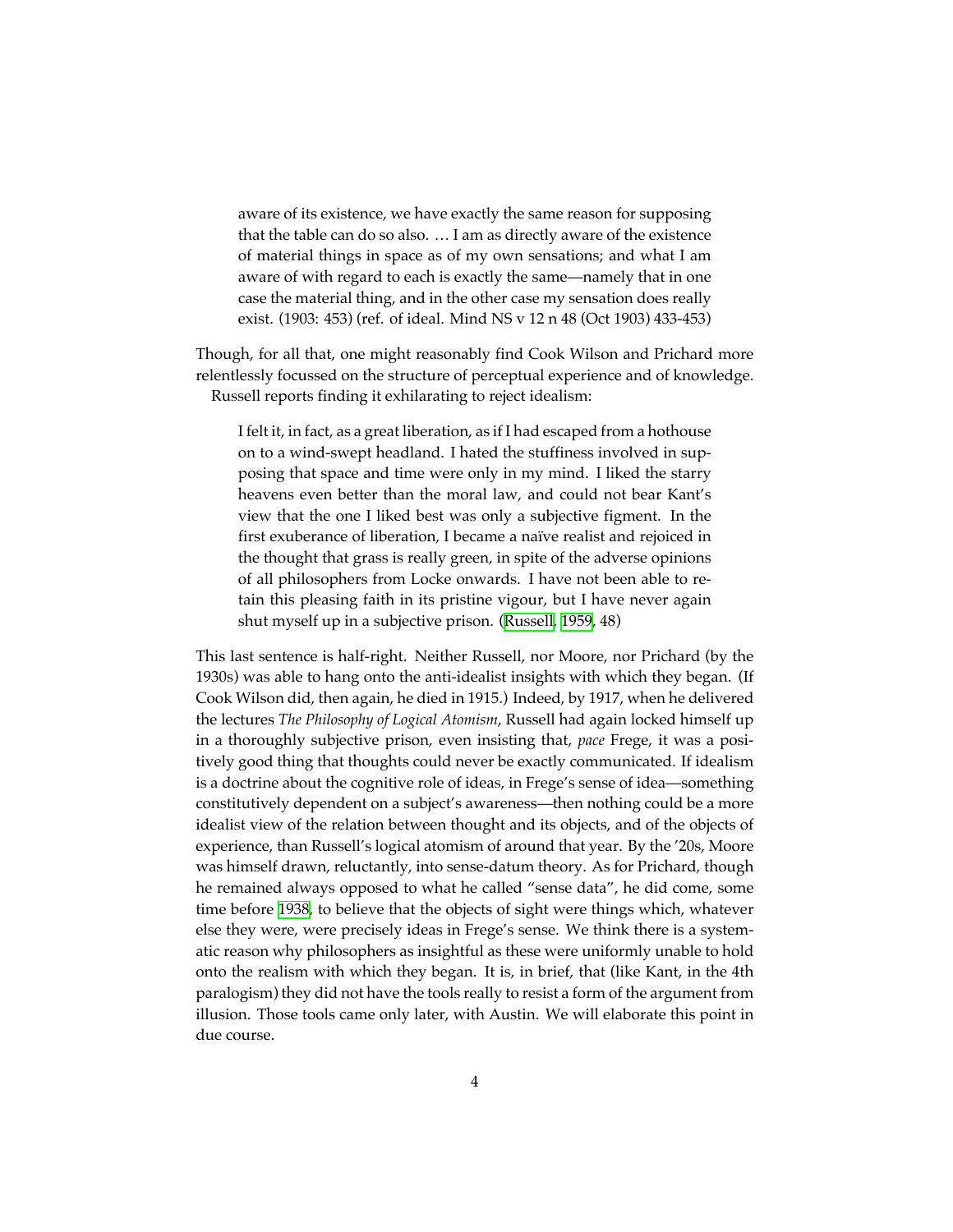<span id="page-4-0"></span>One more initial point. In addition to the realism just sketched, Cook Wilson also contributed to Oxford philosophy a new conception of philosophical good faith (certainly new relative to Hume, to Hegel, and to most of the post-Cartesian tradition). It is a conception perhaps better known as later championed by Moore. Cook Wilson expressed it thus:

The actual fact is that a philosophical distinction is prima facie more likely to be wrong than what is called a popular distinction, because it is based on a philosophic theory which may be wrong in its ultimate principles. … There is a tendency to regard the linguistic distinction as the less trustworthy because it is popular and not due to reflective thought. The truth is the other way. Reflective thought tends to be too abstract, while the experience which has developed the popular distinctions recorded in language is always in contact with the particular facts.

Now it is not uncommon in philosophic criticism that some popular term, when reflected on, presents great difficulties to the philosopher; difficulties which are often due to some false theory of his which is presupposed. The criticism sometimes ends … so that … any distinctive use of [the term] is supposed to be an illusion, or the meaning of the term may be pronounced to be altogether an illusion. When the philosopher arrives at such a conclusion it too often happens that he is satisfied with this negative result. … We ought under such circumstances to inquire how it is, if the given term only means something else, that language ever developed it, and still so obstinately holds to it, and when we believe that we have explained a term away or shown that it is a mere unnecessary way of disguising some other meaning, we ought to put our result to the test by trying to do without the word criticized and seeing what would happen if we everywhere substituted for it what we suppose to be the truer expression.([Cook Wilson,](#page-45-1) [1926](#page-45-1), 875)

A philosopher's claims must be answerable to something. If they are, say, claims about seeing, there is nothing better to which they may be answerable than the way the verb "see" is actually used. This is one way of putting the foundations of what came to be known as ordinary language philosophy—some decades before there was any. This, though is a point about philosophic methodology. It does not yet identify the main focus of 20th century Oxonian interest in language.

Despite that salient difference in focus between Frege, on the one hand, and Prichard and Cook Wilson on the other—despite the centrality of knowledge in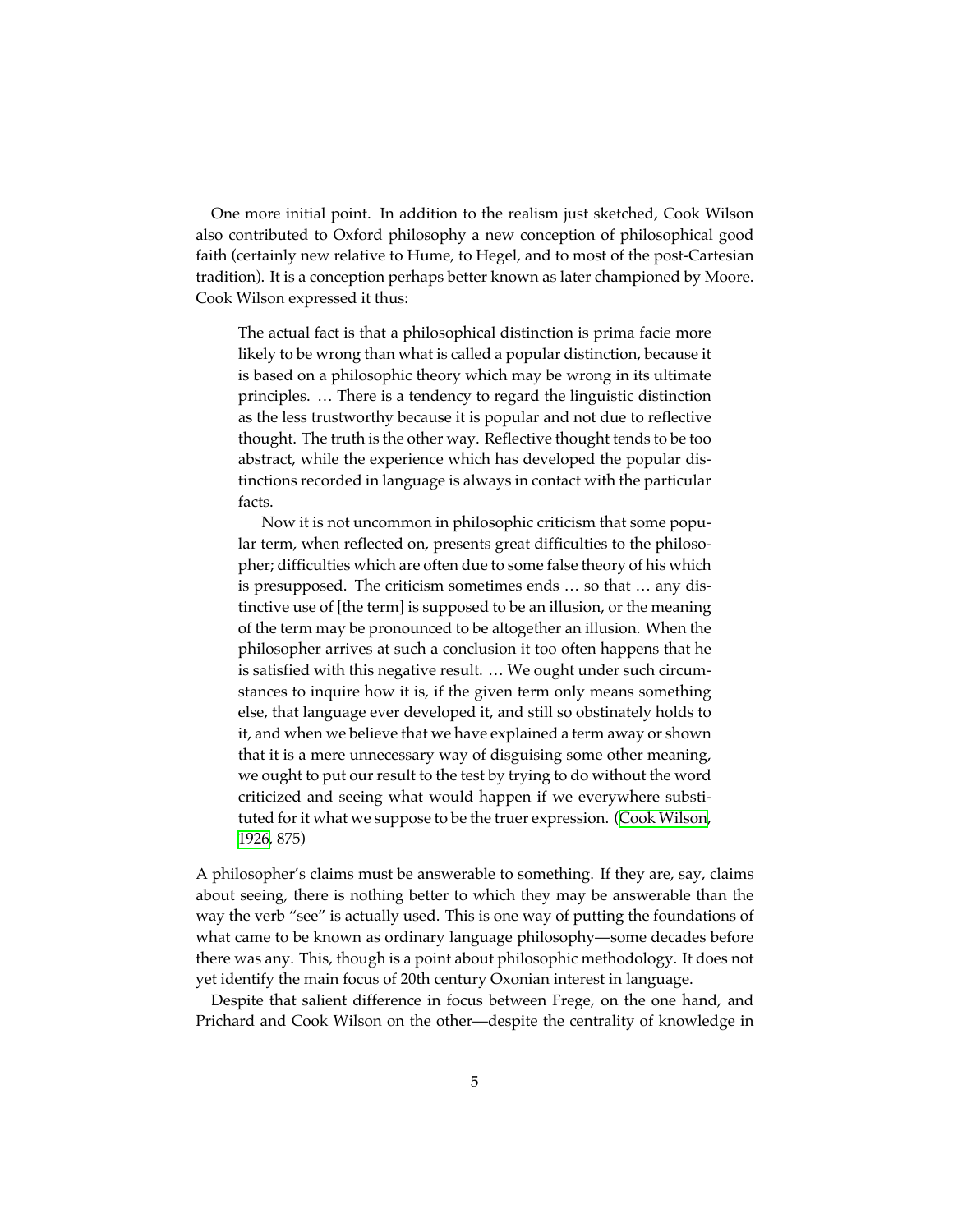20th century Oxford's concerns—we divide the following discussion into three sections in this order: language, knowledge, and perception.

#### **2 Language**

Unlike Oxford views of knowledge, and of perception, the most significant Oxford views of language are not ones which persisted throughout the century. Rather, with their roots firmly in Cook Wilson, they flowered from the late '40s until the early '60s, largely thanks to Austin, then more or less disappeared from the Oxford scene. It would be an interesting exercise—perhaps largely in sociology—to explain why this is so. For, we shall suggest, Oxford's most distinctive views of language were borne mostly of necessity. More specifically, they were (or were seen as) what was necessary in order to keep afloat those very views of knowledge and perception which not only bear the Oxford mark, but, moreover, did persist at Oxford into this millennium. A question which is very hard to answer is how, after the early '60s, proponents of these last views thought they could get along without those insights Austin found essential. At best we will do little here towards answering it.

There were, in the last century, two distinctive Oxford views of language. One is a particular conception of the relation of language to thought. The other is, in effect, a methodological strategy. One, one might say, concerns the relation between mind and language, the other is a strategy of minding one's language. We do not normally attend to the ways our words work, but rather to what we hope to work with them. But, the idea is, in philosophy words can all too easily work to block our view of the phenomena we mean to speak of. Clarity as to their workings how and when they actually apply—often is the best way to see through them to those objects of our study. Both these views are rooted in Cook Wilson, though in somewhat different ways. We begin here with the first.

There is a line of thought in Cook Wilson's treatment of a notion of a proposition, and its role in logic, which adumbrates a main line in Austin's view of language, and which may well have influenced it. Cook Wilson was, roughly, a contemporary of Frege. So it is fair to compare the two. Both wrote on logic. On first reading, Cook Wilson—precisely in his concern for the ordinary use of words—may seem to be missing all Frege's best insights. No doubt he did miss some, though on closer reading perhaps not *quite* so many as first appears. In any event, both agreed in finding a *grammatical* distinction between subject and predicate—a distinction as generated by English or German syntax—of little or no relevance to logic. Frege: writes,

Our logic books still drag in much—for example, subject and predicate—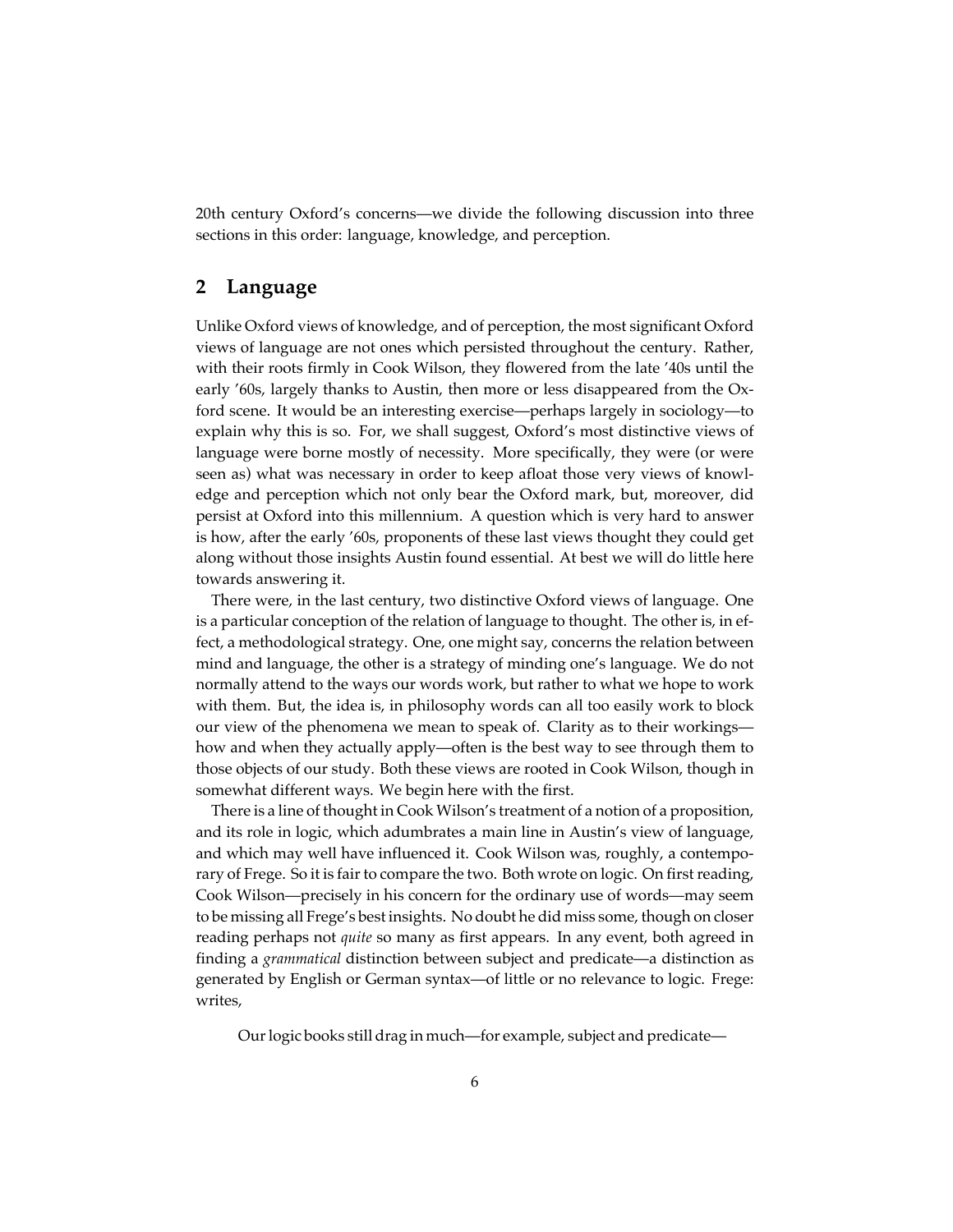<span id="page-6-0"></span>that really does not belong to logic. (1897: 60))

Rejecting that distinction, he gives fundamental importance to another, that between *object* and *concept*. Cook Wilson writes,

The above analysis [of a statement, or proposition] would make the distinction of subject and predicate, one not of words but of what is meant by the verbal expression. We may call this the strict logical analysis, and the distinction of the words of the sentence into 'subject words' and 'predicative words' may be called the grammatical analysis.([Cook Wilson,](#page-45-1) [1926,](#page-45-1) 124)

Thus, for example, in "That building is the Bodleian", "that building" is the grammatical subject; in "Glass is elastic", "glass" is the grammatical subject. But in the first either "that building" or "the Bodleian" may identify the logical subject, depending on the use being made of that sentence on an occasion. In the second, either "glass" or "elastic" may identify the logical subject on a use. *Mutatis mutandis* for logical predicates. An instance of the *sentence* "Glass is elastic", while meaning just what it does, having precisely the syntax and semantics it does, so while having the same grammatical subject and predicate, might have either of two pairs of strict (or true) logical subject and predicate. So the well-formed part, "glass", in the sentence, "Glass is elastic", might, on two different uses of that sentence to state something, make either of two different contributions to the stating of what is thus stated. Similarly for other sentences and their grammatical subjects and predicates.

Two different uses of the sentence "Glass is elastic", each to say something to be so, may thus form a minimal contrasting pair: in the one, but not the other, "glass" is the logical subject in what is said; there is a corresponding difference in logical predicates; and what what each says differs in no way not entailed by these differences. Accordingly, [Cook Wilson](#page-45-1) ([1926,](#page-45-1) 125) tells us, each use, or what is said on it, requires a different "logical analysis". The first use thus says something which admits of the first, but not of the second analysis, and *mutatis mutandis* for the second. Thus, each differs in what is thus said. Perhaps there is something to be said which admits of either analysis, just as for Frege a given thought admits of many different analyses. But here each member of the pair says something which requires an analysis what the other says does not admit of. So that something is not a thought analyzable in either of these two ways. Whether "glass" figures as a logical subject or not contributes to determining what it is that is thus said. Does each member of the pair thus express a different thought in Frege's sense? That depends on whether the different analysis each requires—a "logical" analysis in Cook Wilson's sense of this term—is part of an analysis of the thought expressed.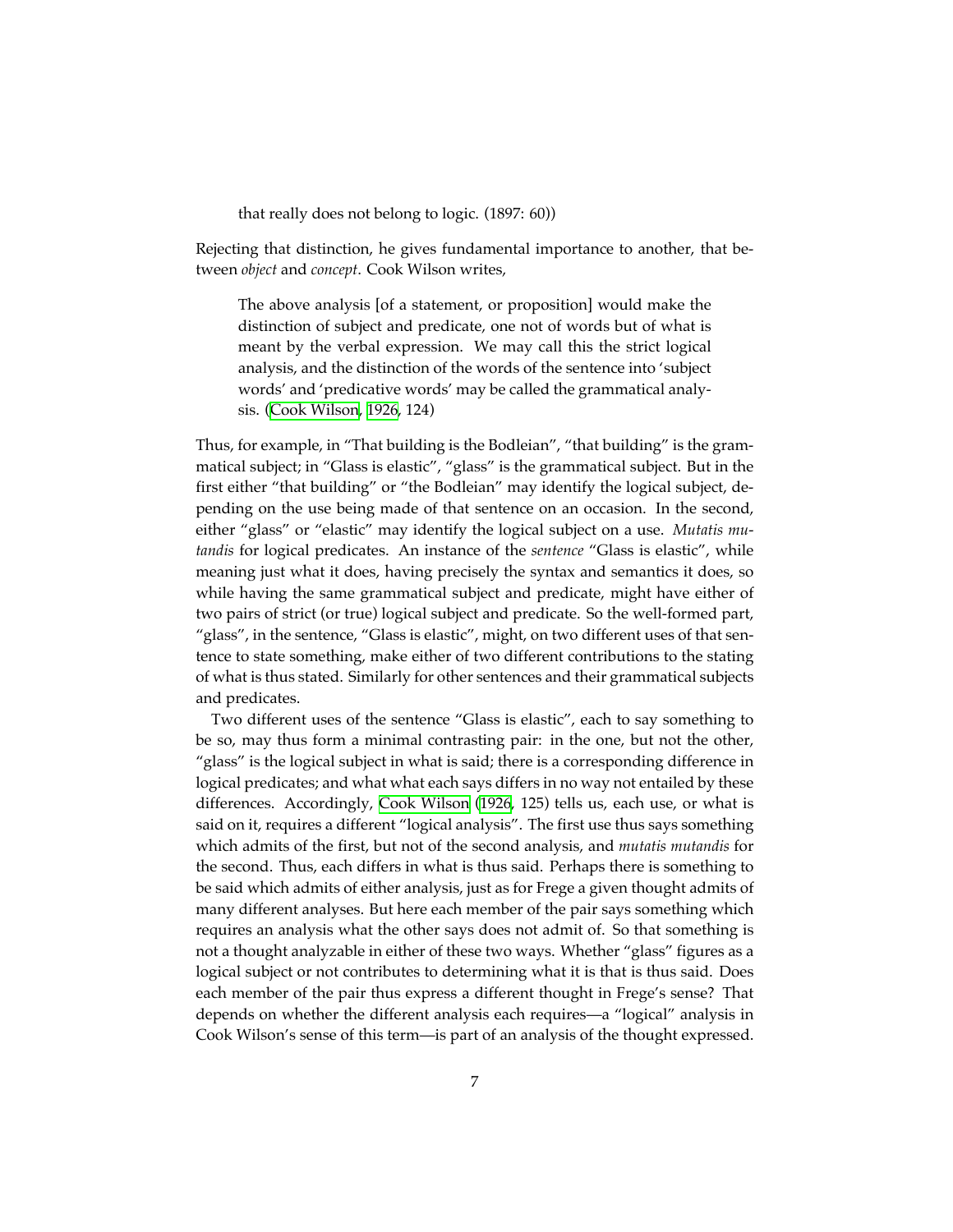For Frege, to bear on the thought expressed is to bear on questions of truth. So the minimal difference between each member of the pair would make for a different thought expressed in each if, but only if, whether "glass" was the logical subject bore, somehow, on questions of truth—that is, only if that difference made for a difference in the condition on the truth of what each said, or the conditions under which this might be true. That there is such a difference is yet to be seen. We leave it for the moment as an open question.

In any case, to a Fregean, two or three things may seem to have gone wrong already. One of these lies in something Cook Wilson stresses about the just-mentioned "logical" distinction:

Subject and predicate mean not the idea or conception of an object, but the object which is said to be an object of the idea or conception. But, while the things called subject and predicate are objects without anything that belongs to our apprehension of them or our mode of conceiving them, the distinction of them as subject and predicate is entirely founded on our subjective apprehension of them, or our opinion about them, and on nothing in their own nature as apart from the fact that they are apprehended or conceived. It may be said that the distinction is not in them, but in their relation to our knowledge or opinion of them, and so not a relation between what they are in themselves apart from their being sometimes apprehended. (1926: 139)

*Logical subject* and *logical predicate* may thus seem mere psychological notions, which, for Frege, could have no bearing on logic. Whereas Frege's distinction between *concept* and *object* precisely is a distinction between the sorts of things we designate in expressing the thoughts we do. But Cook Wilson's notions need not be psychological in any sense in which Frege's notion of a thought is not.

A thought, for Frege, is the content of a certain sort of stance for a thinker to take towards the world. In taking such a stance a thinker would expose himself to risk of error, of a sort succumbed to or avoided merely in the world being as it is (thus an *objective* stance). The thought which is the content of that stance is what fixes precisely *what* risk a thinker would thus run; just *when* he would succumb, just *how* the world may matter to whether he has. Stances towards the world are part of a thinker's psychology, on a perfectly good use of that term. Being psychological in this sense *need* not mean that it is a psychological matter what such stances there are to take, and certainly does not mean that it is a psychological matter how such and such stances relate to one another (e.g., which ones stand farther down or up on truth-preserving paths).

Cook Wilson's logical subjects and predicates need not be any more psychological than Frege's thoughts. A thought, for Frege, identifies a commitment there is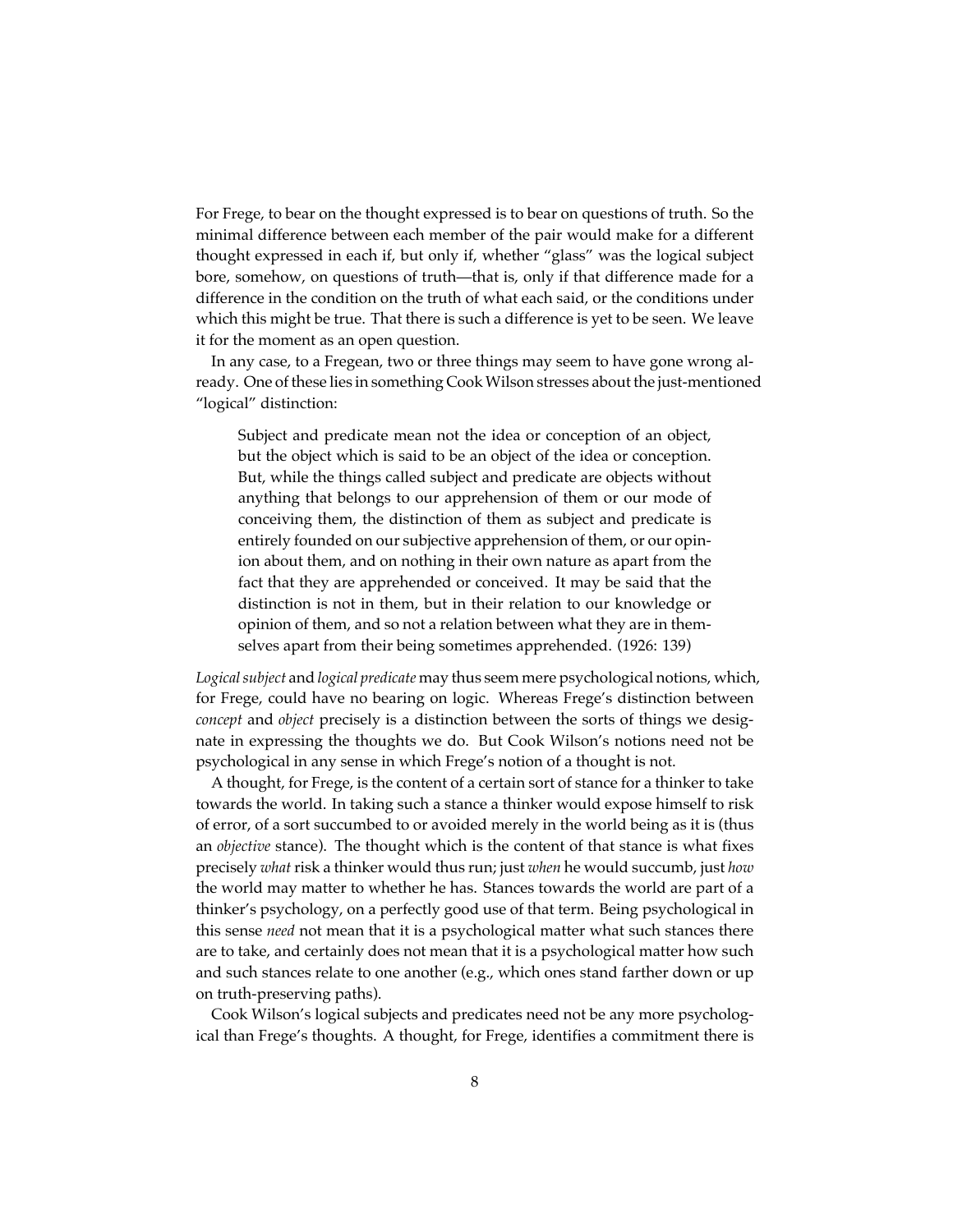for one to make as to how things are; accordingly represents things as a certain way. For Cook Wilson, two statements, otherwise as alike as possible, but differing in whether such-and-such is their logical subject, accordingly differ in what question(s) they are to be understood to answer; and, accordingly, in what one is committed to answering correctly in making them. What commitments there are thus to make, and how the correctness of one such commitment may be related to that of others, need be no more a psychological matter than the corresponding questions for Frege's thoughts. Of course, so reading Cook Wilson, it is a substantial thesis that there are substantively different commitments for differences in logical subject to mark; a thesis best made out, if possible, by showing that difference in logical subject, and just that, may mark commitments whose correctness is independent of one another. But just this adumbrates the really important issue to come.

In his very dismissal of the grammatical subject-predicate distinction, as well as in many other contexts, Frege insists:

Thus we will never forget that two different sentences can express the same thought, that as to the content of a sentence, what concerns us is only what can be true or false. (1897: 60)

One sentence, perhaps, can express many thoughts (each on some occasion). But what concerns Frege here is that many sentences can express one thought. As he often stresses, the same thought can be articulated, now this way, now that, so that now this, now that, appears as predicative in it. The same thought can be structured in many different ways out of many different sets of concepts and objects. Intuitively, we can see how we would, in some sense, understand "That building is the Bodleian" differently depending on whether it was an answer to the question what that building is, or an answer to the question which building is the Bodleian. But what we have not seen—and what, it seems, Cook Wilson has done nothing towards showing us—is that *that* difference in understanding makes for different thoughts expressed—or, again, exploiting Frege's above framework, that such a difference could make any difference to when the thought thus expressed would be true.

Frege's object–concept distinction falls on one side of another distinction, equally fundamental for him, between sense and "Bedeutung". One might think of this *Bedeutung*, on Cook Wilson's lines, as what we speak of, on some understanding of speaking of. But it is not the sort of object of discussion that Cook Wilson has in mind. Rather, it is, so to speak, a distillate from things at the level of sense, notably thoughts, of what matters for the sorts of calculations, or relations, of concern to logic, most notably truth-preservation. Frege begins a discussion of his main essay on the sense-reference distinction by remarking: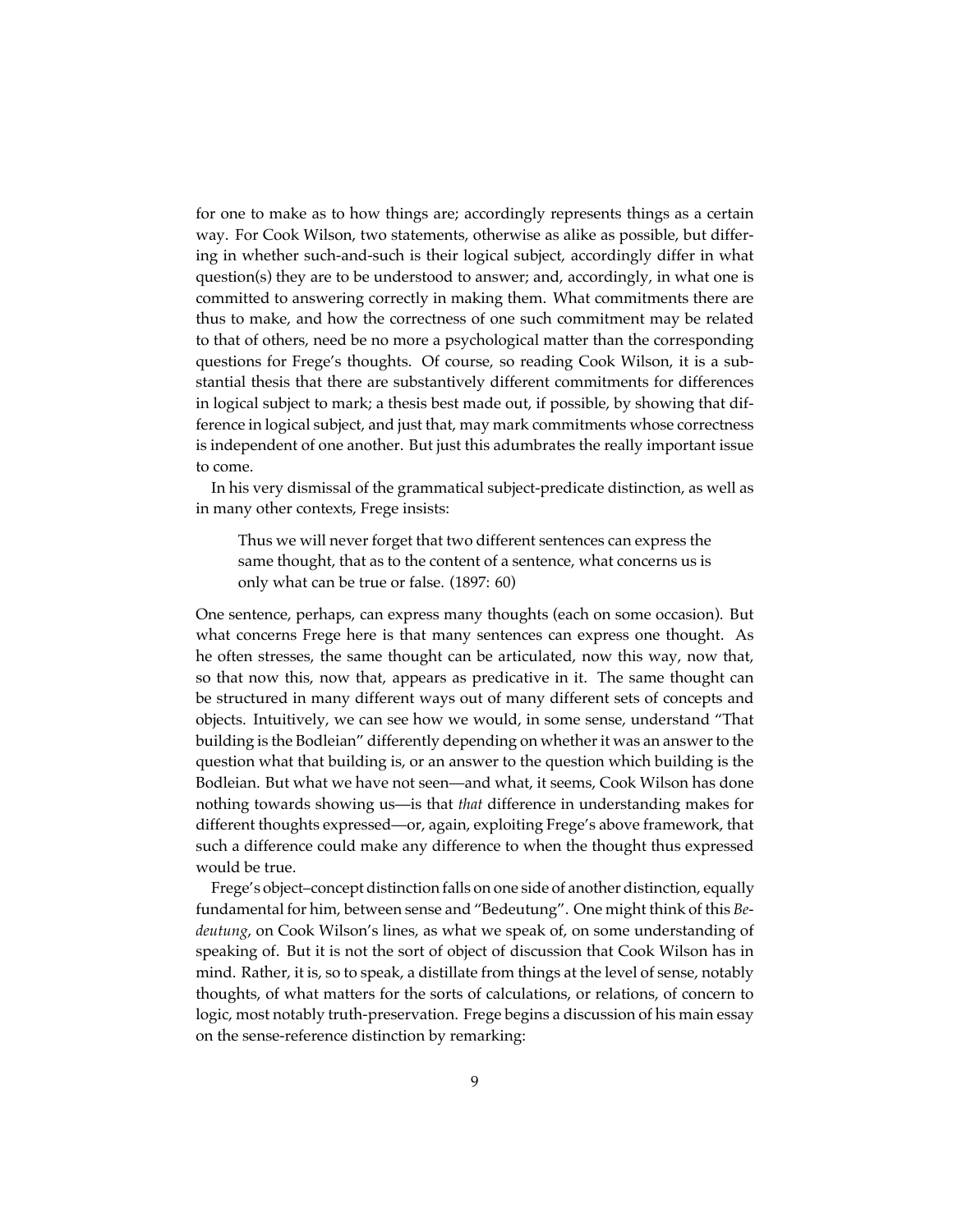The fundamental logical relation is that of an object falling under a concept; all relations between concepts reduce to this. (1892-1895: 25[[new page number]])

He goes on to observe that, waiving some grammatical niceties, there is considerable justice in the view of extensionalist logicians. Having first explained how attempts to name concepts, or what they name, with expressions like, "the concept A", or "What the concept A names" generally misfire, so that, e.g., in saying "The concept A is (identical with) the concept  $B''$ , we end up speaking of a relation between objects when we really mean to be speaking of one between concepts, he goes on to remark:

If we keep all this in mind, we are indeed in a position to say, 'What two concept-words denote is the same just in case the associated extensions of the concepts coincide. And with this, I think, an important concession is made to the extensionalist logicians. (1892-1895: 31)

If logic is concerned with, as Frege puts it, the laws of being true (*Wahrsein*), then logic is concerned with thoughts, since, as Frege also insists, thoughts just are the things which, in the first instance, are eligible to be true or false (the things which make questions of truth arise). (See 1918: 59-60.) But the business of logic reduces, for most purposes, at least, to operations on the level of *Bedeutung*. The first sentence here is all that is needed, and really all that Cook Wilson demands, to honor his insistence that logic is, in some sense, about thought. The second seems entirely consistent with his views on the role of relations between things as opposed to our manners, on occasion, of apprehending them.

So though, for several reasons, Frege is not prepared to say just what a concept is (here see his 1904), one can think of what is at the level of *Bedeutung* as including such things as mappings from some range of things to others; as the taking on of such-and-such range of values for such-and-such range of arguments. (Again, we may, with Frege, keep grammatical obstacles in mind.) What corresponds to objects and concepts at the level of sense is, to use one of Frege's terms for this, modes of presentation of them: ways of thinking of something which bring some Fregean object, or concept, into play. For example, in speaking of fauns as being gambollers, I bring into play, for purposes of calculating truth preservation, among other things, a function from objects to truth-values which takes on the value true for just those objects which, as it happens, gambol. So speaking of being a gamboller is a way of presenting things which brings that concept into play; accordingly, for Frege, a way of presenting it. What there is not at the level of sense, on Frege's conception of things, is anything corresponding to logical subjects and predicates, or more pertinently, since something would be a logical subject, or predicate, within some given proposition, or something of that form, there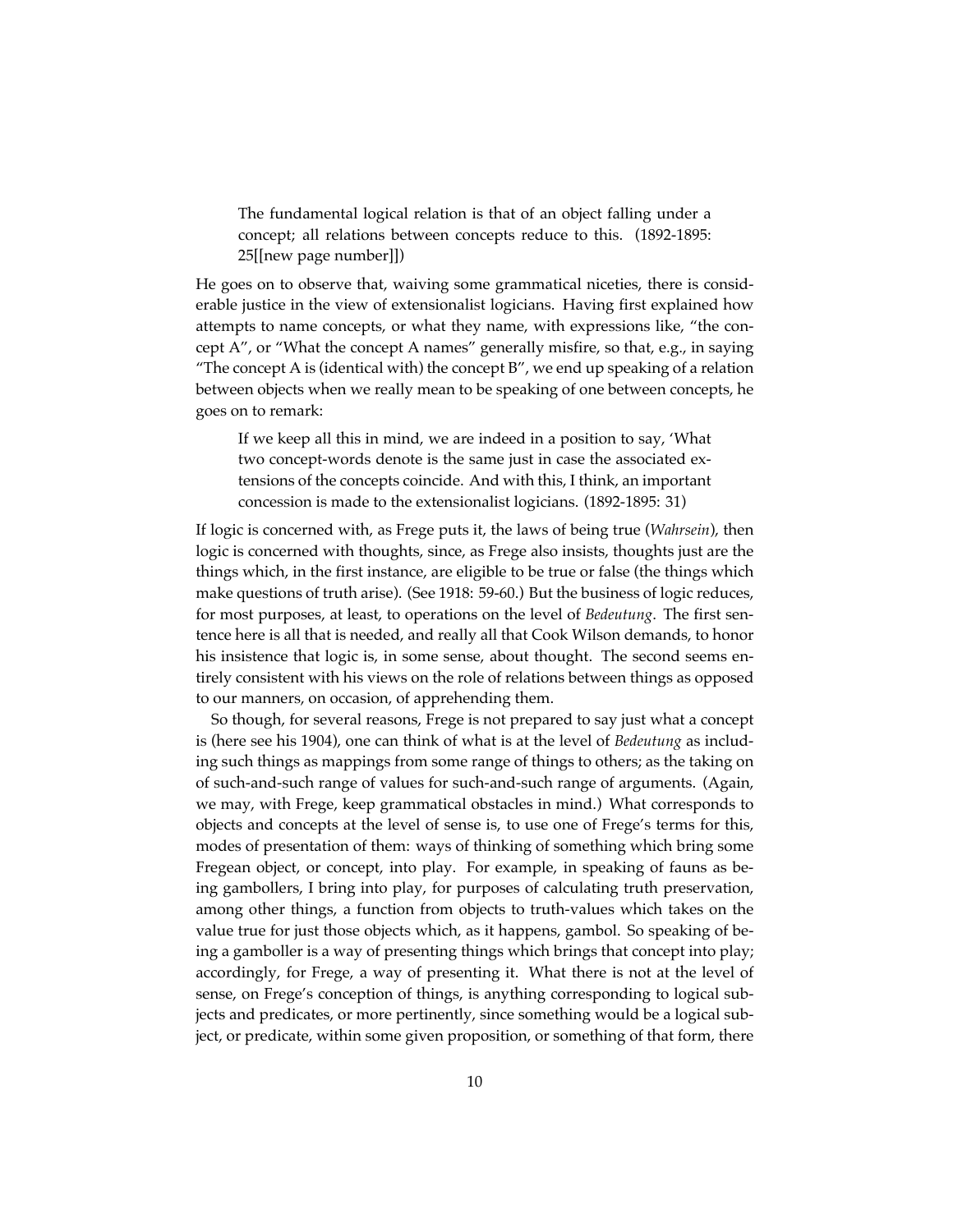is, for Frege, nothing at the level of sense which has logical subjects and predicates. Certainly thoughts do not. Thoughts, for Frege, articulate into elements—being about certain objects, or was for them to be—only relative to an analysis. If we were to decompose a thought so that its elements were being about the Bodleian, and being about being in the Broad, what we would thus have would be, in effect, a mode of presentation of *that thought*—a way, one among others, of thinking about it. We would have a mode of presentation of a mode of presentation of whatever it is, at the level of *Bedeutung*, that thoughts present (for Frege, a truth-value). If what is to be found at the level of sense always presents something at the level of reference, there is no room for a distinction between logical subject and logical predicate at either of Frege's levels.

Cook Wilson also has a second level corresponding, in some way, to Frege's level of *Bedeutung*. It is inhabited by the things we talk about, on an ordinary understanding on which this includes, for example, the Bodleian, glass, being in the Broad, and being elastic, and by "real relations" between them. So it is not quite inhabited by the same things which belong to Frege's *Bedeutung*. But it might be seen as inhabited by Cook Wilson's candidates for the things which really matter to the concerns of logic—notably truth-preservation. For he insists that when we say, "That building is the Bodleian", no matter what the grammatical, or even logical, subject may be, what we *speak of* is just that building being the Bodleian. Which, one might well think—and Cook Wilson seems sometimes to think—leaves nothing for truth to turn on but whether that building is the Bodleian. But then, why is there *any* interest in the notions of (strict) logical subject and predicate, at least if one's concern is, like Frege's, only with that in the understandings take words to bear to which laws of logic might apply? How can whether such-and-such is the logical subject of one's statement matter to the error one risks in stating it (or in judging what is thus stated), at least where such error is error as to how things are (or are correctly viewed as being)?

One approach to answering these questions would be as follows. Frege, while admitting that there are all sorts of aspects to the ways in which one would understand the words we in fact speak, allows into sense, in his sense, only what bears on questions of truth. That is why no notion corresponding to logical subjects and predicates shows up, for Frege, at the level of sense. The most obvious way to place those notions there would be to show that they *do* bear on truth; that two truth-bearers (proposition, thoughts, statements) which differed *only* in that the logical subject in one was the logical predicate in the other, and vice-versa, might, for all that, differ in when they would be true. Such would require logical subjects and predicates at Frege's level of sense. Such an idea seems to have inspired Austin. His essay, "How To Talk (Some Simple Ways)" (1952) is, in effect, a more refined elaboration of Cook Wilson's idea; its object (or one of them) is to show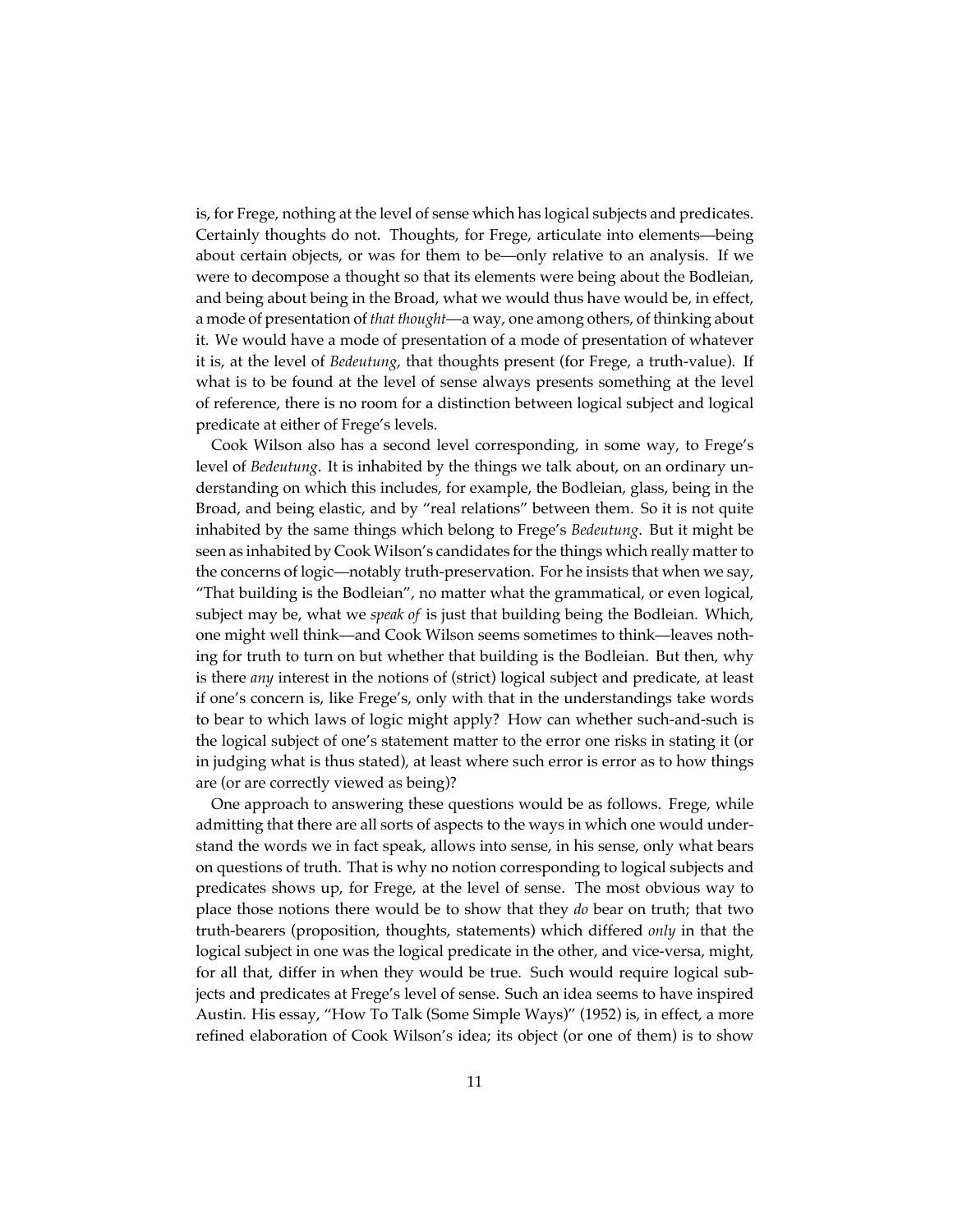that distinctions of this kind do bear on questions of truth.

In "How to Talk", Austin marks two distinctions—two pairs of distinctive features where Cook Wilson has only one. He distinguishes, first, between "directions of fit", and second, between what he calls "onuses". The first distinction is illustrated by cases like this: there is a flower, and a battery of kinds of flower it may be. Looking through the chooses, one commits to it being a *dahlia*, and not, say, an iris; by contrast, one is asked, of an array of flowers, which one is the dahlia, and answers, "This one". In the first case, one fits the flower to a rubric (in Austin's terms, "capfitting". In the second, one fits a rubric to the flower. Austin also calls the first thing "placing", and the second, casting. (In this presumably exploratory work he is neither parsimonious, nor elegant, with technical vocabulary.) The contrast in onus is made with examples like the following. There is a color sample—a piece of cloth, say. It is perfectly clear how it is colored. The question is whether being *so* colored is being crimson. ("Can you really call it *crimson* when there is so much blue in it?") Or it is perfectly clear what it would be for something to be (when it would be) crimson; what is in question is whether *this* sample qualifies. ("Doesn't it have too much blue in it?")

Austin's two contrasts yield four possible pairs of distinguishing features—of an onus and a direction—and, correspondingly, four different things to be done in saying such-and-such (that flower) to be such-and-such way or kind (a dahlia, say). Complicating his initial model slightly, these four things to be done become what he calls "calling", "exemplifying", "describing" and "classing". At which point he points to the different considerations that would come into play in holding one or another of these performances to be *mistaken*, or *incorrect*:

If we are accused of *wrongly* calling 1228 a polygon … then we are accused of *abusing language*. … In calling 1228 a polygon … we modify or stretch the use of our name … If on the other hand we are accused of wrongly *describing*, or of *mis*describing, 1228 as a polygon, we are accused of doing violence to the *facts*. In describing 1228 as a polygon … we are simplifying or neglecting the specificity of the item 1228, and we are committing ourselves thereby to a certain view of it. (1952: 147-148)

Different ways of going wrong, for different combinations of fit and onus, raise the possibility of going wrong in some such combination, in speaking of, say, *this* flower as a *dahlia*, where one would not go wrong in another combination in speaking of precisely *that*. Depending on the sort of wrongness involved here, this might be the very sort of contrasting pair that Cook Wilson would need in order to bring his logical subjects and predicates into the realm of sense—aspects of the understandings we bestow on words which *do* bear on questions of truth. So, for exam-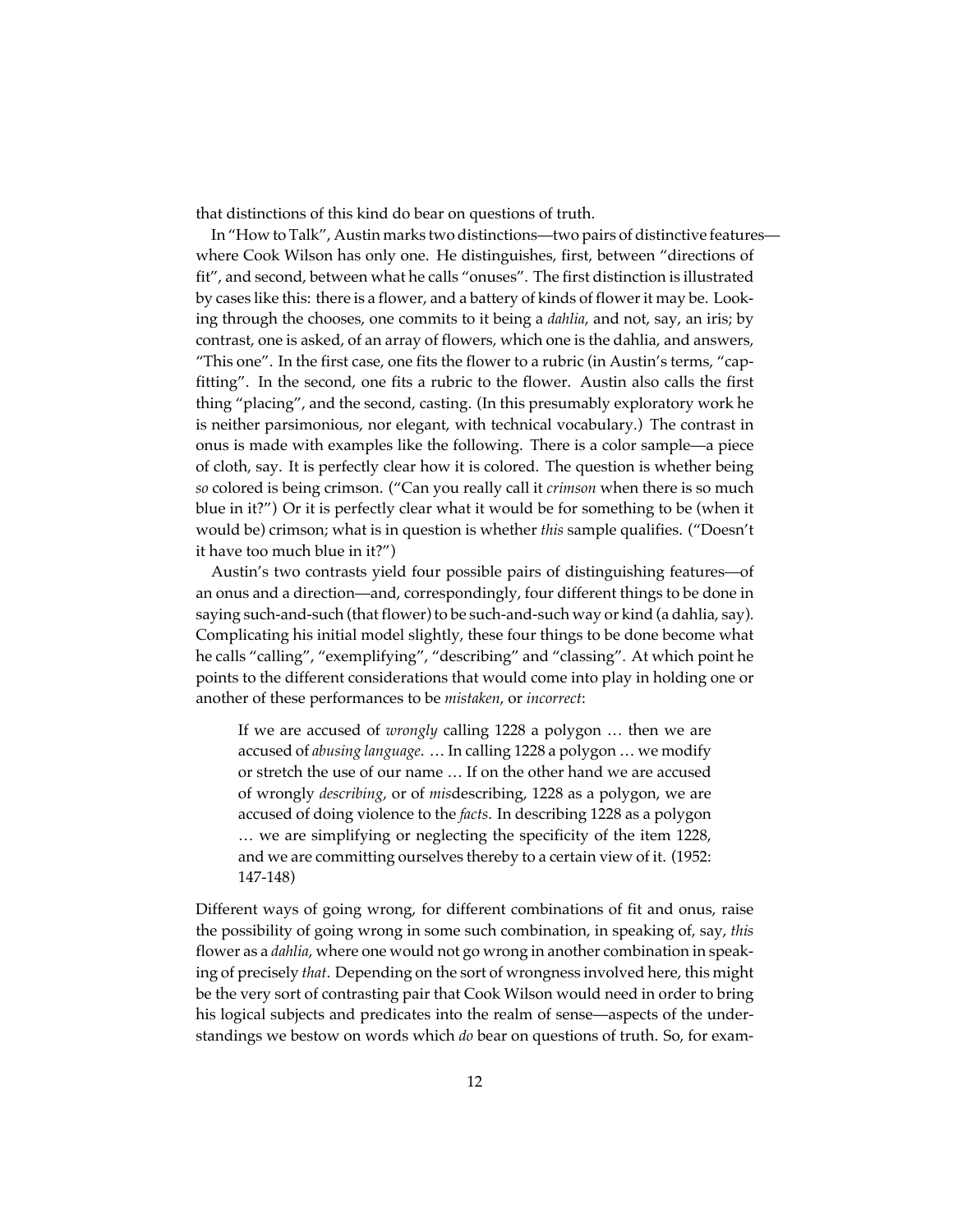ple, if it is France, or a piece of iridescent fabric with the red appearing as behind the blue, or a genetically modified "dahlia" which is neon orange, ten feet tall, glows in the dark, eats birds and sometimes small children, etc., then it may not be true to how the thing is—may mislead, or even misinform—to call it, respectively, a polygon, or crimson, or a dahlia. If what you are doing is saying how the *thing* is, then you have chosen at the least very bad terms in which to do it. Whereas if the question is what you *could* call a polygon, or crimson, or a dahlia—what being this these things really *is*—then you can call France a polygon if you ignore enough irregularity, the sample crimson if you ignore the blue sheen the crimson would then be seen through, the flower a dahlia if you do not mind what dahlias might get up to, so long as the DNA is close enough. And, perhaps, there is nothing in the notions *polygon*, *crimson*, *dahlia*, which rules out, absolutely, so viewing things. If to call France a polygon is to take a certain view of France, it being given what France is like, then that may be, at the least, a very bad view to take. Whereas if to allow that polygonal is the sort of thing France just *might* be allowed to be is to take a certain view of being polygonal, that just might not be such a bad view to take of being that.

We are still some distance from making the case that would need making to install logical subjects and predicates (or Austin's more refined successors to them) within the realm of sense. One would need to make out that very bad views, such as one of that monster as a dahlia, may correspond to representing *falsely*, or at least not truly. That would take some work. But we need not pursue this issue further. For lines of thought such as this one suggest a certain generalization, which can be shown on independent grounds: whether one speaks truth in saying things to be a certain way, or a thing to be a certain way (or of a certain sort) depends on the standards to which one is thus to be held; where these standards depend, not only on what the words you use speak of—just what, simply in and by using them, you are saying to be what—but also on the circumstances in which you speak (on such things as what questions you are to be held responsible for answering in *so* speaking). You spoke of that flower as a dahlia, or of France as a polygon. To what standards of correctness are you thus to be held? What would be required for you to be correct in speaking of *that* as a dahlia? That question is *not* answered by all said so far as to what you did. This is the generalization Austin expresses in *Sense and Sensibilia*, in saying,

It seems to be fairly generally realized nowadays that if you just take a bunch of sentences (or propositions, to use the term Ayer prefers) impeccably formulated in some language or other, there can be no question of sorting them out into those that are true and those that are false; for … the question of truth and falsehood does not turn only on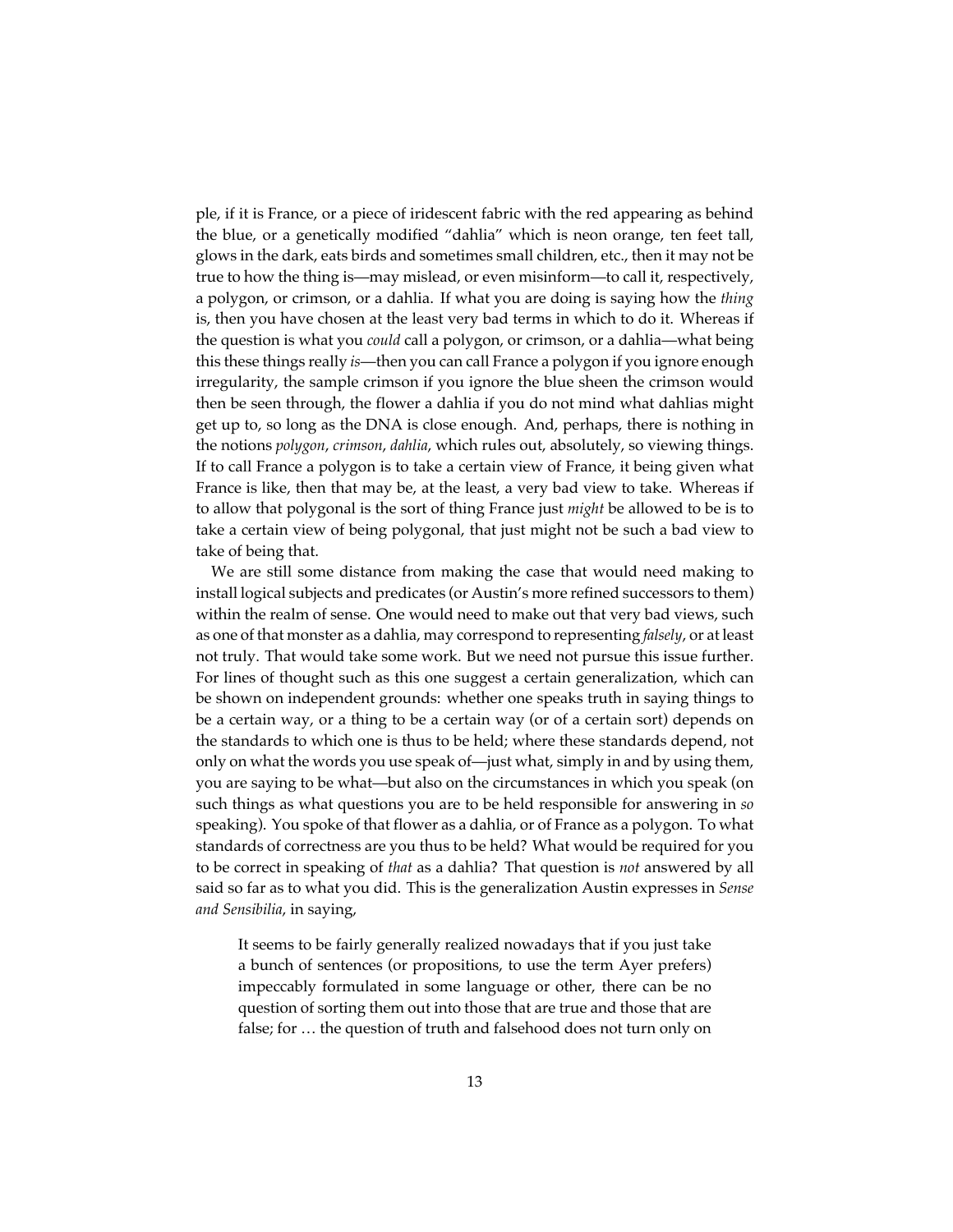what a sentence is, nor yet on what it means, but on, speaking very broadly, the circumstances in which it is uttered. Sentences are not as such either true or false. (1962: 110-11)

Whether one speaks truth or falsehood in saying that cloth to be crimson, or that fossil a dahlia, depends on the circumstances of one's so speaking, and on the standards for things being the way in question—the conditions on truth—that then and there apply. So one may, on one occasion, speak truly, and on another falsely, in and by saying the very same thing, in the very same condition, to be crimson, or a dahlia, or and so on ad inf. Otherwise put, there are various things being crimson, or being a dahlia, might be understood to be; where one speaks either truly or falsely in speaking of something as a dahlia, there is something this is to be understood to be, where that is just one of an indefinite variety of things this might be.

So the idea of logical subjects and predicates had, by mid-century, in Austin's hands, turned into the idea that there are many things that might be understood by something being some given way—by being a dahlia, or crimson, for example where, on different such understandings, different ranges of things would count as those of which it was true that they were dahlias, or crimson, or whatever; that a given way (or sort of thing) for things to be, specified no matter how, does not as such pick out any unique range of things as its instances, full stop; but that what counts as instancing it on one way of viewing this is liable not so to count on others. Such is one way in which at least some of Oxford, by mid-century, had built on the foundations Cook Wilson laid in the first decade of the century (or perhaps before). But it would certainly be wrong to suggest that this view of language was ubiquitous in Oxford at mid-century. And, as noted already, it is a curious fact that, by some time in the  $70s$ , it had more or less died out.

The most significant dissenter, around mid-century, at least, was H.P. Grice. He first broached his counter-view in (Grice, 1961), and then, more fully, in his William James lectures of 1968(?). First we need to note one small corollary of the view just set out. Suppose that, as per that view, words (e.g., "Fauns gambol") *underdetermine* what would be said in using them as meaning what they do (since, as per above, that might be any of indefinitely many distinguishable things). Then there is substantial work for circumstances of a speaking to do—again, as Austin insists in *Sense and Sensibilia*. In those circumstances, there must be something which would be to be understood by, e.g., *gambolling*; and this should be substantial enough to make what was said in that speaking truth-evaluable—gambolling, on the required understanding, must be something fauns either do or fail to. It is always possible in principle, and, Austin thinks, it sometimes occurs in practice, that circumstances are just not up to the job. So you cannot expect to say, "Fauns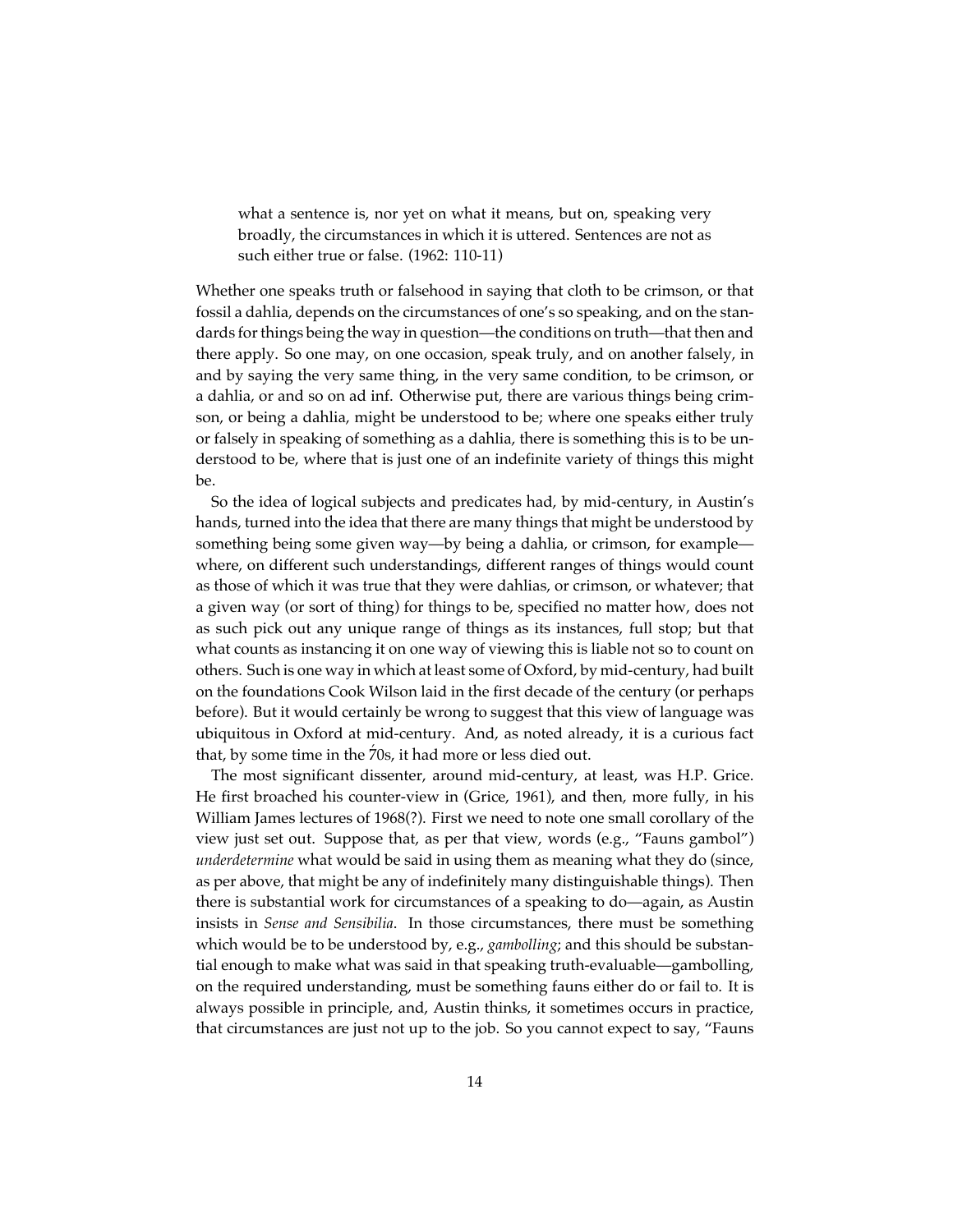gambol" just any time you please and thereby say something either true or false. Or if, through kindness of the world, you might expect this with "Fauns gambol", perhaps you will have poorer luck with that strategy for a sentence like "Sid tried to lift his pen", or "Pia did it of her own free will". It is this corollary of Austin's view on which Grice focuses.

Grice's case against Austin is centered on the thought that while, in speaking, we may say things that are either true or false, we may also suggest, or imply, or etc., other things which are either true or false. If I say, "Pia became pregnant and married", I may certainly at least suggest that the first-mentioned preceded the second—though (importantly for Grice) it is possible to arrange my saying this so that I would not. But the fact that I am likely at least to suggest this is compatible with my not actually having *said* it, with my *at most* suggesting it; and certainly compatible with there being nothing in the meaning of "and", or any other feature of the sentence uttered, which concerns temporal order. Grice introduces the technical term 'implicate' for all those ways I, or my words, may have related to propositions about temporal order other than stating them.

Now the core idea to be used against Austin is to be: where Austin sees the possibility of *saying* a variety of things in given (unambiguous) words (while meaning what they do), Grice will argue that this variety of things is only implicated, while, in fact, there is some one thing (to be specified) which is what was said. Or rather, this is what Grice needs to argue. He tends, instead, as mentioned, to focus on the corollary, arguing instead that if, in certain circumstances, one would not say, e.g., "Sid tried to lift his pen", this may be, not because what one thus said would not be true, but rather because one would implicate something unwanted. It is not clear that Grice really understood what Austin's point was. If not, this may be because of what proved to be an unfortunate choice of vocabulary by Austin and Austinians. We will come to that issue shortly. In any case, the idea of implicature is arguable ill-suited for the application it would need for it to touch Austin's view. The idea to be countered is: a sentence, say, "That painting is crimson", may be used of a given painting, in a given condition, to say different things, some true, some false, where there is no limit, in principle, to the new things new occasions may make available thus to say. The counter would be: these different things are merely implicated. But then, what is implicated, on any such occasion is, on some possible understanding of being crimson, that the painting is crimson. Now what, in addition to *that*, is to be the thing which is *said* throughout all those cases? Surely something to the effect that the painting is crimson. So it is "crimson", whatever that comes to (on some understanding so being), and, moreover, for a given occasion, it is what being crimson is to be understood to be on that occasion. But what is this additional thing which being crimson always comes to throughout? And how is *that* compatible with the different things it would be taken to come to on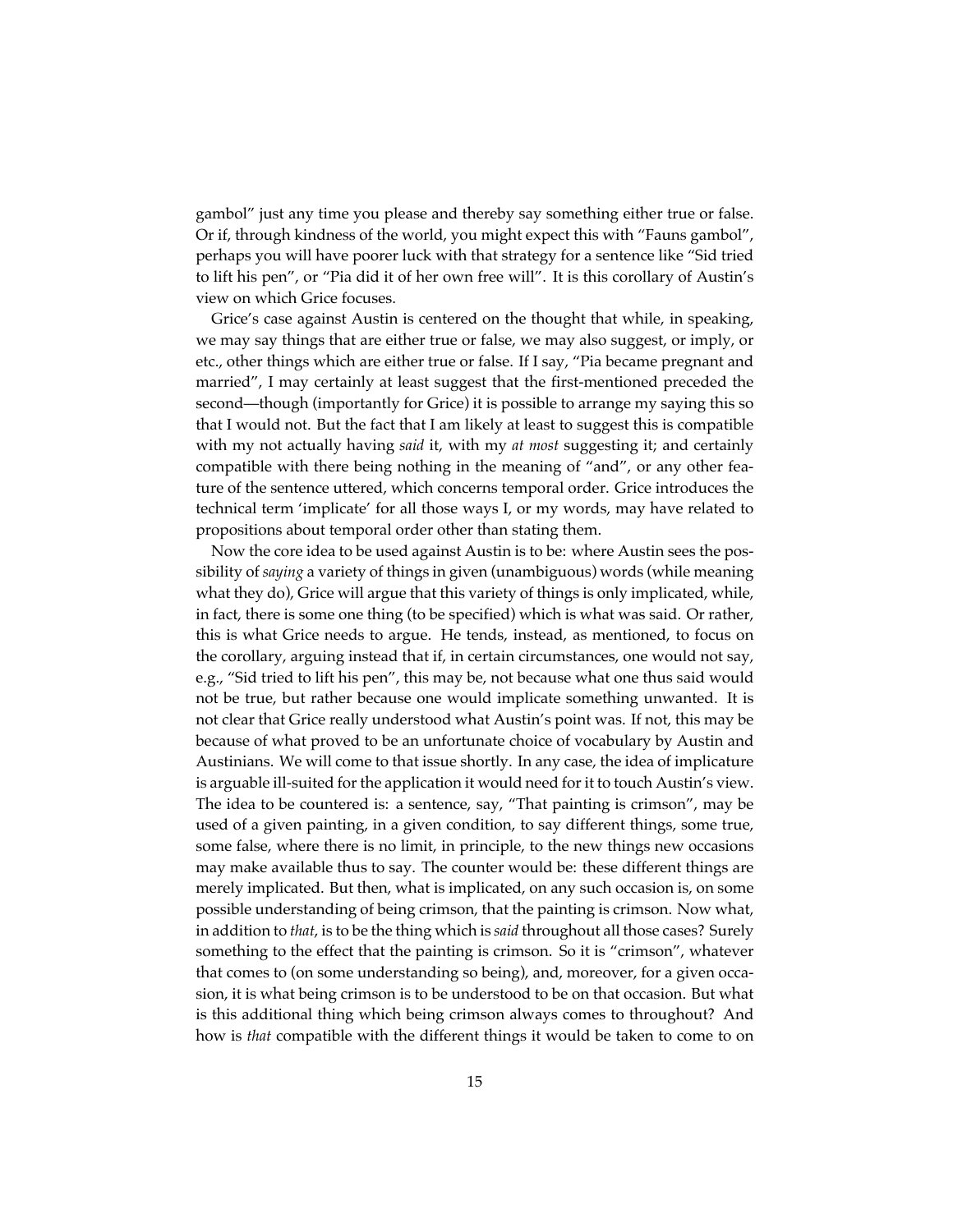different occasions?

We just mentioned an (as it proved) unfortunate choice of vocabulary—one of which Grice certainly makes much. This choice is most evident in the second methodological point, begun by Cook Wilson, developed by Austin. The idea was: in philosophy, we need to mind our language. This idea is put most clearly and elegantly by Austin:

First, words are our tools, and as a minimum, we should use clean tools: we should know what we mean and what we do not. and we must forearm ourselves against the traps that language sets us. Secondly … we need to prise them off the world … so that we can realize their inadequacies and arbitrariness, and can re-look at the world without blinkers. Thirdly … our common stock of words embodies all the distinctions men have found worth drawing, and the connexions they have found worth making, in the lifetimes of many generations: these surely are likely to be more numerous, more sound, since they have stood up to the long test of the survival of the fittest, and more subtle, at least in all ordinary and reasonably practical matters, than any that you or I are likely to think up in our armchairs of an afternoon …… When we examine what we should say when, what words we should use in what situations, we are looking again not *merely* at words … but also at the realities we use the words to talk about: we are using a sharpened awareness of words to sharpen our perception of, though not as the final arbiter of, the phenomena. (1956-57: 182)

We should, we are told, mind our language for several reasons. For one thing, philosophical problems often depend on taking some word in its usual (ordinary, English) sense. Has anyone ever seen a tomato? If that is not in question when it is asked whether what we see are things in our environment, or if it is in question only in some technical sense of "see" (to be specified), then the question is not obviously as interesting as it initially seems to be, and much more work needs to be done to show it to be interesting at all. That one does not see "material objects" was (we thought) meant to be an amazing discovery. Conversely, for another, if philosophers are not to fly off into the empyrean, only to lose their way there, then they need to be held accountable for what they say. Causal relations hold only between mere appearances. Oh, really? So you did not just now fill my glass. Oh, you didn't mean that by "appearances"? Well, then, what *did* you mean? (This is all too likely to prove to be nothing at all.) Finally, philosophers too often find introducing technical vocabulary, so as for it to make *sense*, an all too easy matter. Seeing the complexities of ordinary vocabulary, and of the task of getting *it*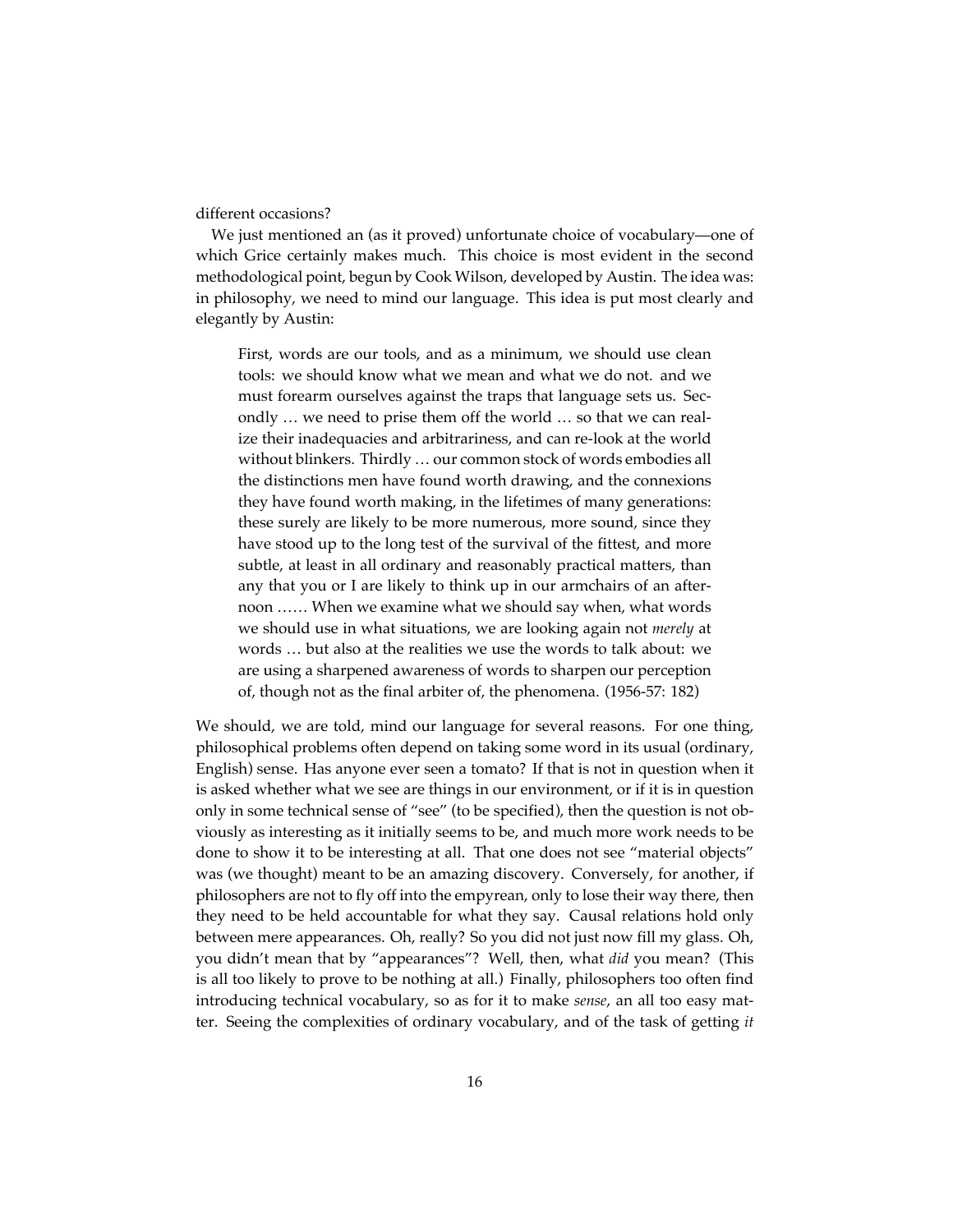to apply to the world may be sobering. Moreover, it may show us how our *thinking* falls into confusion by failure to note the complexities involved in isolating a phenomenon.

Austin's advice should, perhaps, have been old saws, but in fact reconceives philosophical good faith, changes what a philosopher could say with a straight face from what this would be taken to be by Hume, or Bradley, or the subject at large in the 18th and 19th centuries, and in some quarters (cf., e.g., Sartre) in the 20th. But here the vexatious vocabulary intrudes. Austin speaks of what we should (would) say when. A natural way of speaking if you want to respect the idea that it is intrinsic to words to equip us to say, or do, different things with them in different circumstances, on different occasions for the doing. But "what we would say" can be read so as to encompass such things as not saying, "What's the vigorish?" when your neighbor asks to borrow a cup of milk (but perhaps saying this if it concerns a cup of Scotch), or not saying "That's just autobiography" to your small niece when she says she wants another biscuit. And this is how Grice is inclined to read it. On the other hand, asking what one would say when *can* be a way of asking what the words one uses in fact apply to, or for doing what they are in fact applicable—what one would say (as what one would describe a thing, for what one would ask, what sort of greeting or condolence one would convey) in using them (for what they *are*for in the language). If one is moved primarily by that main view of language, as developed by Austin from Cook Wilson's seminal idea—that it is not, e.g., English words, but rather their use on an occasion, which determines how they may, or must, be articulated in understanding what they said—then one certainly will read those words "what we should say when" in this last way.

#### **3 Knowledge**

The last section traced (somewhat speculatively) the most pregnant part of Austin's view of language, and of thought, to an idea of Cook Wilson's. But if Austin's view was so inspired, it was, plausibly, also inspired by need. Austin's view of language did not long survive him in Oxford itself. It was soon to be supplanted by what is commonly known as "the Davidsonic boom". But another idea, central in Cook Wilson, held a central place at Oxford until roughly the end of the century. It is an idea about knowledge which found applications to perception as well. As Austin saw things, that idea requires his view of language and thought in order to be viable. From some time in the '70s on, the dominant view in Oxford seems to have been that the idea about knowledge is perfectly fine with no help from that Austinian view. This section will set out the idea about knowledge and raise the question whether it is really true that no such Austinian help is needed.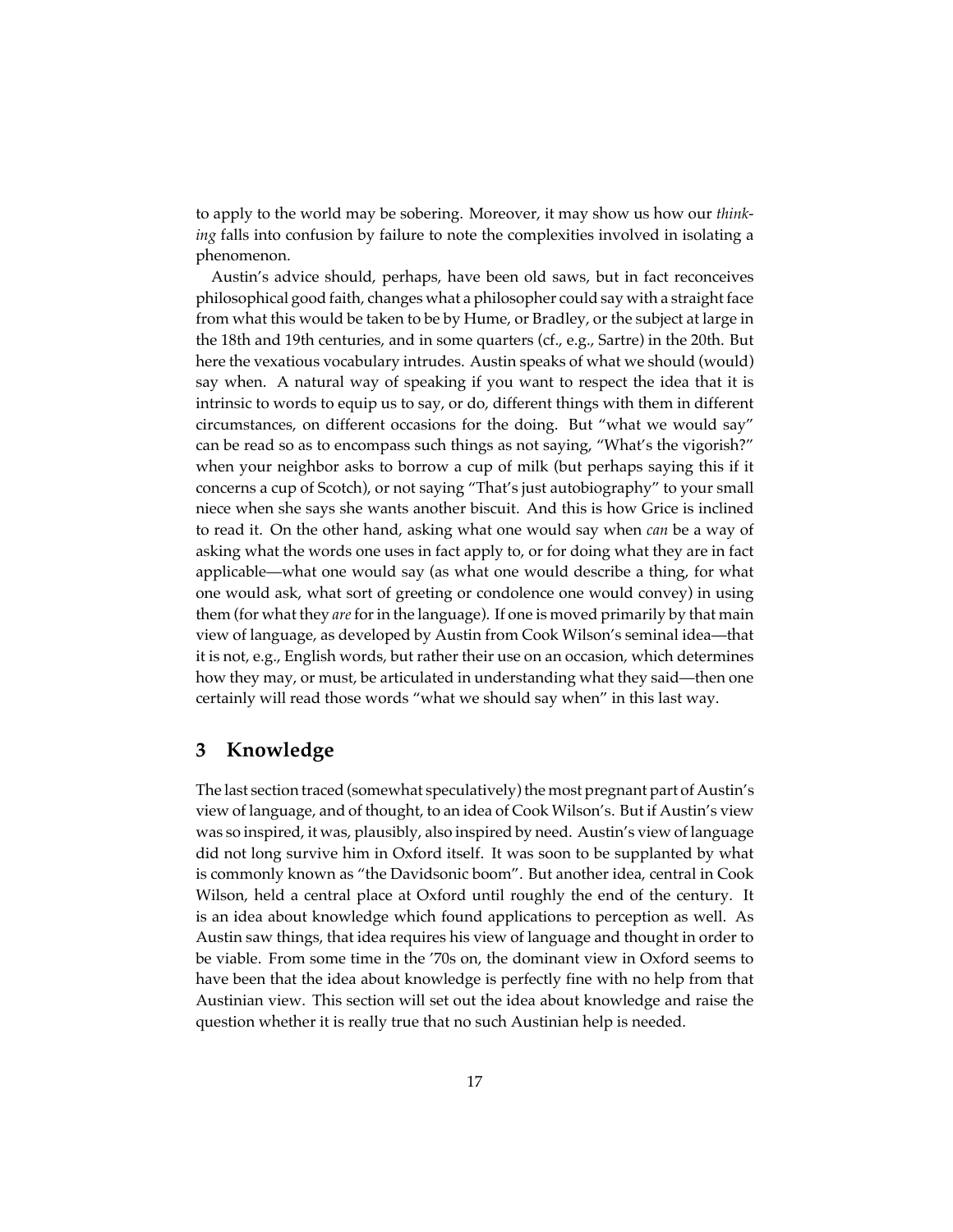<span id="page-17-0"></span>The idea about knowledge can be stated simply. To know that *P* is no less than to have proof that *P* (or, perhaps, for *P* to be simply self-evident). A proof that *P* is something whose existence is *absolutely* incompatible with things being otherwise than that *P*. Having proof that *P* is, first, having (being entitled to) *complete* certainty as to whether *P*; and, second, appreciating adequately the proof one has available as the proof it is. So it is appreciating adequately the incompatibility of that which one sees as to how things are with it being otherwise than P. Cook Wilson expresses this idea as follows:

In knowing, we can have nothing to do with the so-called 'greater strength' of the evidence on which the opinion is grounded; simply because we know that this 'greater strength' of evidence of *A*'s being *B* is compatible with *A*'s not being *B* after all. … Belief is not knowledge and the man who knows does not believe at all what he knows; he knows it. [\(Cook Wilson,](#page-45-1) [1926](#page-45-1), 100)

Prichard insists that knowledge is "certainty", and vice-versa. Certainty, for Prichard, is not a feeling. (As he insists, one might have any feeling, whether he knew or not.) Rather, it involves standing in a particular way towards the (mind-independent) world. He describes that way as follows:

We should consider what has now become of the objection that our certainty that an *A* is *B* cannot be knowledge because an *A* need not in the real world conform to our certainty by being *B*. The fact is that it has simply vanished. For now admittedly it is a condition of our being certain that an *A* is *B*, that we know a certain fact in nature, *viz*. that the possession by an *A* of a certain characteristic, a, necessitates its having the characteristic of being *B*, and, knowing this, we cannot even raise the question 'Need an *A* in nature have the characteristic *B*?', because we know that a certain definite characteristic which it has requires it to have that characteristic. [\(Prichard](#page-47-2), [1950](#page-47-2), 103–104)

So to insist that knowledge is certainty in Prichard's sense is to endorse Cook Wilson's idea. To know that *A*s are *B* is to have proof: knowledge of some fact of nature which, one appreciates, is incompatible with things being otherwise. In Prichard's terms, one cannot even raise the question whether *A*s must be *B*. At least one cannot intelligibly wonder this. There is no room for one to raise an intelligible doubt. So it is with sapience on Cook Wilson's and Prichard's views.

The bite in this view begins to show in Cook Wilson's reference, above, to evidence. Can there be knowledge by, or on, evidence? One might think so. Has Sid been drinking? That loopy expression on his face is some evidence that he has. His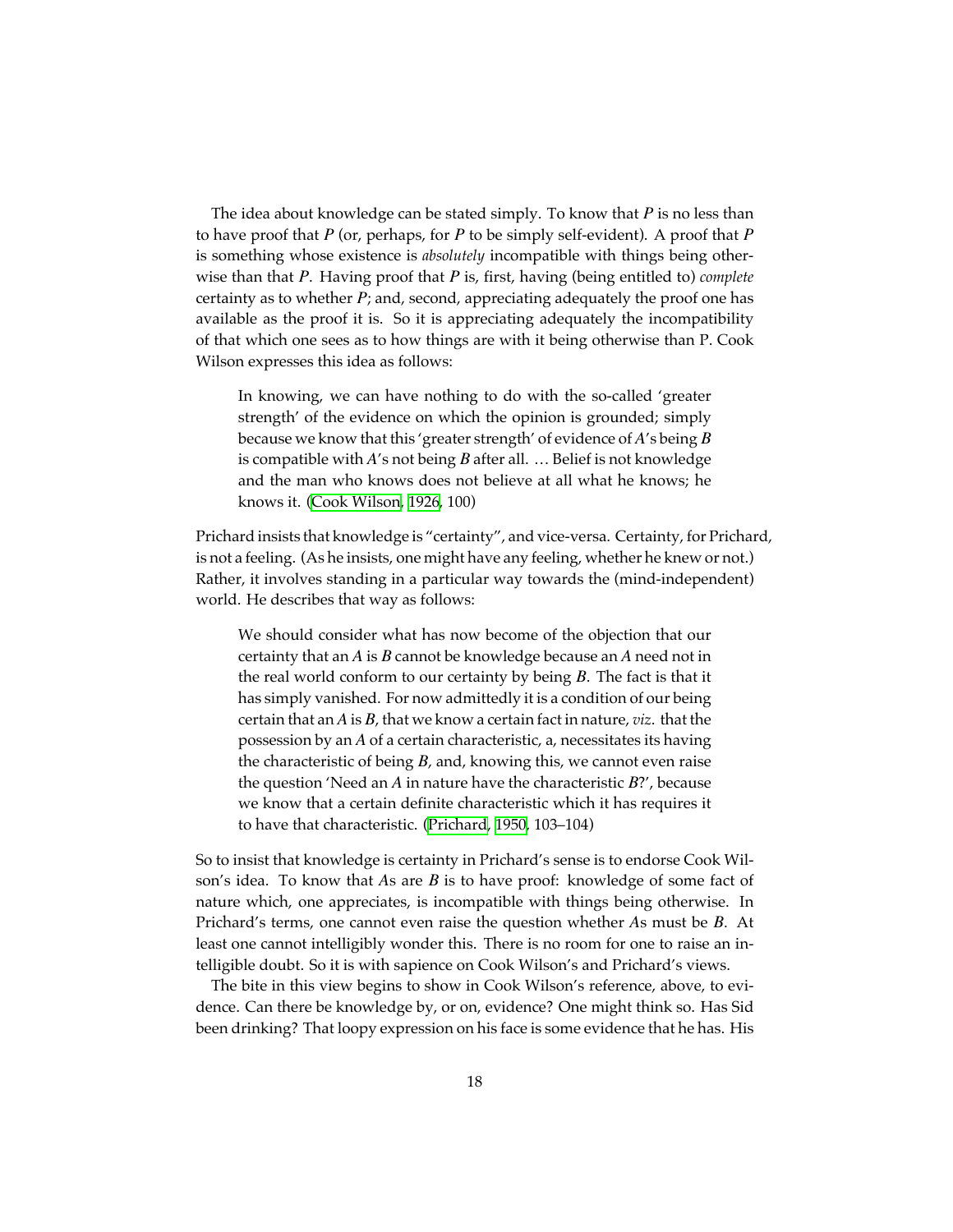<span id="page-18-0"></span>slurred speech is a bit more. Now he comes close, and we smell his breath. Now we *know* it. What has happened? One story might be: Sid's breath is just more evidence. Now the evidence has mounted so high, become so strong, that we may correctly take ourselves to *know* that he has been drinking. So, in general, good enough evidence amounts to knowledge. As [Locke](#page-46-5) ([1690\)](#page-46-5) puts it "the certainty of things existing in *rerum natura*, when we have the testimony of our sense for it, is not only as great as our frame can attain to, but as our condition needs." Cook Wilson and Prichard reject this Lockean conception of knowledge. On their view, if all we have is evidence, even very strong evidence (but still, something evaluable in terms of strength or weakness), then, for all we have to show that Sid has been drinking, it is at least possible that he has not. It can make sense to ask whether he really has been. So for all we know, perhaps not. But if one knows that Sid has been drinking, then the question is closed. So this is not knowledge. Which is not to say that one cannot come to know that Sid has been drinking by smelling his breath. But where one does this, one is aware of, as Prichard puts it, some fact of nature: Sid could have breath like that only if he had been drinking (his breath is that of one who has imbibed). In which case, his breath smelling does not stand to his having been drinking as evidence for this, but rather as proof.

Cook Wilson refers to knowing as a "frame of mind". Prichard concurs. One could use the term "mental state" here if one allows that whether one is in it depends, *inter alia*, on how he stands towards the world. This last proviso points to something the two take great pains to stress: To see whether you know that *P*, do not try to examine your mental state (if that is some kind of psychological, perhaps introspective, enterprise). Rather, turn your attention towards the things to be known—that Sid has been drinking, say, or that there is no largest prime and see whether you have a proof of that in hand (whether you can see things being as they are to be incompatible with their being otherwise in that respect). If I know that Sid has been drinking, that is because, as I can appreciate, breath like that (at least in this case) can only mean that he has been drinking. To see by any other means whether I know that *P* would be, as [Prichard](#page-47-2) ([1950,](#page-47-2) 92–93) points out, self-defeating (the start of an infinite regress). For if knowing were a mental state distinguished by some mark (which I might detect, say, by introspection), this would help me see whether I know that *P* only if I knew my current state to have, or to lack, that mark. But, on this plan for detecting knowledge, I could see myself to do that only if I could know my current state to have the distinctive mark of knowing that my state has the mark of knowing that *P*. And so on *ad infinitum*. So if we were to call knowing a mental state, the way to see whether one was in it *in re P* could only be by directing attention to its object, P. This idea, in more general form, has enjoyed a long life at Oxford. (See, e.g., Gareth Evans, ??)

Cook Wilson and Prichard also stress the further point that knowledge is not a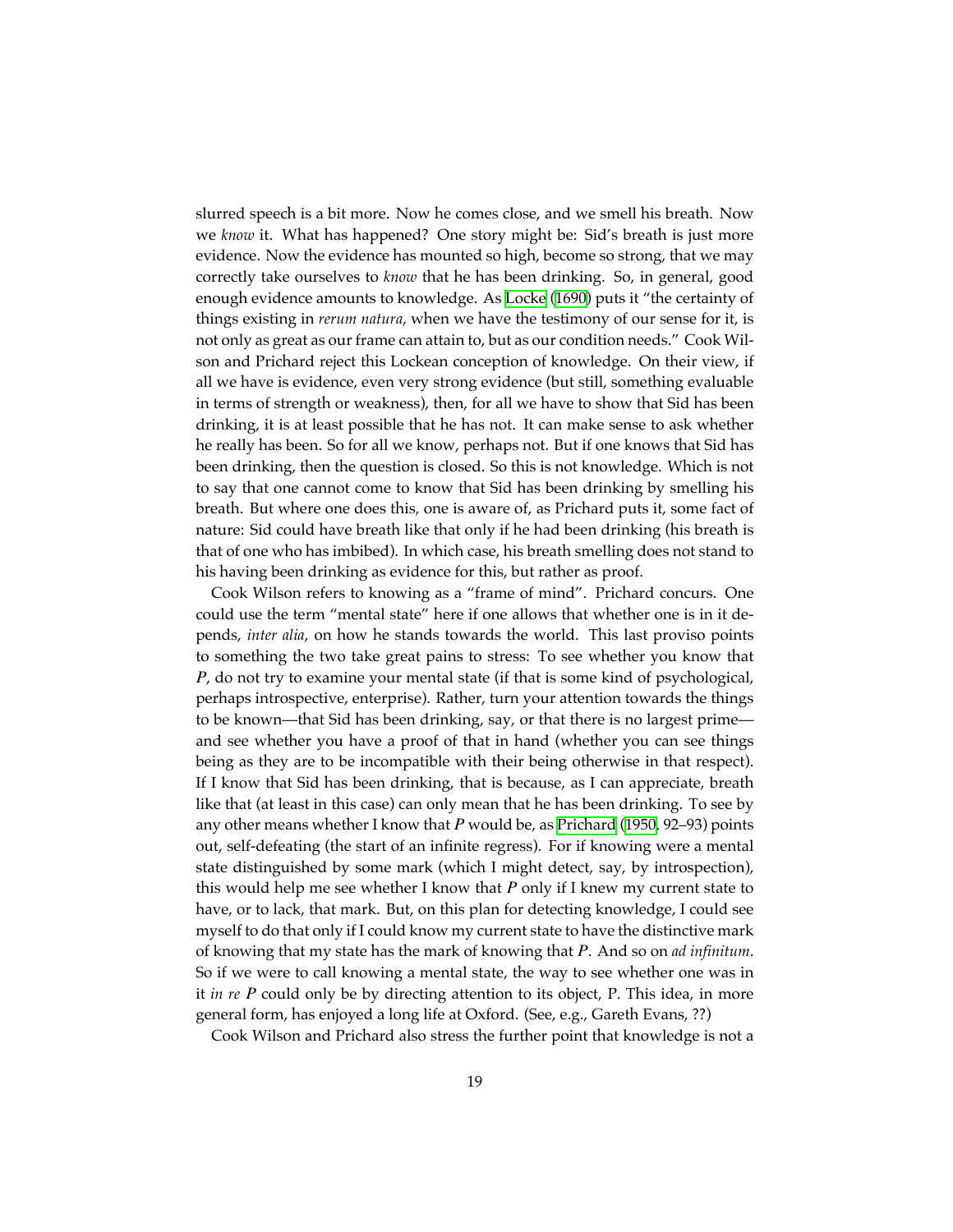<span id="page-19-0"></span>particular variety of belief. In Prichard's words:

Knowing is not something which differs from being convinced by a difference of degree of something such as a feeling of confidence, as being more convinced differs from being less convinced … Knowing and believing differ in kind as do desiring and feeling, or as do a red colour and a blue colour. … To know is not to have a belief of a special kind, differing from beliefs of other kinds; and no improvement in a belief and no increase in the feeling of conviction which it implies will convert it into knowledge. … It is not that there is a general kind of activity, for which the name would have to be thinking, which admits of two kinds, the better of which is knowing and the worse believing. [Prichard](#page-47-2) [\(1950,](#page-47-2) 87–88)

Part of the point here is that knowledge is not *analyzable* in terms of belief (or, for both thinkers, in terms of anything). It is not as if knowing is believing with such-and-such further features added—thus, some special variety of believing, or of any other (non-factive) way of standing towards it being so (or its being so) that *P*. Such is now a widely held view, still at Oxford, and well beyond. But Cook Wilson also holds what is now generally seen as a stronger thesis: when you know that *P*, you do not believe it. (See above.) This is, to say the least, less widely held. It may *seem* to be controverted by obvious facts—e.g., if Sid stands as he does towards Pia being the new dean, then it can be (depending on how he thus stands) that I, knowing that she is, may say, truly, "Sid knows that Pia is dean", while you, doubting that Pia could have been chosen, may say, also truly, "Well, Sid *thinks* that Pia is dean". Each of us, it seems, states a truth about Sid's condition; truths which hold simultaneously, and, it seems, may hold of the same frame of mind, or mental state. Austin's view of language should make this seem a less convincing case against Cook Wilson's thesis. The thesis may then come to seem more plausible if we first recognise it as one version of disjunctivism—a denial of a certain sort of common factor in standing towards a thought that *P* as one might stand whether or not that thought is true, and standing towards a fact of its being so that *P*—and then apply J.M. Hinton's [\(1967](#page-46-6)) conception of what such a common factor—what would relevantly hold wherever the disjunction "Sid believes, or he knows, that P" would need to be. However, for reasons of space, we leave this here as mere suggestion.

There is a further feature of Cook Wilson's and Prichard's view. It is one they are at considerable pains to stress. Given their conception of a frame of mind, it seems to them simply to follow from the above conception of knowledge as proof—though *perhaps* there is room to resist the inference. Cook Wilson sets up the inference by considering the possibility that there are two frames of mind—one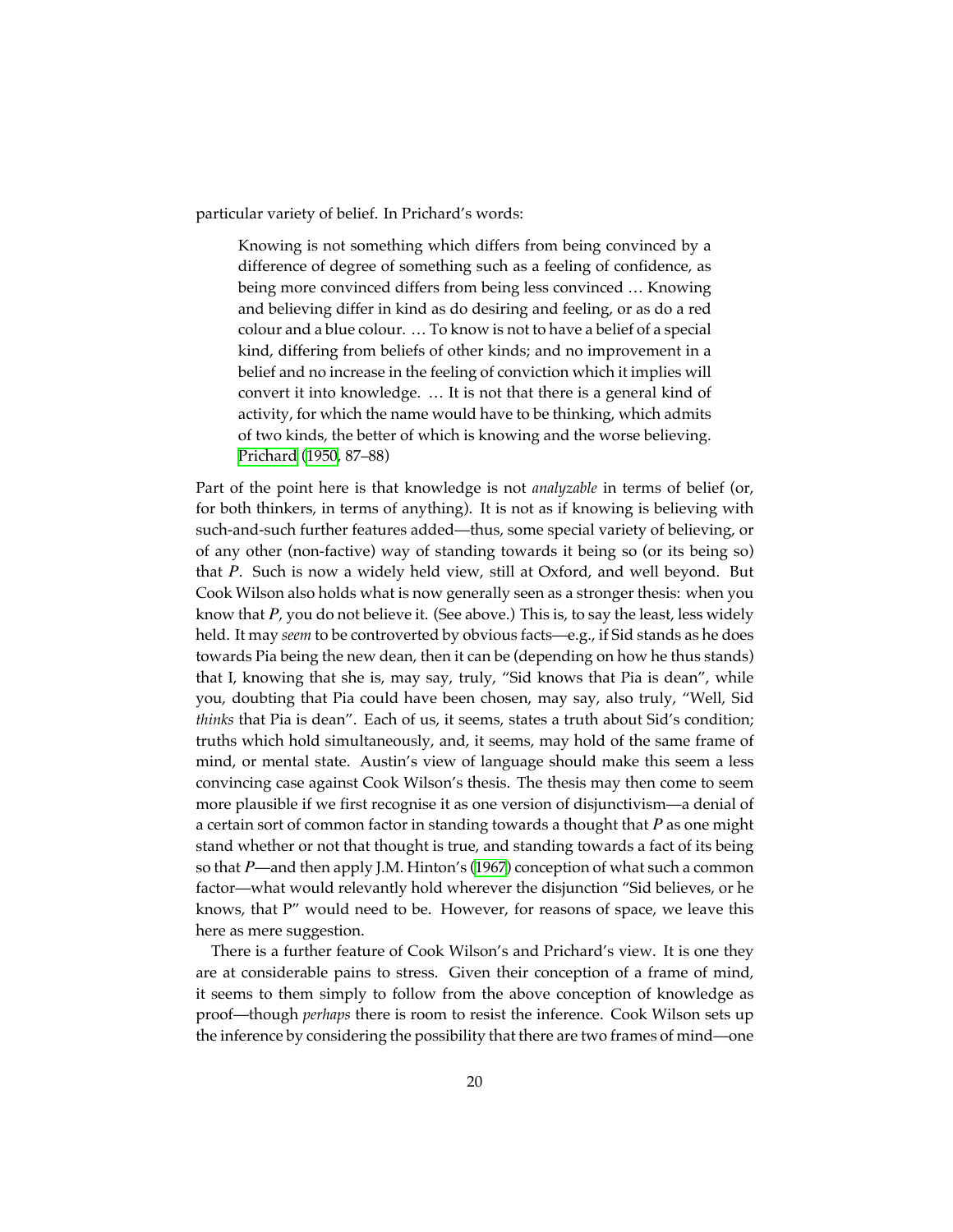knowing, the other merely being under the impression of knowing—which were such that if you were in the one, you might be unable to tell that you were in it rather than the other, so that, as he puts it:

… the two states of mind in which the man conducts his arguments, the correct and the erroneous one, are quite indistinguishable to the man himself. But if this is so, as the man does not know in the erroneous state of mind, neither can he know in the other state. (1926: 107)

So a state of knowing, of actually having proof—if there is such a thing at all cannot be indistinguishable to someone in it from an "erroneous" state—one of merely seeming to have proof; nor vice-versa. Prichard puts the conclusion here this way:

We must recognize that whenever we know something we either do, or at least can, by reflecting, directly know that we are knowing it, and that whenever we believe something, we similarly either do or can directly know that we are believing it and not knowing it. (1950: 86)

He insists on this point far more than just the once. For convenience, we will refer to this point as *the accretion*.

There is no general thought here that if one is in a frame of mind, he can, by reflection, come to see that he is. Nor are Cook Wilson and Prichard endorsing some form of what has come to be known as "semantic internalism". The point is, or is meant to be, a quite special one about what knowledge, or what proof, is. The thought would go something like this. Suppose I am in a frame of mind in which I cannot, by reflection come to see (if I do not see already) whether this is one of having proof that *P*, or whether it is not. (One might plausibly think of this as my being unable to distinguish this from some other conceivable conditions I might be in in which I would not have proof—plausible, but optional for the present argument.) Then that frame of mind cannot be one of my actually having proof in the requisite sense of having proof. For, whatever grounds I may have for taking it that *P*, even if these are grounds which might, in fact, be incompatible with things being otherwise than *P*, they cannot be grounds which I appreciate as proving that *P*—as being incompatible with things being otherwise. For if I did so appreciate them, then I would see that my state could not be one of merely being under the impression that I had proof that *P*. So the imagined frame of mind is not one of knowing. Now contrapose. The core thought: I am either in the frame of mind, or I am not—I either have proof or I do not; having proof is the sort of thing such that if you do it, then you should be able to see yourself to do so.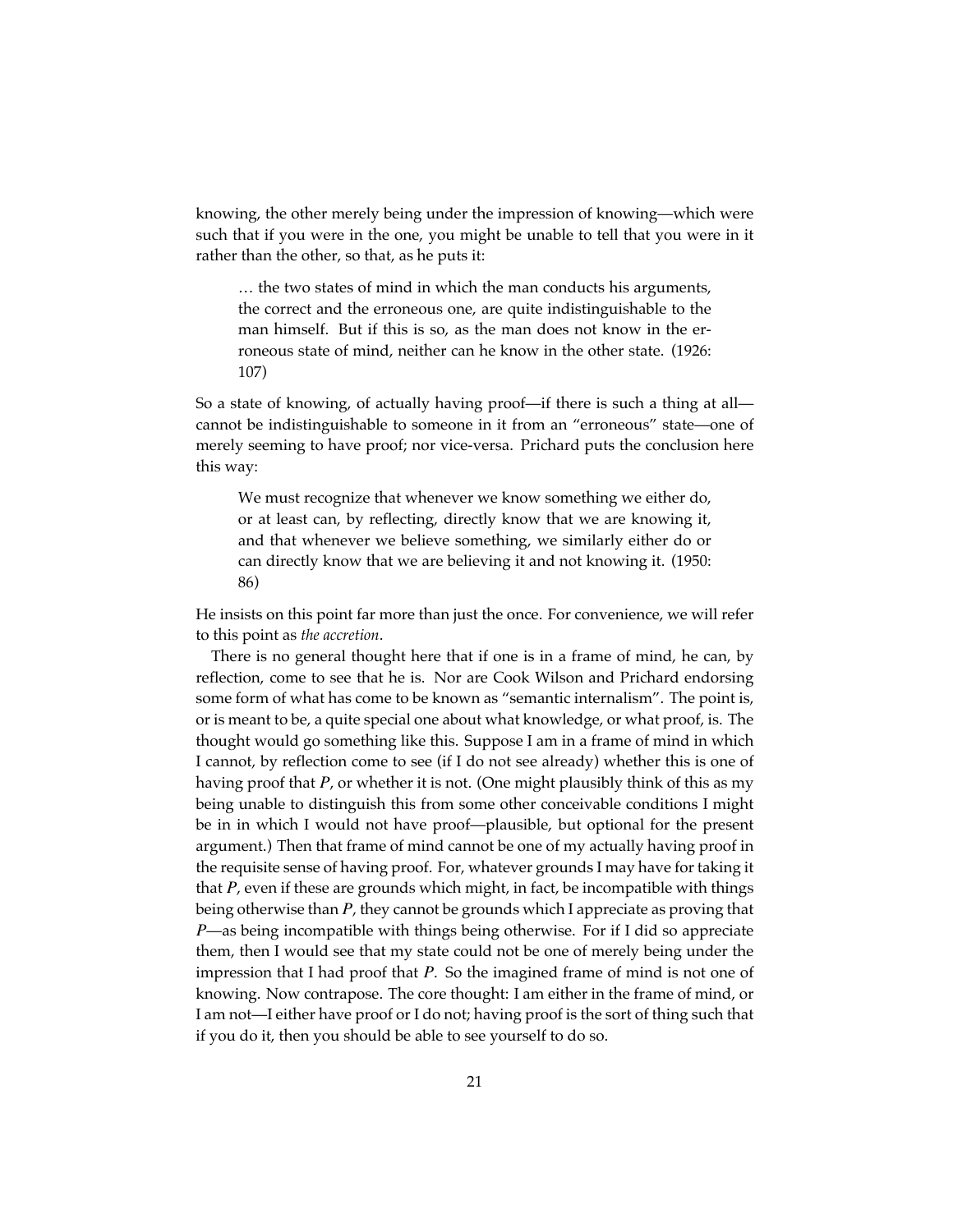<span id="page-21-0"></span>At this point, the whole conception of knowledge as proof begins to appear on shaky ground. On this conception, for one thing, could I ever know such a thing as that a pig is in the sty? Conceivably, Dr. Zarco (call him) might build a ringer-pig which one, or I, could not tell, at least by sight, from the real thing. As I now stare at the pig in the pen, can I tell by *mere reflection* that I am not in such a situation? What, in fact, from my present vantage point on the world, allows me to *tell* that I am not in such a situation, but rather in one in which the thing before me is *really* a *genuine* pig? So knowledge by perception—knowing because, e.g., you see it seems ruled out absolutely. Which is unlikely to leave a viable "intellectualist" conception of knowledge, on which mathematics is the paradigm (and more or less exhausts the field). One can be fooled by a bogus proof. I now take myself to have a genuine proof, say, of some proposition of number theory. Perhaps it is genuine. But can I tell whether it is by mere reflection? If there were a flaw in the proof, could I detect that by mere reflection? (And just what counterfactual is this?) If one conceives reflection as Cook Wilson and Prichard appear to, then, perhaps, the answer is "Yes". It is within the reach of human reason to detect such flaws. It is, perhaps, within my reach if one neglects limitations of memory, attention, patience, and enough other things which might block my seeing the flaw. But if one so conceives reflection, then, plausibly, mathematical knowledge, at least in a broad enough domain to take in my theorem, just is knowledge by reflection. There remains for all that what I do know and what I do not about number theory. Being able to detect flaws on an overly idealized conception of this will not draw the distinction. What, then, might?

Austin takes over several points from Cook Wilson. (But, we shall see, *not* the accretion.) There is, first, the idea that there is no knowledge by evidence. This comes out in Austin as follows:

The situation in which I would properly be said to have evidence for the statement that some animal is a pig is that, for example, in which the beast itself is not actually on view, but I can see plenty of piglike marks on the ground outside its retreat. If I find a few buckets of pig-food, that's a bit more evidence, and the noises and the smell may provide better evidence still. But if the animal then emerges and stands there plainly in view, there is no longer an question of collecting evidence; its coming into view doesn't provide me with more *evidence* that it's a pig, I can now just *see* that it is, the question is settled. [\(Austin](#page-45-2), [1962](#page-45-2), 115)

Evidence is distinguished from proof. Even very good evidence, like the noises and the smell (in the situation Austin envisions) is compatible with it not being so (in Austin's case) that the animal is a pig. By contrast, there is another sort of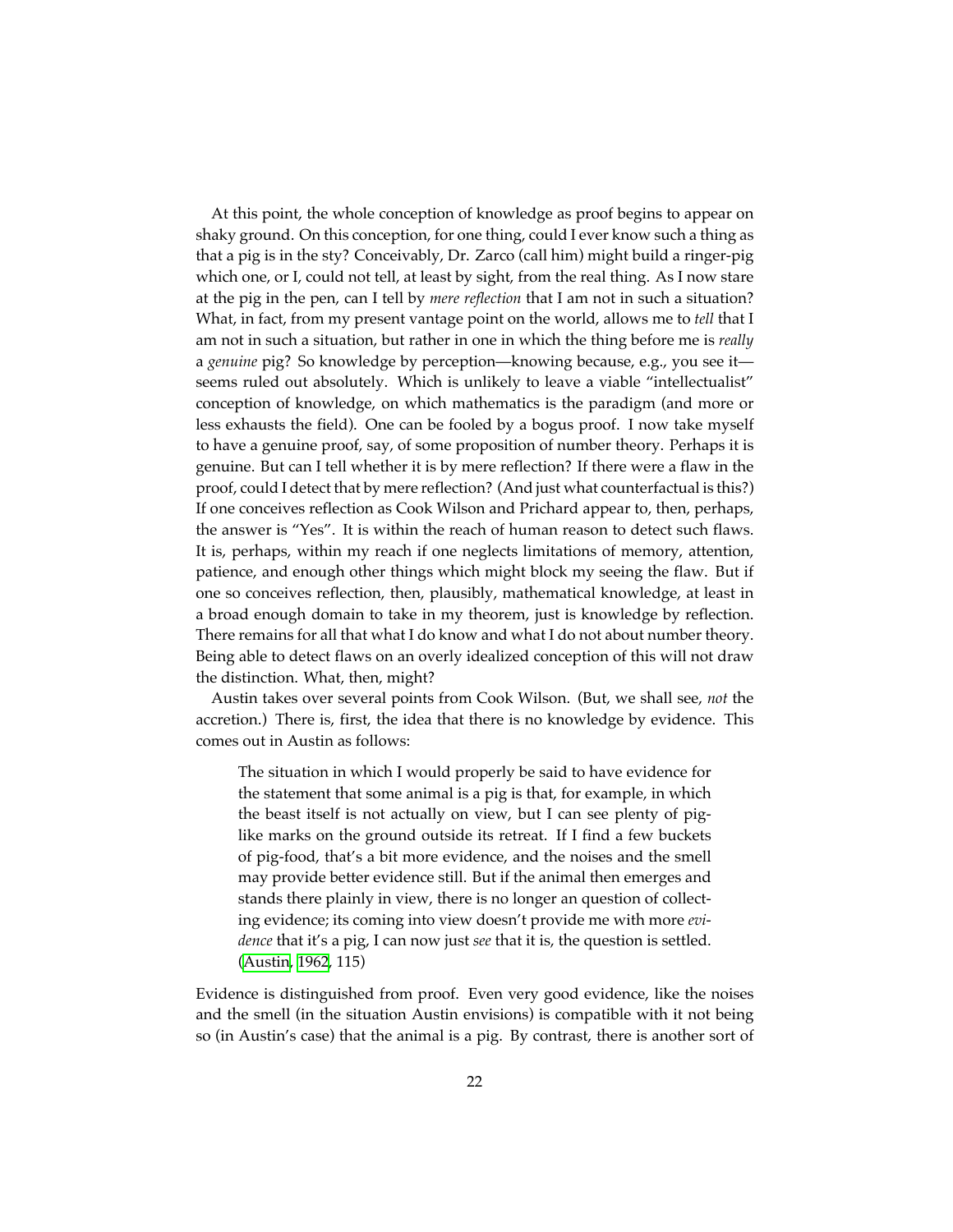<span id="page-22-0"></span>thing which (to speak archly) might speak in favor of taking the animal to be a pig; another way in which the world might come to bear for you on the question whether there is a pig before you. It is illustrated, in Austin's case, by the pig standing there in plain view. In this case, when I see the pig, I can, thereby, see there to be a pig before me; with which "the question is settled": the pig's presence (which, in this case, I can see to be the presence of a pig) is absolutely incompatible with *that* animal failing to be a pig. There is as little room for that as there is for a largest prime, given the proof that there is none. Where, as in this case, I can see a pig to be present, I appreciate what I thus have in hand as proof. So the situation is this: vision affords me awareness of something, the obtaining of which proves that I confront a pig (leaves no doubt as to this); my recognizing what I am thus aware of as a pig being before me (my seeing it to be a pig before me) is my appreciating what I have (am thus aware of) as proof. The proof here is short: the pig's presence proves that a pig is present. (Note the step here from what does not have the form of a proposition to what does.) Anyway, such is a model of knowledge gained through perception. It is one on which such knowledge is not based on evidence (as, on the present conception, no knowledge could be).

Pursuant to this point, Austin echoes Prichard in insisting that knowledge is distinct from belief, or being (even justifiably) very sure. He writes,

Saying 'I know … is *not* saying, 'I have performed a specially striking feat of cognition, superior, in the same scale as believing and being sure, even to being merely quite sure': for there is nothing in that scale superior to being quite sure. [\(Austin](#page-45-3), [1946](#page-45-3), 171)

What, then, *is* the difference between knowing and believing or being sure? For Cook Wilson and Prichard, these are different "frames of mind"; where one can tell which he is in by "reflection". Austin puts things in somewhat different terms:

When I say 'I promise', a new plunge is taken: I have not merely announced my intention, but, by using this formula … I have bound myself to others … Similarly, saying 'I know' is taking a new plunge. … When I say 'I know', I *give others my word*; I *give others my authority for saying* that 'S is P'. When I have said only that I am sure … I am not liable to be rounded on in the same way as when I have said 'I know'. I am sure *for my part*, you can take it or leave it … that's your responsibility. But I don't know 'for my part', and when I say 'I know' I don't mean you can take it or leave it (though of course you *can* take it or leave it).([Austin,](#page-45-3) [1946,](#page-45-3) 171)

This particular point in Austin has attracted a large amount of criticism. There seem to be two main complaints. First, the verb "know" seems to have other uses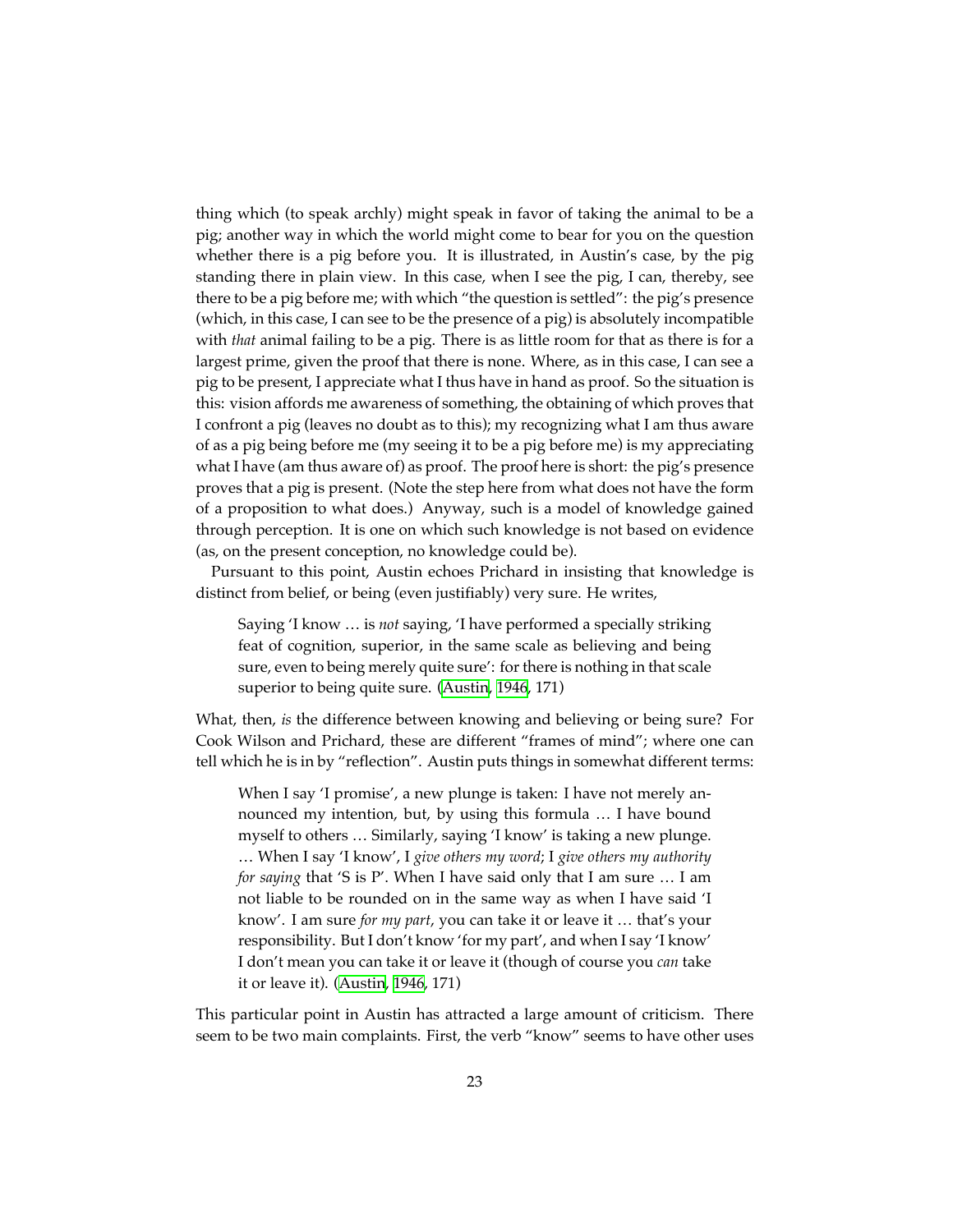in the first person than that Austin has in mind—e.g., "It's hard to park near the beach in August"; "I know, I know". Second, waiving that point, even if "I know" does typically mark a special force attaching to words, "I know that *P*", still, to describe that force, even correctly and in detail, is not yet to tell us what knowledge is—what it is for someone to know something, for a given such thing, under just what conditions of the world it would be true that he did.

For all that, though, Austin may have made a good start on saying what knowledge is, insofar as there is such a thing as saying that. Suppose that there is the use of "I know" that Austin has in mind, and someone, Sid, makes that use of it on an occasion. He may have done so correctly or incorrectly. As usual in such matters, one needs to choose his notion of correctness. It might be that one in Sid's position, grasping what he would say speaking as Sid did, might be able so to speak with complete sincerity and honesty. He might thus be perfectly justified in so speaking. That is one notion of correctness. But there may also be a certain position which one must be in in order to use the words ("I know") for what they are to be used for (on this use); and Sid uses the words while in this position. Then that is another notion of correctness. (Compare: I may say, "Pigs grunt", being perfectly justified in taking it that pigs grunt, thus correctly on one notion of correctness, and, further, I may so speak while, in fact, pigs grunt, and thus be correct on that other notion.) What Austin suggests is that to say "I know that P", on the use he has in mind, is to claim authority as to whether P; to offer oneself as authoritative on that point. The position one must be in to do this correctly, on our second notion of correctness, is to be, in fact, authoritative as to whether P. Suppose this is right. Now suppose I tell you, "Sid knows that Pia is at the Dew Drop Inn". From the account so far, we can extrapolate something I am thus committed to: Sid is in a position to offer himself as an authority on that point (should he care to). We now have in hand what begin to look like materials for a general account of what one says in saying N to know that P (with a bit of feeling for the different uses  $T$ know", "You know", etc., in fact have)—perhaps not the most elaborate account one might wish for, but anyway an account of the right shape.

What is not yet in view is any particular point in putting things in these terms. For that we need to see Austin's most significant contribution to making Cook Wilson's conception viable. It is most neatly captured here:

It seems to be fairly generally realised nowadays that if you just take a bunch of sentences … impeccably formulated in some language or other, there can be no question of sorting them out into those that are true and those that are false; for … the question of truth and falsehood does not turn only on what a sentence *is*, nor yet on what it *means*, but on, speaking very broadly, the circumstances in which it is uttered.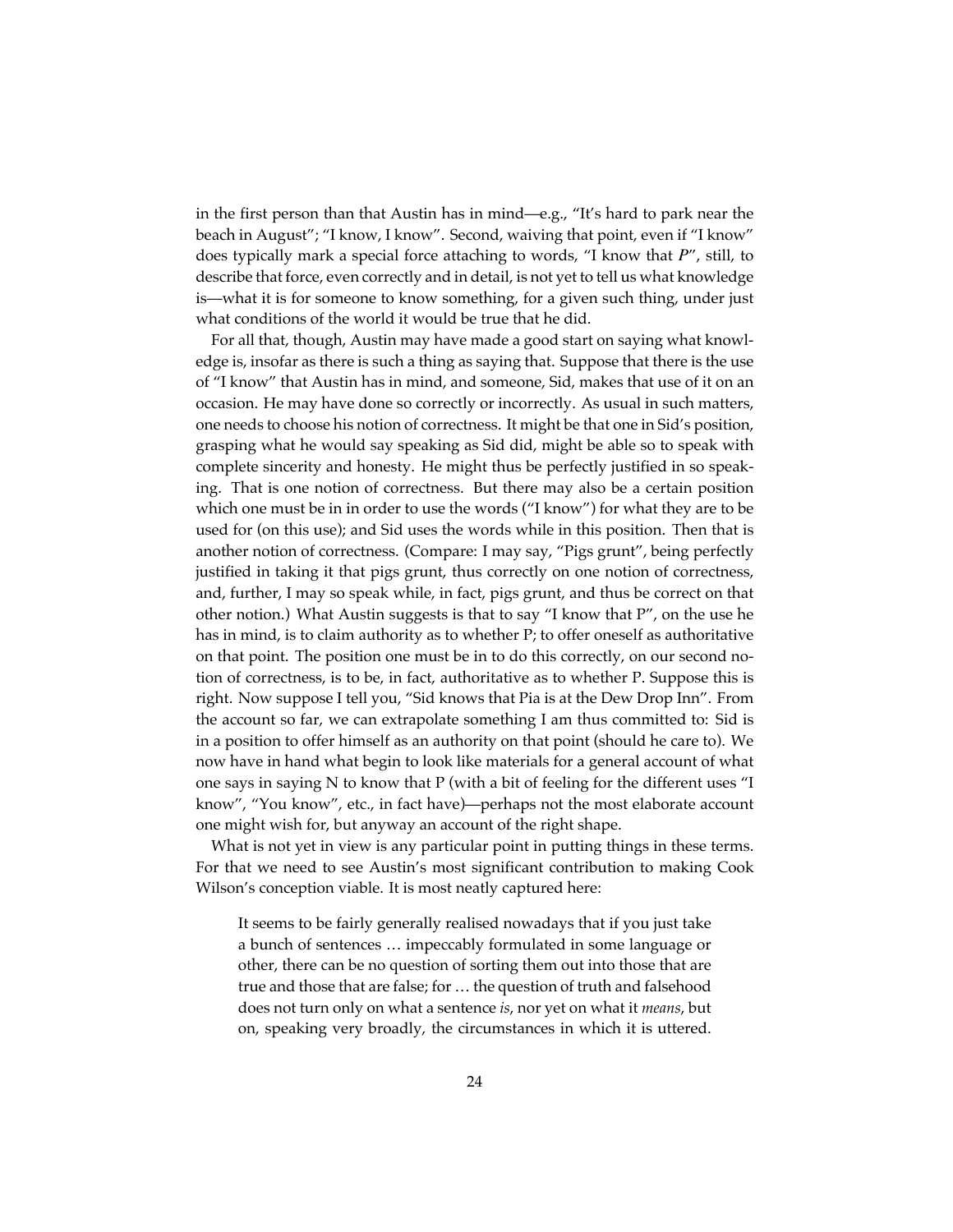<span id="page-24-0"></span>Sentences are not as such either true or false. But it is really equally clear … that for much the same reasons there could be no question of picking out from one's bunch of sentences those that are evidence for others, those that are 'testable', or those that are 'incorrigible'.([Austin,](#page-45-2) [1962](#page-45-2), 110–111)

So whether *A* is evidence for *B* (or it is true to say so), as opposed to being *no* evidence, or as opposed to being proof, depends not just on what *A* and *B* are, but on the circumstances of, or for, so saying (or so counting things). So, correspondingly, whether *N* has proof, or merely has evidence, that *P* thus depends on circumstance. So, accepting the Cook-Wilsonian conception of knowledge as proof, whether *N knows* that *P* (or it is true to say so) depends equally on circumstance. The model here should come from Austin's view of language, as per the last section. Is the sky blue? There are various things to be said in speaking of it, and saying, it to be blue, some true, some false. What one would say depends on the circumstances in which he so spoke. So, apart from an occasion for so speaking, the question has no answer, is ill-formed. Where there is an answer, what it is depends on the occasion for giving it. Now the idea is: the same goes for knowledge. Suppose, with Austin, that we think of knowing that *P* as a matter of being authoritative on the subject, or, even more Austinianly, as being in a position to offer oneself as an authority. So to say that *N* knows that *P* is, at least in the central use, to say that N is in such a position. Now here is the idea, applied to Pia as she watches the (free range) pig emerge from its straw shelter and approach the barbed wire between them. Such are *her* circumstances. Now, does she know that a pig approaches? There are many (possible) occasions on which one might say her to, or not to. For each of these, it would be true to say, on it, that she knows this if (but only if) it is correct to acknowledge her position as authoritative on that subject. For each of these, there is what it then would take to be thus authoritative. For some of these, Pia has what it would then take, so it would be true to say that she knows a pig approaches. For others it would not, so it would not be true to say this. Independent of these truths, and falsehoods, to be stated on occasions, there is no well-formed question as to whether she knows or not, no fact that, occasion-independently (on this use of "occasion") she "really" knows, or "really" does not. Such is knowledge on the view Austin proposes.

Let us apply (sketchily) the central idea here to questions of evidence. We can begin with Sid's breath. Is this proof that he has been drinking, or merely (some more) evidence? The question, asked just like that, seems embarrassing. There is, after all, some gap in conceptual space between having breath like that and having been drinking. So, when the question is asked like that, there seems *some* possibility that, for all of his breath being as it is, he has not been drinking; which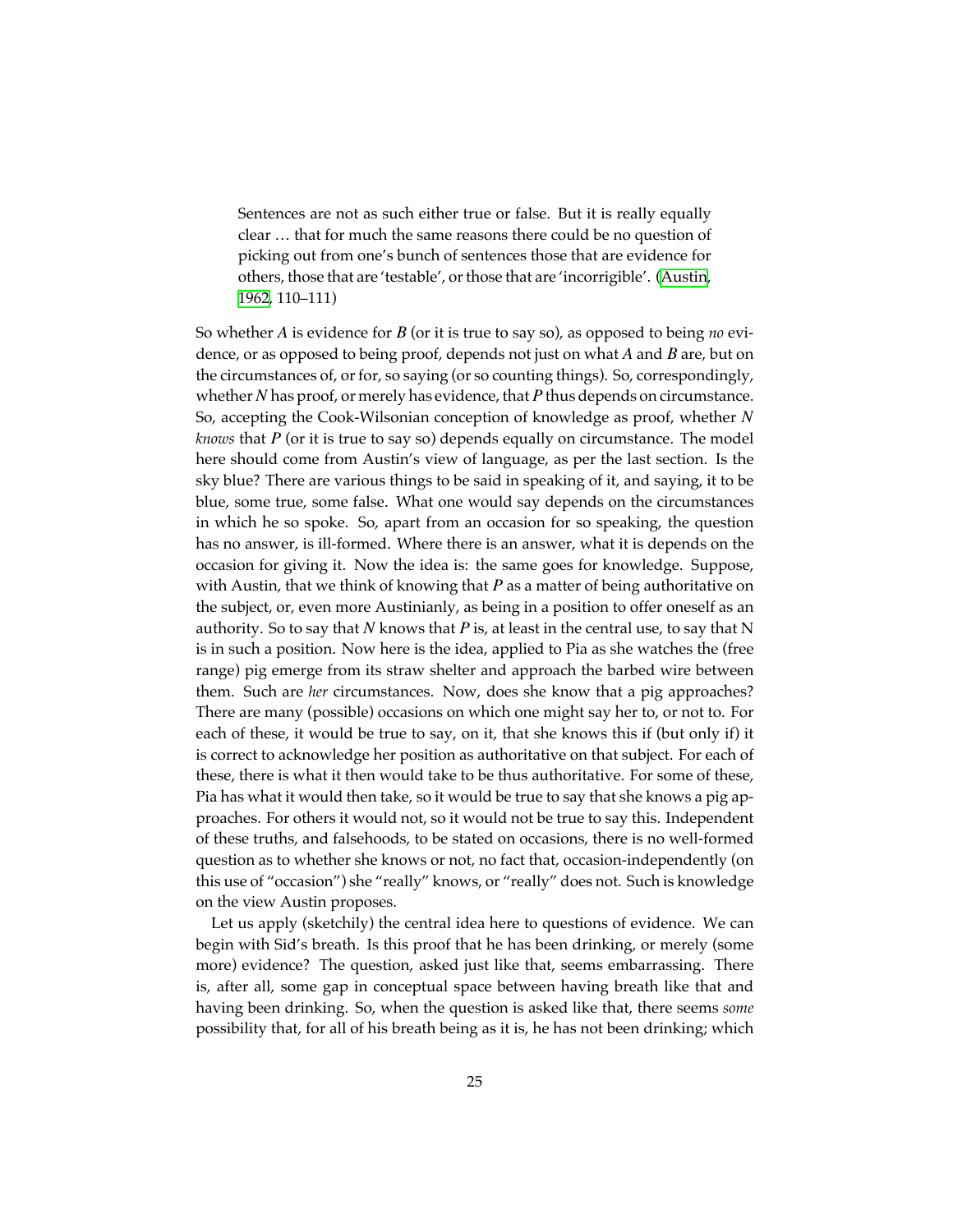suggests that his breath cannot be *proof*. What might some of the ways be for the inference here to fail? Perhaps you can get breath like that from near-beer, or by kissing a drunk (or enough drunks), or from tasting and spitting, or from strong whisky-flavored gum (a good wheeze, or good for undercover). Sid's breath is as it is. Those are his circumstances. But there are many occasions for taking it (or not) as evidence (or more) of drinking. Suppose that Sid is a well-known wine taster, and it is reasonable to suppose that he has been practising his profession. Then, perhaps, his breath is no evidence at all that he has been drinking (in the meaning of the act). Or, again, suppose it is unlikely, but not entirely ruled out, that Sid has been chewing that special gum. Then his breath may be evidence, but hardly proof. But suppose there is simply no question of Sid having come by his breath in any such unusual way. Then to smell his breath is to know what he has been up to; his breath is proof. What varies here is our (or one's) circumstances on an occasion for making something of Sid's breath; for taking it as proof, or mere evidence, or as not even that. What varies with that is whether, in those circumstances, it is true to say that Sid's breath is evidence (or etc.), whether it so counts.

Consider now Pia, across the fence from the approaching pig. Does she know that a pig approaches? Hers is not much of an occasion for her to say, either that she does know, or that she does not. That is, she is not, most likely, in circumstances which determine any answer to that question (as, in general, circumstances are always liable to do wherever Austin's core point applies). She has, as one says, the evidence of her eyes, for whatever that is worth. But does this amount to knowledge? If what she sees is the pig approaching, *if* she can recognise this—if, in those circumstances, she can recognise a pig by sight—so that she can see that a pig approaches, then, trivially, what she sees, in seeing what she does, is proof, and not mere evidence, for her that a pig approaches. So she knows this. If not, not. At best, the "evidence of her eyes" is merely evidence. *Are* these conditions satisfied? Whether they *count* as such depends on the occasion for the counting, as per Austin's core idea. There might, e.g., on some such occasion, be reason to doubt whether Pia can really tell *pigs* from certain other animals, or whether the beast in question might be some sort of monster, porcine on its visible side only, and so on. (A comparison. Suppose the question were whether Pia knows that the approaching pig is a *bísaro*—a particular kind of pig, marked by long rear legs, and large, floppy ears. Can Pia really tell *bísaros* by sight? Did she really get a good view of the hind legs? Or did she only see the front part of the pig? Etc.) In such cases, it might be true to say Pia *not* to know that a *pig* approaches. But Pia has seen pigs before, and on many occasions counts as being able to tell a pig by sight. On some of these occasions, she may be said, truly, to know that a pig approaches. On such occasions, the evidence of her eyes is, for her, not merely evidence; it is proof. Such is a sketchy illustration of Austin's idea applied to knowledge by perception.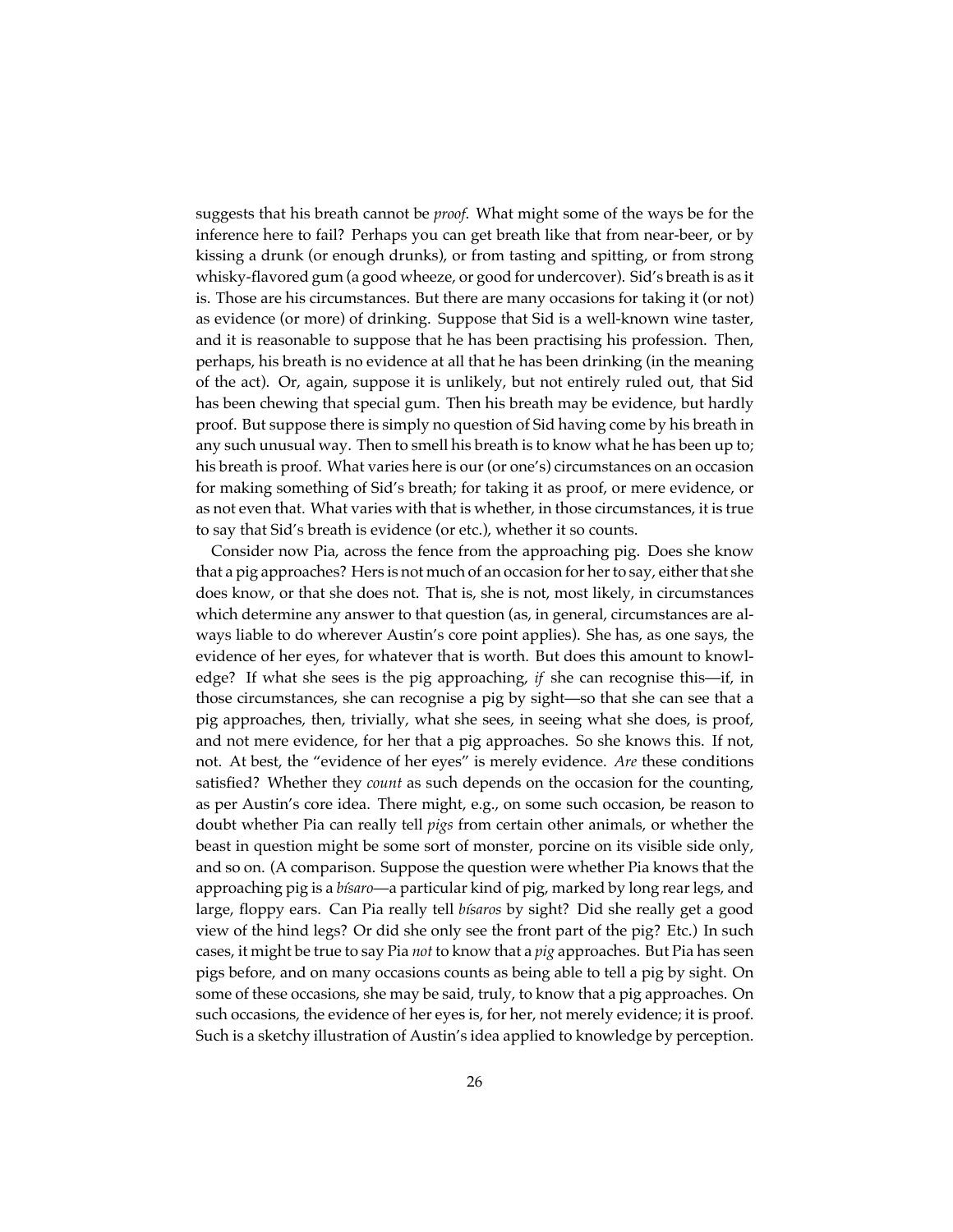How does Austin's idea apply to the accretion? The idea which moves the accretion is very briefly this. Suppose I cannot tell, on reflection, that I have proof that *P*. Then, for all I know, I do not have proof. But then I do not know. The response to that idea now takes this form: the question which, on it, I am supposed to answer on reflection, if I know that *P* is ill-formed; not a question with an answer at all. Again consider Pia and the approaching pig. She stands as she does towards the pig. Pia stands as she does towards the pig. On some occasions for considering her position, this would count as her having proof that a pig approaches. On others it would not. (Compare, again, Pia and Sid's breath.) There is no further fact as to Pia "really" having, or "really" lacking proof. So what should Pia be able to tell on reflection? Presumably not that, on the occasion of Sid and Zoë discussing her situation, it would be true for *them* to say that she had proof. Why pick that situation, or impose on her the burden of seeing how *their* circumstances would matter to whether she then counted as having proof? Nor, presumably, whether it would be true for her to say, at the moment of her gazing, that she had proof. First, there is likely to be no such thing to be said either truly or falsely at that moment. Second, why pick on that moment, when knowledge is, grammatically, a state—something which persists whether or not you are *talking* about the matter in question. Third, whether or not she were able to say, truly, on her occasion, that she had proof, this would not settle those questions to be settled on other occasions in then so asking. But there is no further question besides such special questions as these. So there is no question as to having proof such that whether one knows that P turns on whether, on reflection, he can answer it. It is not as if, on this account, one may know that *P* while being ignorant as to whether he has proof. It is that no sense is to be made of what it is that on reflection one is supposed to see (on that idea which motivates the accretion).

Where Pia, as she stares across the fence, counts as knowing that a pig approaches, she counts as appreciating adequately as proof the proof at her disposal. But this may just come to her counting as seeing the pig, and as able, in this situation, to tell a pig, or this one as a pig, at sight. Perhaps there is also some requirement as to her actual convictions *in re* it being a *pig*, which is *approaching*, though, as evidenced in the literature, there is room for dispute as to just what this requirement might be. Here we bracket that discussion.

So Austin's core idea leaves us with Cook Wilson's conception minus the accretion. It also leaves us, in the domain of knowledge, with a very significant form of disjunctivism. To find it, we can begin from an argument not unlike that for the accretion. This argument takes a case where all is well—say, where that pig is approaching Pia, and pairs it with a ringer for it (in fact, some one of indefinitely many different ringers). What makes for a ringer is this: if Pia were in the ringer situation, she would not be able to tell that she was in it rather than in her ac-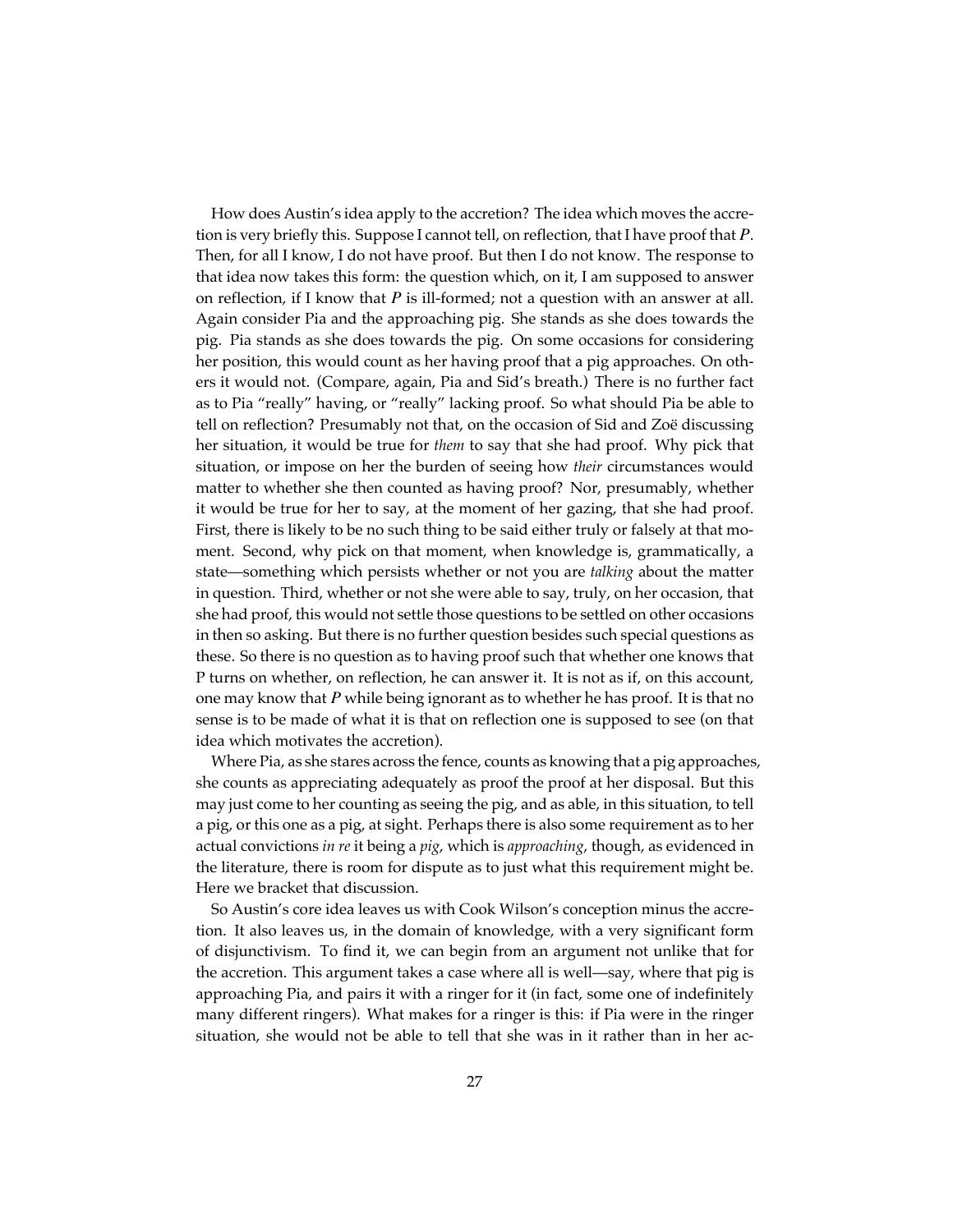tual situation (or, more exactly, one in which a pig was approaching). Everything would be, so far as she could tell, without changing that situation, just as it in fact is with the pig approaching. But no pig would be approaching. Though we skip further details, ringers are always conceivable. In the ringer situation Pia would not have proof that a pig was approaching, since none would be. At best (according to the argument) she would have whatever reasons–*nota bene* inconclusive ones—for supposing there to be a pig approaching. Such-and-such (according to the argument) would be her evidence for that, but no more than evidence. Now we shift to the non-ringer (the actual) situation. Here, according to the argument, she would have just the evidence she had in the ringer situation. But if, in this case, she knew that a pig approached, she would have to have something more as well; something which ruled out her being in the ringer situation—that is, which allowed her to distinguish her actual situation from the ringer. By hypothesis, though, there is no such thing. If there were, then the ringer would not be a ringer. So in the actual case she does not know that a pig approaches. So, ringers always being conceivable, knowing such things about the world around one is impossible.

If Austin's central point is correct, then there is more than a little wrong with this argument. First, one cannot suppose that there is such a thing as "the evidence Pia has" in the ringer situation. If she *were* in some situation which was a ringer for a pig approaching her, then there would be indefinitely many occasions for discussing her status there. On different of these, there would be different things to be said truly as to what her evidence was. What counted as her evidence on one such occasion for discussing her predicament might not do so on some other. Similarly, in the real situation there is no such thing as "her evidence" *tout court*, but only what, on some particular occasion, might be said truly as to what evidence she had. Which leads to a more important second point. In the ringer situation (of course) she could never count as having any more than evidence on any occasion for discussing her plight, since there cannot be proof of what is not the case. But it does not follow that she can never have any more than evidence in the actual situation, nor that what she can have in the actual situation is restricted to what she would have in the ringer situation plus some addition. In the ringer situation, perhaps (depending on how the situation is set up), something uncannily porcinelooking approaches. That a porcine-looking thing approaches can sometimes be evidence, and normally no more, that a pig approaches. In the ringer situation it gives Pia some reason to suppose that a pig approaches, but, of course, no more. In the actual situation a pig does approach. If Pia can see it approaching, and if she can recognize what she thus sees as that (that is, as a pig approaching), then may have as her reason for supposing that a pig approaches (if one chooses to put things so archly) that she *sees* this. And, on some occasions for considering her actual plight, this would count as her reason. On such occasions, it is not as though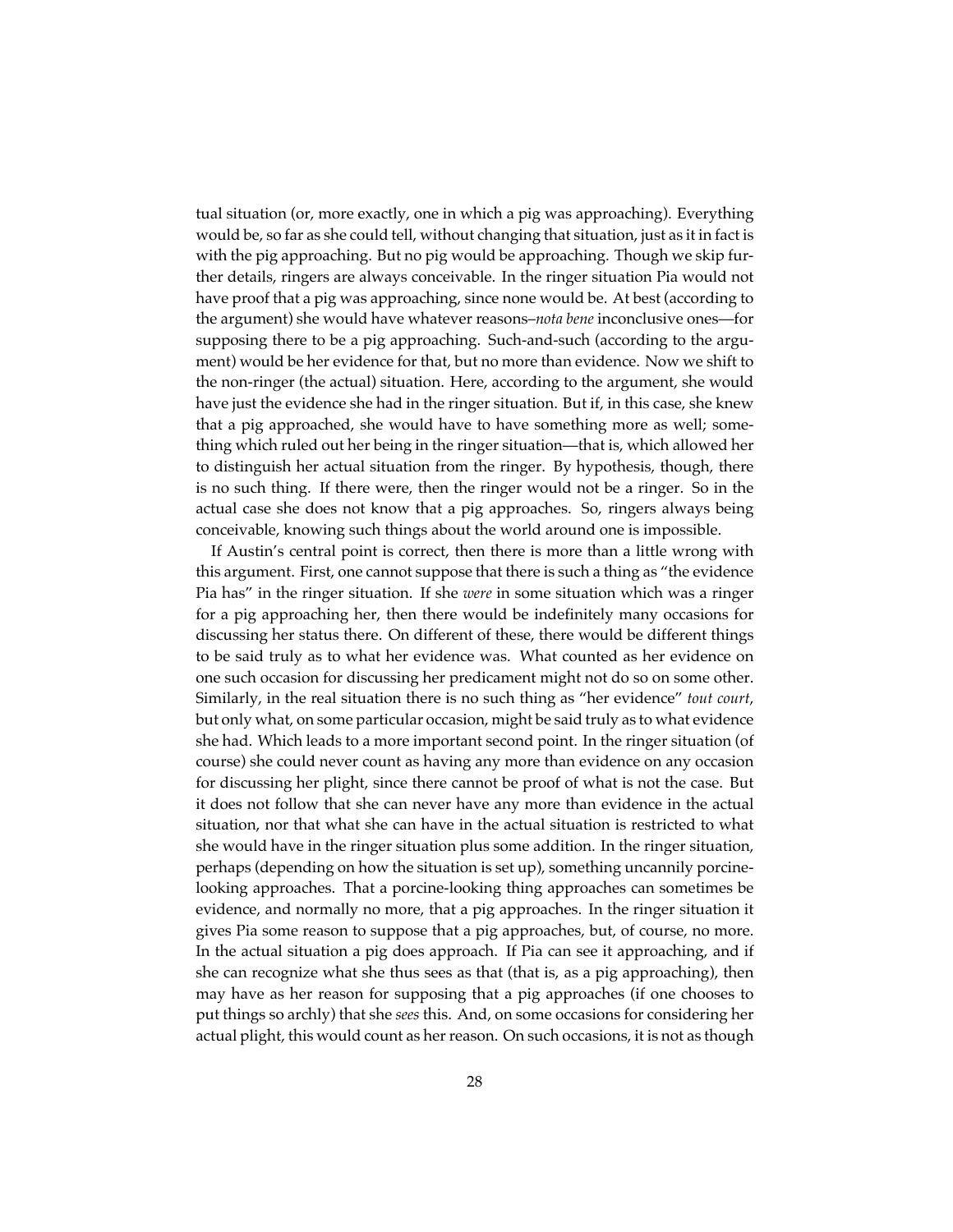<span id="page-28-0"></span>she still counts as having, as evidence for so supposing, that something porcinelooking approaches. There is, on such an occasion, no room for this to figure in her reasons at all. Nor is there any clear way of evaluating it as evidence, in the terms of evaluation to which evidence is subject. Exactly how strong or weak is it, in the circumstances? Given that she sees the pig, and can see herself to do so, how can it matter that, moreover, the pig actually looks like a pig? Such is part of the point of insisting, with Austin, that what sometimes may be evidence is, other times, not so much as any evidence at all.

Summing up, then, in the actual situation, and on a favorable (but possible) occasion on which to consider Pia's plight in that situation, Pia's reasons for supposing that a pig approaches do not consist in the evidence she would have in the ringer case plus something else to rule out her being in that ringer case. Her reasons do not include such ringer-case evidence at all; and, they being what they are, no reason in addition to them is needed to rule out her actual case being the ringer. At which point, the argument as set out collapses. There are, then, two kinds of case: a case in which knowledge is in reach, and, on some occasion for considering it, counts as possessed; and a ringer case in which knowledge is not in reach. The reasons one has for supposing, falsely, in the ringer case something which is so in the first case are not a factor in common to both sorts of case. The first sort of case is thus not a ringer-case plus some addition. Such is one form of the disjunctivism for which Oxford later came to be well-known.

At Oxford, as noted, Austin's view of language and of thought did not long outlive his death. But Cook Wilson's conception of knowledge (most often with the accretion suppressed) continued to have its champions, most notably John [Mc-](#page-46-7)[Dowell](#page-46-7) ([1982,](#page-46-7) [1994\)](#page-46-8). McDowell's main concern in those essays was to resist a picture in which knowledge is a sort of construct out of belief (or some other nonfactive condition) plus some additional factors which might obtain or not without the knower's awareness of this (a view which he refers to as "the hybrid conception"). His position is thus far very much Cook Wilson's. Further, he resists the argument just canvassed by denying its conception of a common factor between cases of knowing and ringers for them, in line with the conclusion just suggested (though not quite for the same reasons). McDowell, though, does not accept that view of thought and its expression which Austin (mistakenly) characterized as "fairly generally realised nowadays"—the central point in the above story. It remains a good question how Cook Wilson's view can be viable without this. Mc-Dowell writes,

Whether we like it or not, we have to rely on favours from the world … that on occasion it actually is the way it appears to be. But that the world does someone the necessary favour, on a given occasion, of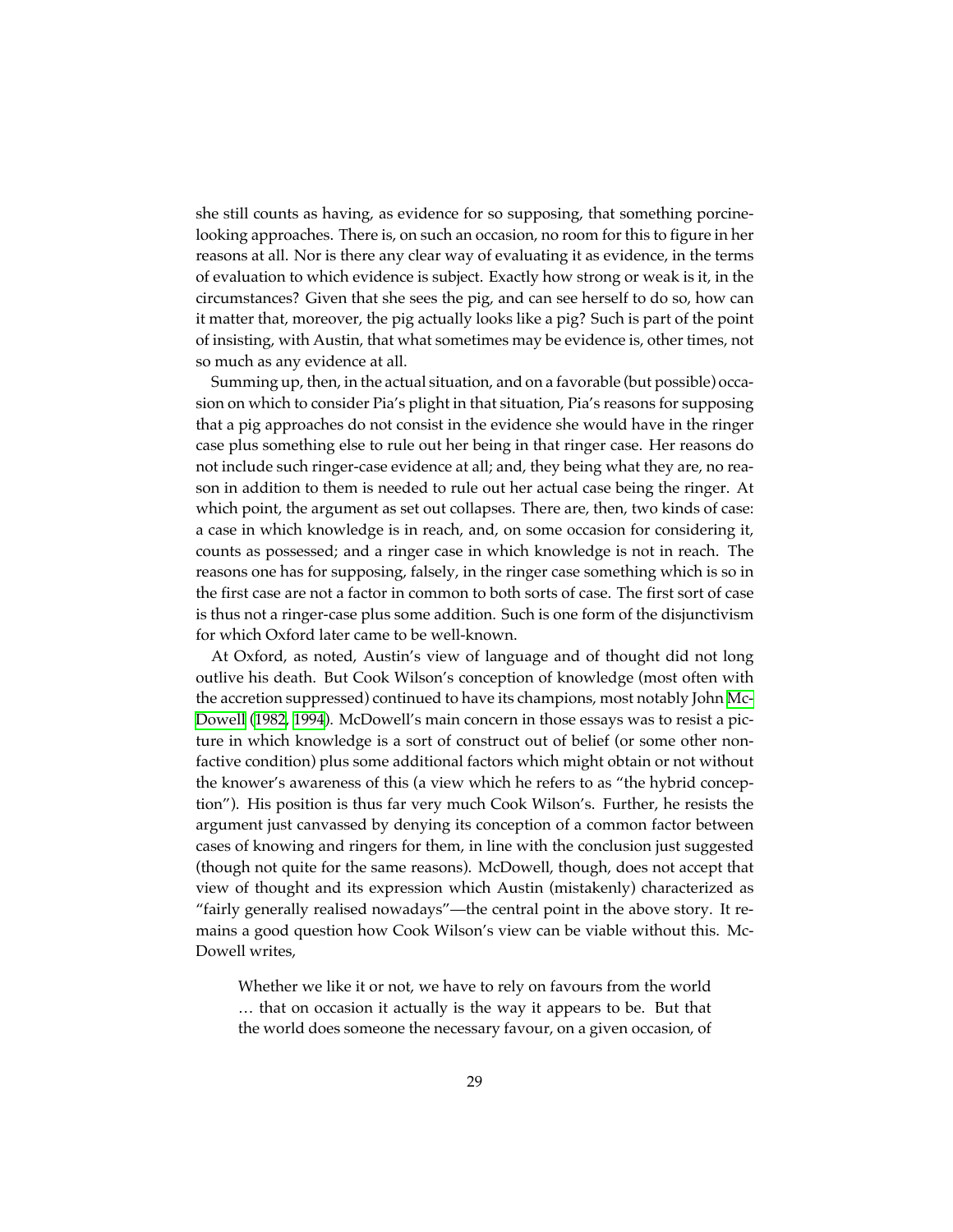<span id="page-29-0"></span>being the way it appears to be is not extra to the person's standing in the space of reasons. … once she has achieved such a standing, she needs no extra help from the world to count as knowing. (1995: 406)

So if a pig actually is approaching Pia, then the needed favour has been done. For McDowell, no further favours are needed for her to count as *knowing*. She must, of course, but need only, be able to appreciate her situation for, in this respect, what it is. Where a pig approaches, there is something *for* her to appreciate as to what her situation is, which is not there to be appreciated in any situation in which no pig is on the way. So she may stand towards her situation in a way in which she could not in a deceptive case. She may, if all is well, have as her reason for taking a pig to approach that she sees one to. Such is the core of a disjunctivism on the model of Austin's (but without that central idea which, to Austin's eye, makes the disjunctivism viable. The question now for McDowell is how such disjunctivism can be viable.

Suppose a pig is approaching Pia. So the world has done its favour. Still, on the conception of knowledge which McDowell endorses—one on which "the unconnected obtaining of [that] fact" cannot "have any intelligible bearing on an epistemic postion" (vide 1995: 403)—Pia must relate to that fact in the right way—one which draws on her cognitive capacities—if she is to know it. So there remain two sorts of case. Pia may, or may not, have proof at her disposal; and, if so, may, or may not, be able to appreciate what is at her disposal as the proof it is. In the case at hand, she may or may not be able to see the pig approaching; and, if she does, then she may, or may not, be able to recognize what she thus sees as what it thus is. Without Austin's idea in place, it is fair to ask: In what cases of viewing does Pia see the pig, and in what does she not—e.g., in what does she merely see a porcine front half of an animal which is approaching? Thompson Clarke([1965\)](#page-45-4) offers principled reasons for finding that question more than just difficult to answer. Then, if she does see the pig, there is the question whether she is able to recognize what she sees as that. Consider all the ways in which she might be viewing a scene (not necessarily this one) where no pig approaches—*inter alia*, all the ways for the world to have failed to do its present favour. For example, there are those situations in which a shaved goat, or in which a tapir, would be approaching. Without Austin's means, we must say: for some of these, if Pia could not distinguish her actual situation from them—perhaps, e.g., if she could not tell pigs from tapirs then she would not count as able to tell, in her situation, that a pig approaches. For other—perhaps, say, for Dr. Zarco's miracle mechanical pig—no such conditional holds. What is needed now is some kind of principled, or at least recognizably correct, way of drawing the distinction—of saying when Pia would have done her bit to earn the relevant status in "the space of reasons". Austin offers a princi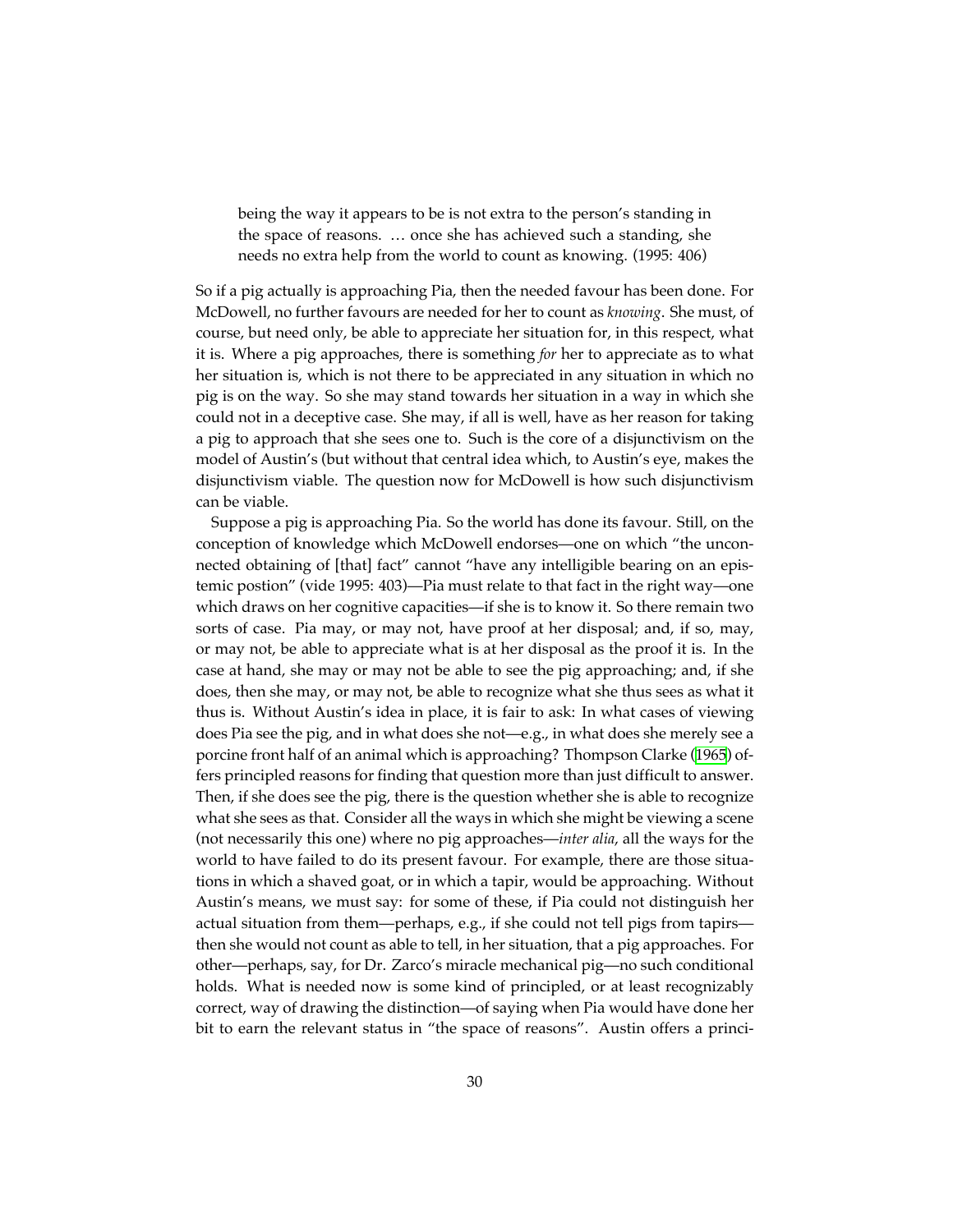<span id="page-30-1"></span>pled way to reject the questions, and to be unsurprised when the pursuit of an answer leads only to bafflement. McDowell has no such means. Thus, though we may commend him for the conception of knowledge which he offers, and for his demonstrating the unviability of the alternatives, the question remains how he can make Cook Wilson's conception viable.

### <span id="page-30-0"></span>**4 Perception**

A concern for realism motivates a fundamental strand of Oxford reflection on perception. Begin with the realist conception of knowledge. The question then will be: What must perception be like if we can know something about an object without the mind by seeing it? What must perception be if it can, on occasion, afford us with *proof* concerning a subject matter independent of the mind? The resulting conception of perception is not unlike the conception of perception shared by Cambridge realists such as Moore and Russell. Roughly speaking, perception is conceived to be a fundamental and irreducible sensory mode of awareness of mind-independent objects, a non-propositional mode of awareness that enables those with the appropriate recognitional capacities to have propositional knowledge concerning that subject matter.

The difference between Oxford and Cambridge realism concerns the extent of this fundamental sensory mode of awareness. Whereas Oxford realists maintained that perception affords us this sensory mode of awareness, Cambridge realists maintained that this mode of awareness has a broader domain. Let experience be the genus of which perception is a species. Cambridge realists maintained that *all* experience, and not just perception, involves this non-propositional sensory mode of awareness. Cambridge realists are thus committed to a kind of *experiential monism* (in Snowdon's [2008](#page-47-3) terminology)—the thesis that experience has a unitary nature. Specifically, all experience involves, as part of its nature, a nonpropositional sensory mode of awareness. Even subject to illusion or hallucination, there is something of which one is aware. And with that, they were an application of the argument from illusion, or hallucination, or conflicting appearances away from immaterial sense data and a representative realism that tended, over time, to devolve into a form of phenomenalism.

Framing the discussion is the fundamental realist (or anti-idealist) commitment common to Cook Wilson and Moore—that the objects of knowledge are independent of the act of knowing. Suppose that in seeing the pig Sid is in a position to know various things about it. The pig is the object of Sid's knowledge in the sense that Sid knows something about *it*—that the pig is before Sid, or that the pig is black, say. According to the fundamental realist commitment, the pig is the object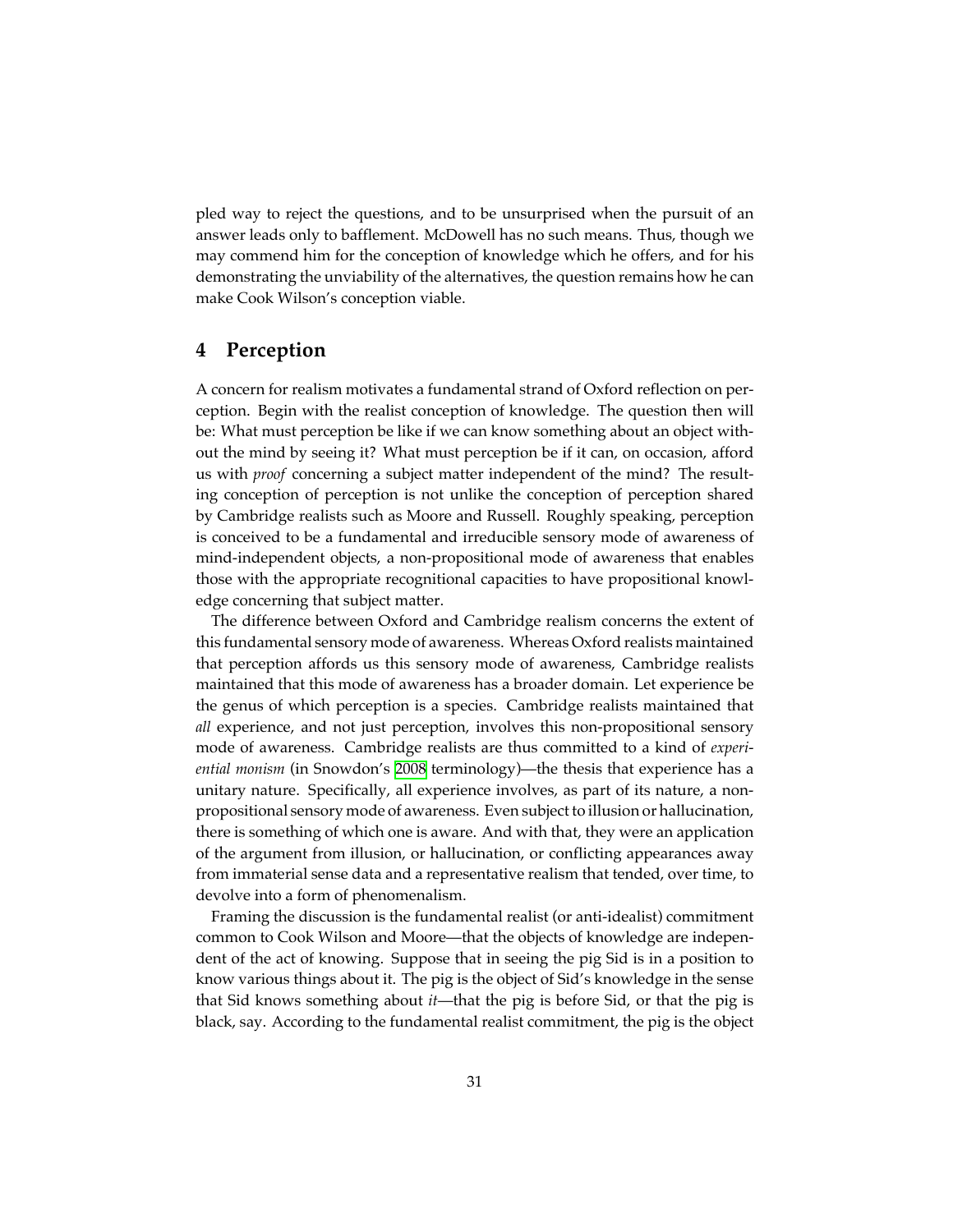<span id="page-31-0"></span>of Sid's knowledge only insofar as it exists independently of Sid's knowing.

This is a thesis about knowledge, not perception. What connects this thesis to perception is a doctrine whose slogan might be—*perception is a form of knowing*. Perception, conceived as a form of knowing, is a sensory mode of awareness that makes the subject *knowledgeable* of its object. In being so aware of an object, the subject is in a position to know certain things about it, depending, of course, on the subject's possession and exercise of the appropriate recognitional capacities in the circumstances of perception. The subject is knowledgeable of the object of perception in the sense that knowledge is *available* to the subject in perceiving the object, whether or not such knowledge is in fact "activated" (in Williamson's [1990](#page-47-4) terminology).

Suppose, then, that perception is a form of knowing in the sense that it makes the subject knowledgeable of its object. The objects of perception are then at least potential objects of knowledge. If knowledge is always knowledge of a mindindependent subject matter, and the objects of perception are at least potential objects of knowledge, then it follows that the objects of perception are themselves mind-independent and so independent of the act of perceiving. In this way the doctrine that perception is a form of knowing allows the realist conception of knowledge to have implications for how perception is properly conceived in light of it.

Working out the demands of the realist conception of knowledge on the nature of perception was subject to internal and external pressures.

Internally, the core features of the realist conception of knowledge get differently conceived by different authors, in a process of refinement and extension, and so the demands that conception of knowledge places on the nature of perception are themselves reconceived. Importantly, an independent aspect of Cook Wilson's conception of knowledge, *the accretion*, an aspect endorsed by Prichard and rejected by Austin, turns out to be inconsistent with the idea that perception makes the subject knowledgeable of a mind-independent subject matter. So the development of the realist conception of knowledge involved not merely refinement and extension, but elimination as well.

Externally, Oxford reflection on perception is subject to alien influences, in particular, Cantibrigian and Viennese influences. Thus Price comes to Oxford from Cambridge where he was Moore's student. Paul comes to Oxford from Cambridge as well but studied with Wittgenstein. And Ayer, given Ryle's encouragement, studied for a time with the logical positivists in Vienna. Incorporating the insights and resisting the challenges posed by these alien influences play an important part in the development of philosophy of perception in Oxford.

Cook Wilson never published on perception. The main source of Cook Wilson's [\(1926](#page-45-1), 764–800) views on perception is a letter of July 1904 criticizing Stout's [\(1903-](#page-47-5)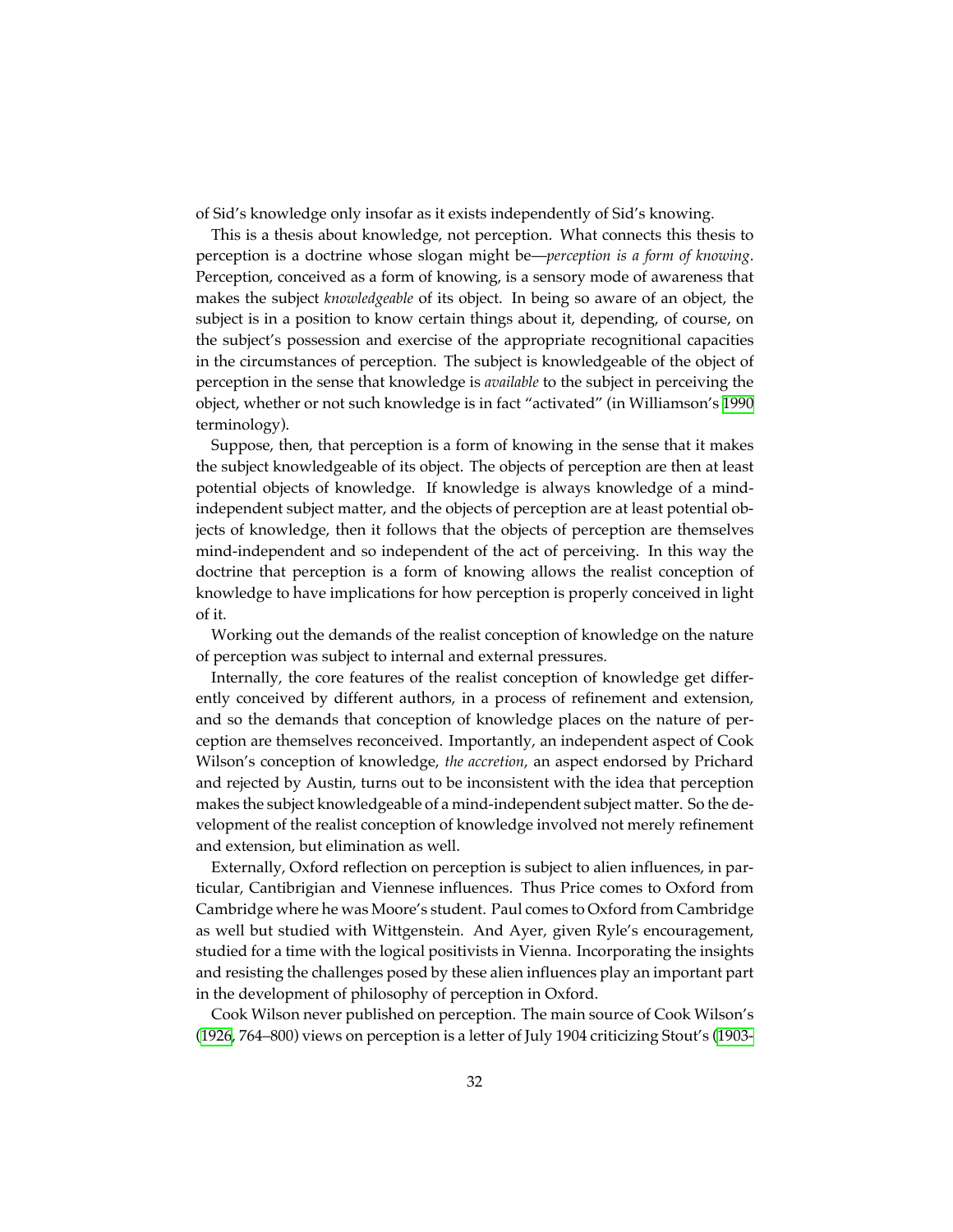<span id="page-32-0"></span>[1904\)](#page-47-5) "Primary and Secondary Qualities". To highlight the connections between his realist conception of knowledge and his views about perception, it is useful to begin, however, with Cook Wilson's [\(1926](#page-45-1), 801–808) earlier letter of January 1904 to Prichard. There Cook Wilson discusses two variants of a fundamental fallacy concerning knowledge or apprehension.

The first variant is the idealist attempt to understand knowledge as an activity. If knowledge is an activity, then in knowing something a subject must *do* something to the object known. But this, Cook Wilson claims, is absurd. The object of knowledge must be independent of the subject's knowing it, if coming to know is to be a discovery:

You can no more act upon the object by knowing it than you can 'please the Dean and Chapter by stroking to dome of St. Paul's'. The man who first discovered the equable curvature meant equidistance from a point didn't supposed that he 'produced' the truth—that absolutely contradicts the idea of truth—nor that he changed the nature of the circle or curvature, or of the straight line, or of anything spatial. [\(Cook Wilson,](#page-45-1) [1926,](#page-45-1) 802)

The second variant is the representative realist's attempt to understand knowledge and apprehension in terms representation. Whereas the idealist attempts to explain apprehension in terms of *apprehending*, the representative realist attempts to explain apprehension in terms of *the object apprehended*, in the present instance, an idea or some other representation. The problem is that this merely pushes the problem back a level:

The chief fallacy of this is not so much the impossibility of knowing such image is like the object, or that there is any object at all, but that it assumes the very thing it is intended to explain. The image itself has still to be *apprehended* and the difficulty is only repeated.([Cook](#page-45-1) [Wilson](#page-45-1), [1926](#page-45-1), 803)

How are the fallacies of explaining apprehension in terms of apprehending and in terms of the object of apprehension variants of the same fallacy? Both attempt to *explain* knowledge or apprehension:

Perhaps most fallacies in the theory of knowledge are reduced to the primary one of trying to *explain* the nature of knowledge or apprehending. We cannot *construct knowing*—the act of apprehending—out of any elements. I remember quite early in my philosophic reflection having an instinctive aversion to the very expression '*theory* of knowledge'. I felt the words themselves suggested a fallacy—an utterly fal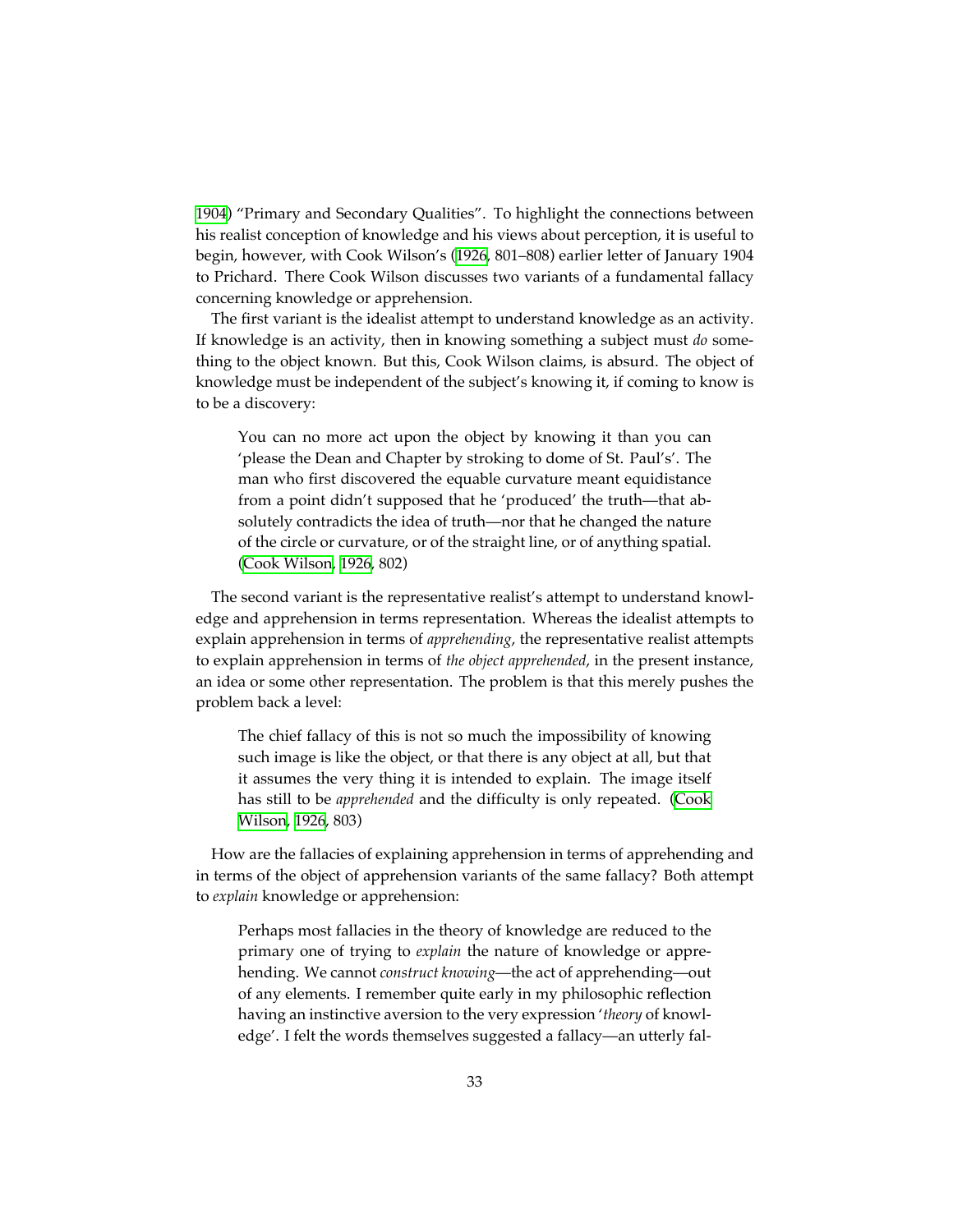<span id="page-33-0"></span>laciousinquiry, though I was not anxious to proclaim  $\langle$ it $\rangle$ . ([Cook](#page-45-1) [Wilson](#page-45-1), [1926](#page-45-1), 803)

This is a clear statement of the anti-hybridism or anti-conjunctivism about knowledge that [McDowell](#page-46-7) [\(1982](#page-46-7)) and [Williamson](#page-47-6) [\(2000](#page-47-6)) will later defend. So conceived, knowledge is not a hybrid state consisting of an internal, mental state and the satisfaction of some external conditions. Cook Wilson's aversion to the "theory of knowledge" is just an aversion to explaining knowledge by constructing it out of elements, and this skepticism will be echoed by Prichard, Ryle, and Austin and in precisely these terms.

Suppose that perception makes the subject knowledgeable of a mind-independent subject matter. Suppose further that the knowledge the subject is in a position to acquire cannot be explained or constructed out of elements. What must perception be like to make us knowledgeable of the environment in that sense? Must perception itself be non-conjunctive? Does Cook Wilson himself endorse anti-hybridism about perception? In his letter to Stout he does defend a conception of perception as the direct apprehension of objects spatially external to the perceiving subject. And in the letter to Prichard he does at one point speak indifferently of knowledge, apprehension, and perception. If the main conclusions of that letter are meant to apply to all three, then Cook Wilson endorses anti-hybridism about perception. Neither consideration is decisive. More telling, however, is that the variant fallacies of explaining apprehension in terms of apprehending and the object apprehended are echoed in the letter written later that year to Stout on perception and, indeed, form the core of its content. In particular, both idealist and representative realist accounts of perception are criticized in line with the two variant fallacies concerning knowledge or apprehension. Let's consider these in turn.

First, like [Moore](#page-46-3) ([1903\)](#page-46-3), Cook Wilson emphasizes the distinction between the object of perception and the act of perceiving. In perceiving an object, the object appears to the subject, and so the subjective act of perceiving is sometimes described as an *appearance*. Given the distinction between the object perceived and the act of perceiving, an appearance, so understood, is necessarily distinguished from the object. However, Cook Wilson warns against a misleading "objectification" of appearing:

But next the *appearance*, though properly the appear*ing* of the object, gets to be looked on as itself an object and the immediate object of consciousness, and being already, as we have seen, distinguished from the object and related to our subjectivity, becomes, so to say, a mere subjective 'object'—'appearance' in that sense. And so, as *appearance* of the object, it has now to be represented not as the object but as the phenomenon caused in our consciousness by the object. Thus for the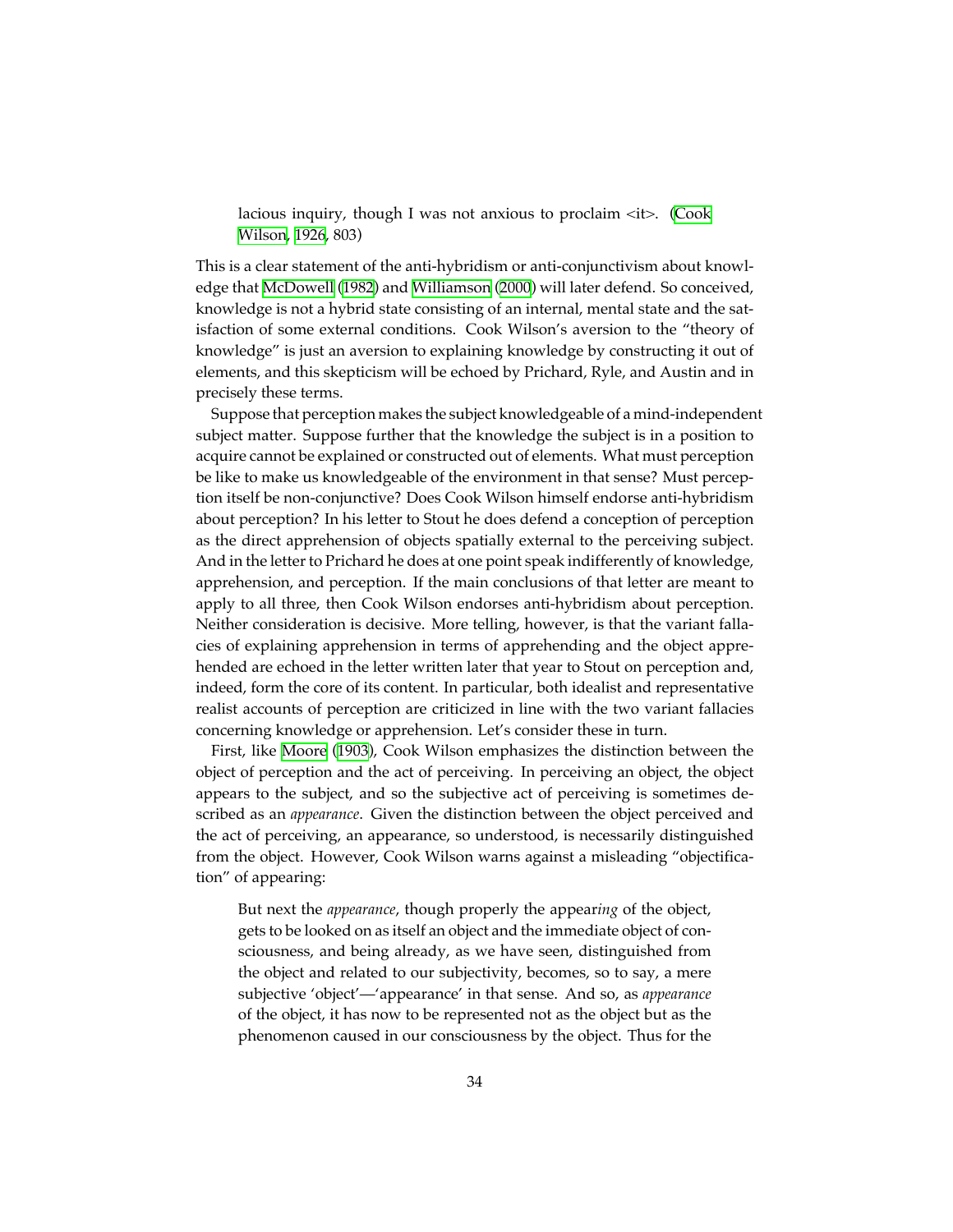<span id="page-34-0"></span>true appearance (=appearing) to us of the *object* is substituted, through the 'objectification' of the appearing as appearance, the appearing to us of an *appearance*, the appearing of a phenomenon caused in us by the object. [\(Cook Wilson,](#page-45-1) [1926,](#page-45-1) 796)

If perceptual appearances are "the appearing of a phenomenon caused in us by the object", then it would be impossible for a subject to come to know about the mind-independent object on the basis of its perceptual appearance and hence impossible to discover how things stand with a mind-independent subject matter by perceiving:

It must be observed that the result of this is that there could be no direct perception or consciousness of Reality under any circumstances or any condition of knowing or perceiving: for the whole view is developed entirely from the fact that the object is distinct from our act of knowing it or recognizing it, which distinction must exist in any kind of knowing it or perceiving it. From this error would necessarily result a mere subjective idealism. Reality would become an absolutely unknowable 'Thing in Itself', and finally disappear altogether (as with Berkeley) as an hypothesis that we could not possibly justify.([Cook](#page-45-1) [Wilson](#page-45-1), [1926](#page-45-1), 797)

This straightforwardly parallels the fallacy of explaining apprehension in terms of apprehending.

Second, Cook Wilson criticizes Stout's([1903-1904](#page-47-5), 144) representative realism, in particular his claim that the sensations which mediate knowledge of external qualities such as extension do so only in so far as "they represent, express, or stand for something other than themselves". The basis of of his criticism involves negative and positive claims about the nature of representation. The negative claim is that nothing is intrinsically representational: "Nothing has *meaning* in itself" [\(Cook Wilson,](#page-45-1) [1926,](#page-45-1) 770). The positive claim is put as follows: "Representation is our subjective act. ... It is *we* who mean" [\(Cook Wilson,](#page-45-1) [1926](#page-45-1), 770). According to Cook Wilson, then, representation is personal. It is we who mean. So conceived, representation is something that the subject does.

How, according to Stout, might the sensation of extension "represent, express, or stand for" extension? Plausibly in two ways: by resembling extension or by necessarily covarying with the presence of extension. However, the natural relations of mimesis and necessary covariation are *impersonal*—they obtain independently of anything that the subject does. And since they are *symmetric*, this has the surprising consequence that external qualities represent sensations. However, if it is *we* who mean, if representation is something that a subject does, then the natural relations of mimesis and necessary covariation could not make a sensation represent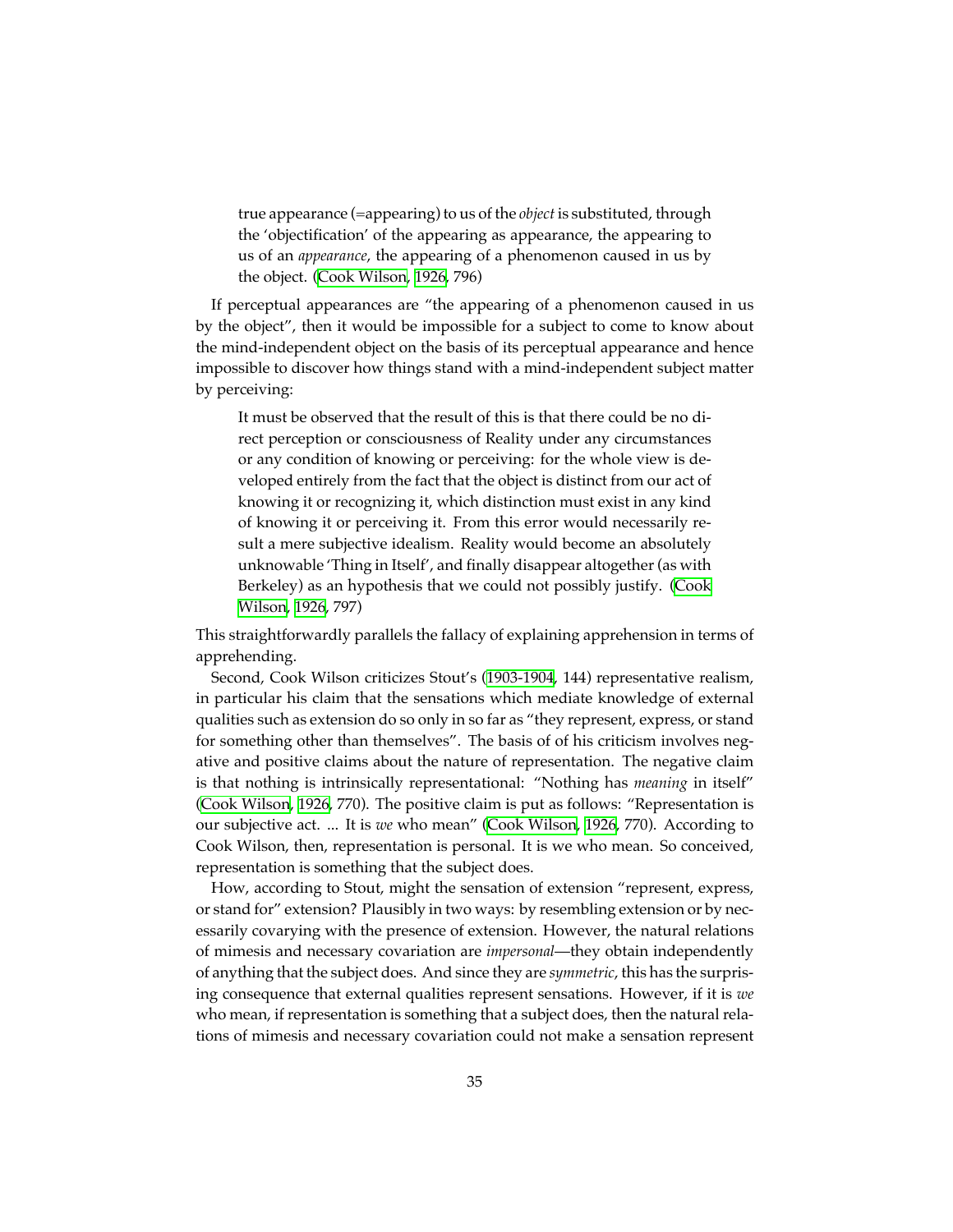<span id="page-35-0"></span>an external quality (let alone make an external quality represent a sensation, for plausibly nothing does). These are not two analyses of different notions of representation; at most, mimesis and necessary covariation are merely natural relations that *incline* us to represent things by means of them—they are merely relations that can be exploited by a subject's representational ends:

It is we who make the weeping willow a symbol of sorrow. There may of course be something in the object which prompts us to give it a meaning, e.g., the resemblance of the weeping willow to a human figure bowed over in the attitude of grief. But the willow in itself can neither 'mean' grief, nor 'represent' nor 'stand for' nor 'express' grief. *We* do all that. [\(Cook Wilson,](#page-45-1) [1926,](#page-45-1) 770)

In using the willow to represent grief, the subject must apprehend the content of that representation. And that, according to Cook Wilson, is precisely what prevents representation from figuring in an explanation of perceptual apprehension. Any such explanation would be circular and, hence, no explanation at all. This straightforwardly parallels the fallacy of explaining apprehension in terms of the apprehension of an idea or representation more generally.

Thus Cook Wilson's discussion of perception in his letter to Stout, parallels his discussion of knowledge in his letter to Prichard. In particular the two fallacies of explaining apprehension in terms of apprehending and in terms of the object apprehended (a representation) arise in the perceptual case as well. This raises the question whether in the perceptual case these fallacies are variants of the fundamental fallacy of trying to *explain* perception in more fundamental terms. Just as knowledge cannot be explained in terms of belief that meets further external conditions, perhaps perception cannot be explained in terms of, say, experience or appearance that meets further external conditions. Cook Wilson expresses his skepticism about such explanations in the case of knowledge by denying that there is any such thing as a theory of knowledge. Farquharson in the postscript to *Statement and Inference* reports a similar attitude in the perceptual case: "He came to think of a theory of Perception as philosophically preposterous"([Cook Wilson,](#page-45-1) [1926,](#page-45-1) 882).

The evidence is not decisive. However, even if we were convinced that Cook Wilson accepted an anti-hybridist conception of perception, we would remain unclear why the realist conception of knowledge requires this. A reason begins to emerge with Prichard's case *against* the idea that perception is a form of knowing. While Prichard opposes the doctrine that links the realist conception of knowledge with the nature of perception, his discussion reveals some of what is required if one were to retain the doctrine distinctive of twentieth century realists that perception makes us knowledgeable of a mind-independent subject matter.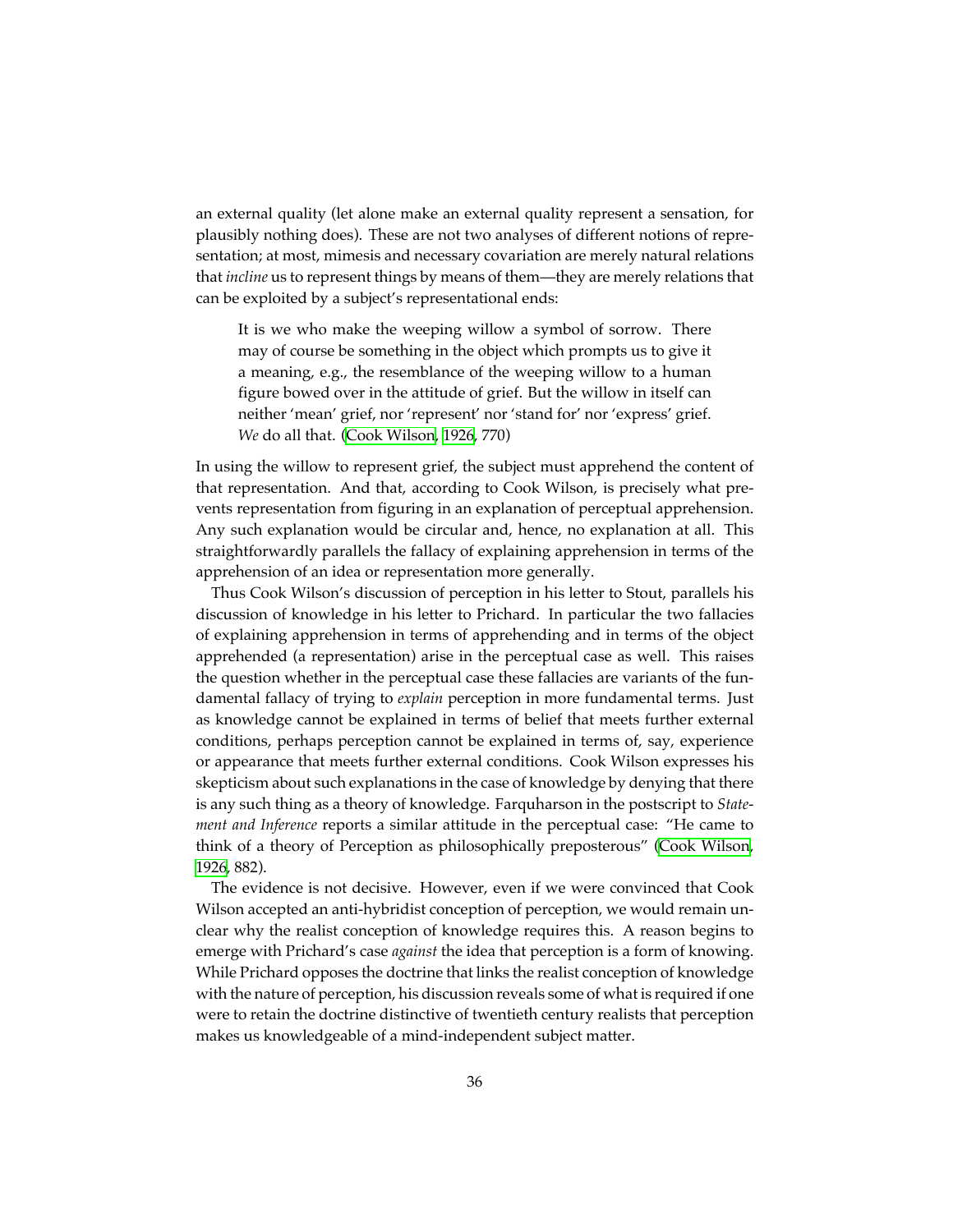<span id="page-36-0"></span>Cook Wilson provides neither a theory of perception nor of the nature of appearances. However, Prichard's [\(1906](#page-46-9); [1909\)](#page-46-1) theory of appearing builds on some of Cook Wilson's insights. Following Cook Wilson, Prichard holds that the object of perception, like the object of knowledge, must be independent of the act of perceiving, and that an appearance is properly understood as an appearing of a mind-independent object to the perceiving subject. [Prichard](#page-46-1) [\(1909\)](#page-46-1) thus opposes any conception of appearance where appearances are states of a subject produced by external objects. However, from at least since "Seeing Movement" written in 1921, Prichard abandons the theory of appearing. Specifically, he comes to deny that the objects of perception are mind-independent objects located in space, coming to favor, instead, a Berkelean conception of perception where the objects of perception depend on our perceptual experience of them. At the heart of this change of mind is a doubt about whether perception could be a form of knowing.

The central argument occurs in Prichard's([1938\)](#page-46-4) "Sense Datum Fallacy". His main target is the sense datum theory of Cambridge realists such as Moore and Russell. Like their Oxford counterparts, the Cambridge realists held that the object of knowledge is independent of the act of knowing, and that perception is a form of knowing. Cambridge realism departs from Oxford realism in its adherence to a further thesis. Cambridge realists held, in addition, that there is something of which a subject is aware in undergoing sense experience whether perceiving or no. According to the theories of [Moore](#page-46-10) [\(1953](#page-46-10)), [Russell](#page-47-7) [\(1912\)](#page-47-7), and [Price](#page-46-11) ([1932\)](#page-46-11), sense data are whatever we are aware of in sense experience. This characterization of sense data is *neutral* in the sense that it assumes nothing about the substantive nature of objects that play this epistemic role. Further argument is required to establish substantive claims about the nature of sense data. We have already noted how the sense data theory is committed to an experiential monism—all experience involves, as part of its nature, a non-propositional sensory mode of awareness. A further commitment is presently important. For so conceived, sense data are objects whose substantive nature is open to investigation independent of our acts of awareness of them. It is this consequence of the conjunction of the realist conception of knowledge, the conception of perception as a form of knowing, and the sense datum theory that is Prichard's primary target. And Prichard's central thought is that perception could not make one knowledgeable of its object, since the object of perception depends on the subject's experience of it in a way that the object of knowledge could not.

Much of Prichard's case is a variant of Berkeley's([1734a;](#page-45-5) [1734b\)](#page-45-6) critique of [Locke](#page-46-5) [\(1690](#page-46-5)). However, two arguments go beyond the familiar Berkelean critique. The first derives from a peculiar feature of the Cook Wilsonian epistemology, the accretion, and the second is explicitly derived from [Paul](#page-46-12) [\(1936](#page-46-12)). Both present important morals for Oxford realism. The moral of the first argument is that the accretion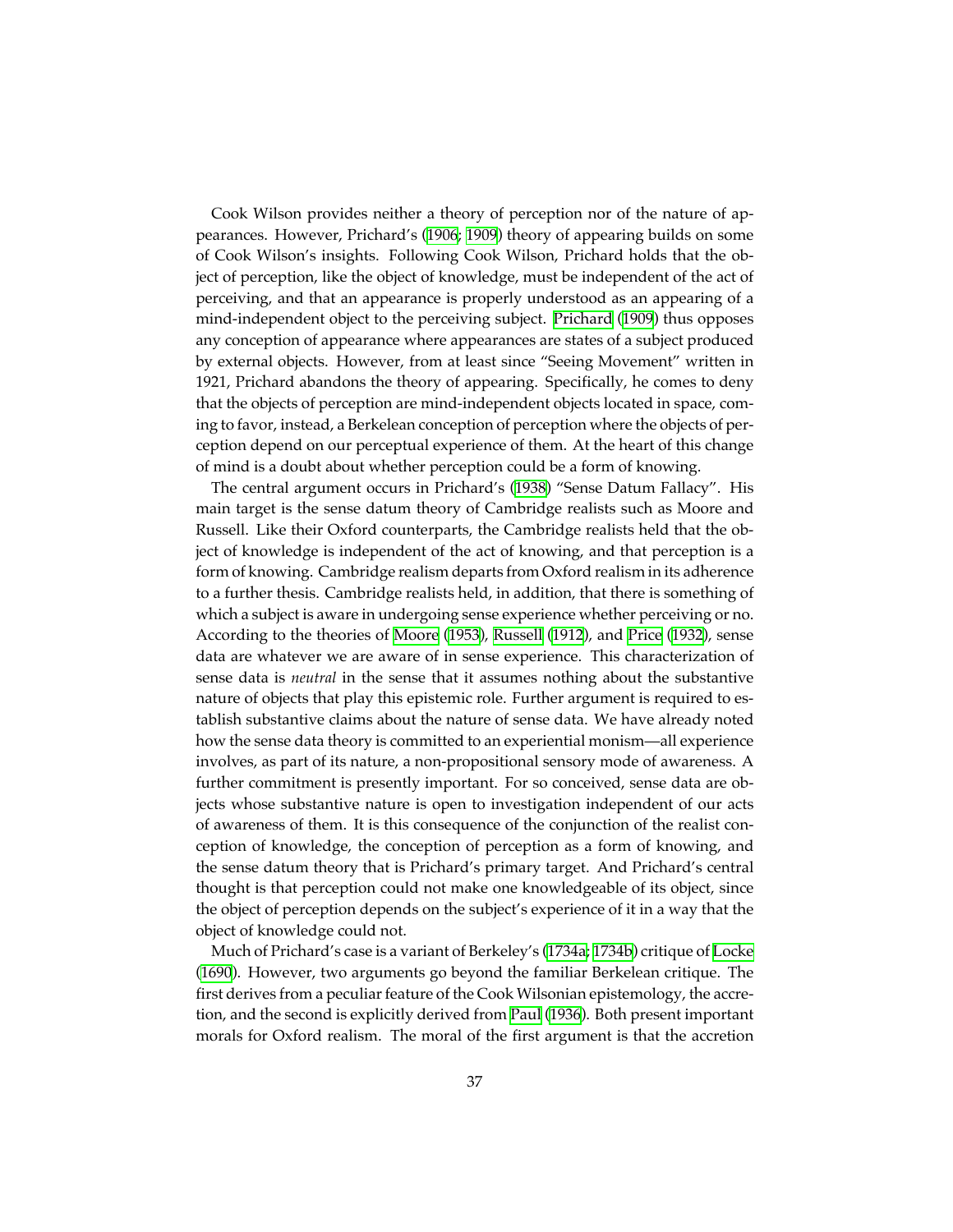<span id="page-37-0"></span>must be abandoned if Oxford realism is to be sustained. The moral of the second argument is that the realist conception of knowledge and the conception of perception as a form of knowing requires abandoning the Cambridge realist's commitment to experiential monism (though it will take the work of [Austin](#page-45-2) [\(1962](#page-45-2)) and [Hinton](#page-46-13) [\(1973](#page-46-13)) to begin to vindicate this).

The first argument can seem like a variant of the argument from illusion though it really has a very different character:

… if perceiving were a kind of knowing, mistakes about what we perceive would be impossible, and yet they are constantly being made, since at any rate in the cases of seeing and feeling or touching we are almost always in a state of thinking that what we are perceiving are various bodies, although we need only to reflect to discover that in this we are mistaken. [\(Prichard](#page-46-4), [1938](#page-46-4), 11)

The passage is frustrating in its lack of explicitness. Indeed in the last line Prichard seems to echo Hume's (**?**, §XII) contention that it takes the slightest philosophy to show naïve realism to be false.

Suppose a pig is in plain view of Sid, and Sid can recognize as a pig the animal that he sees. It might seem that what Sid is thus aware is incompatible with there not being a pig before him. In which case, perception affords Sid something akin to proof of a porcine presence. In this way, perception can seem to make the subject knowledgeable of a mind-independent subject matter. Prichard's insight is that this picture is incompatible with a further feature of Cook Wilson's conception of knowledge, *the accretion*. If Sid knows that P, Sid can know upon reflection that he knows that P. And if Sid has some attitude other than knowledge to that proposition, then Sid can know upon reflection that his attitude is something other than knowledge. Knowledge admits of no ringers—a state indiscriminable upon reflection from knowledge just is knowledge. What would it take for perception to make us knowledgeable of a mind-independent subject matter if there are no ringers for knowledge? If Sid's seeing the pig makes him knowledgeable of the pig's presence, then Sid must recognize that what he is aware of in seeing the pig is incompatible with the pig's absence. But is Sid in seeing the pig in a position to recognize that? After all, there are situations indiscriminable upon reflection from seeing a pig that do not involve the pig's presence. Sid's hallucination of the scene would be indiscirminable upon reflection from his perceiving it. If what Sid is aware of in seeing the pig is not discriminable upon reflection from what, if anything, he is aware of in hallucinating the pig, then it could seem that he is not in a position to recognize that what is aware of in seeing the pig is incompatible with the pig's absence. He would lack proof of a pig before him. Since perception admits of ringers, it could not be a source or form of ringerless knowledge.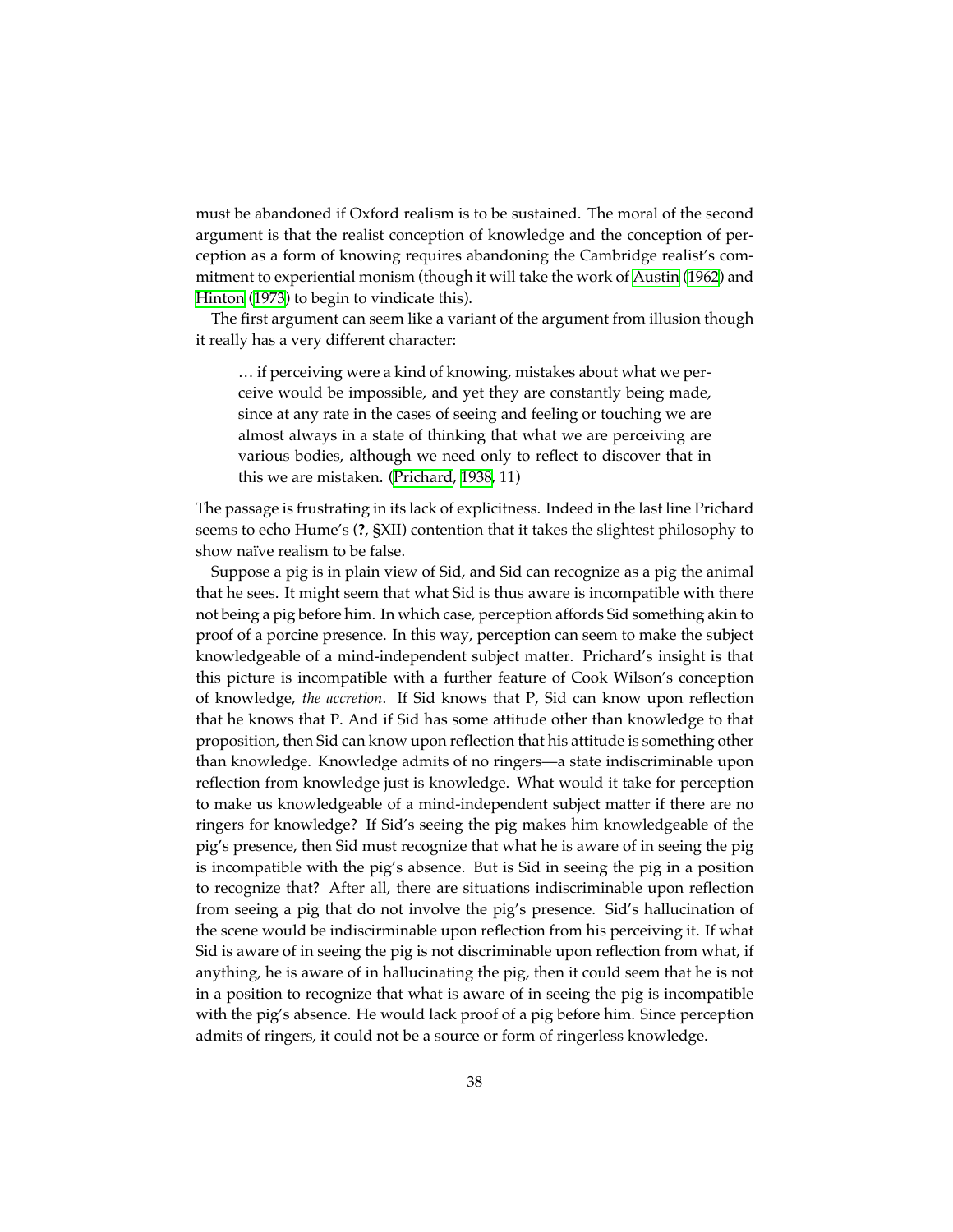<span id="page-38-0"></span>This argument reveals a tension within the Oxford realism of Cook Wilson and early Prichard. If Cook Wilson and early Prichard were right in claiming that the objects of knowledge are mind-independent objects, and the objects of perception are at least potential objects of knowledge, then these claims can only be sustained by abandoning the accretion. Indeed, it is telling that Austin jettison's just this feature of Cook Wilson's epistemology.

Prichard's second argument derives from [Paul](#page-46-12) ([1936\)](#page-46-12). Arguably it has ancient roots as well. At the very least, it is a variant of Berkeley's interpretation of the *Theatetus* (*Siris* §§ 253, 304-5). On the Berkelean interpretation, the objects of perception are in a perpetual flux of becoming. In perception, every subject is aware of the sensible qualities whose coming and going constitute the flux since every subject is the "measure" of what they perceive. Though perception affords us with awareness of its objects, this mode of awareness could not constitute knowledge since knowledge pertains to *being*, not *becoming*. More prosaically, the objects of perception could not have a continuing identity through time, if every feature they manifest is relativized to a perceiver at a time. Nor could the objects of perception be publicly accessible to different perceivers. But this would preclude the objects of perception from being objects of knowledge if knowledge is to have a mind-independent subject matter (see [Burnyeat](#page-45-7), [1990,](#page-45-7) for further discussion of the Berkelean interpretation). Paul's discussion of sense data is of a piece. Paul, and Prichard following him, emphasize our inability to decide key questions about the persistence and publicity of sense data. If sense data are meant to be objects open to investigation independent of our awareness of them, then such questions should be settled by looking to the sense data themselves. But our inability to decide such questions belies this thought. At best, sense data are shadows cast by experiences that can be elicited by suitably affecting the mind. So conceived, open questions about the nature of sense data are resolved not by investigation but by linguistic decision. Paul is clearly influenced by Wittgenstein's discussion of sense data in *The Blue Book*:

Queerly enough, the introduction of this new phraseology has deluded people into thinking that they had discovered new entities, new elements of the structure of the world, as though to say "I believe that there are sense data" were similar to saying "I believe that matter consists of electrons". [\(Wittgenstein,](#page-47-8) [1958,](#page-47-8) 70)

Suppose the central claim here is right—that sense data do not have a substantive nature open to investigation independent of our awareness of them in sense experience. There are at least three potential morals:

1. One might claim that sense data constitutively depend on our awareness of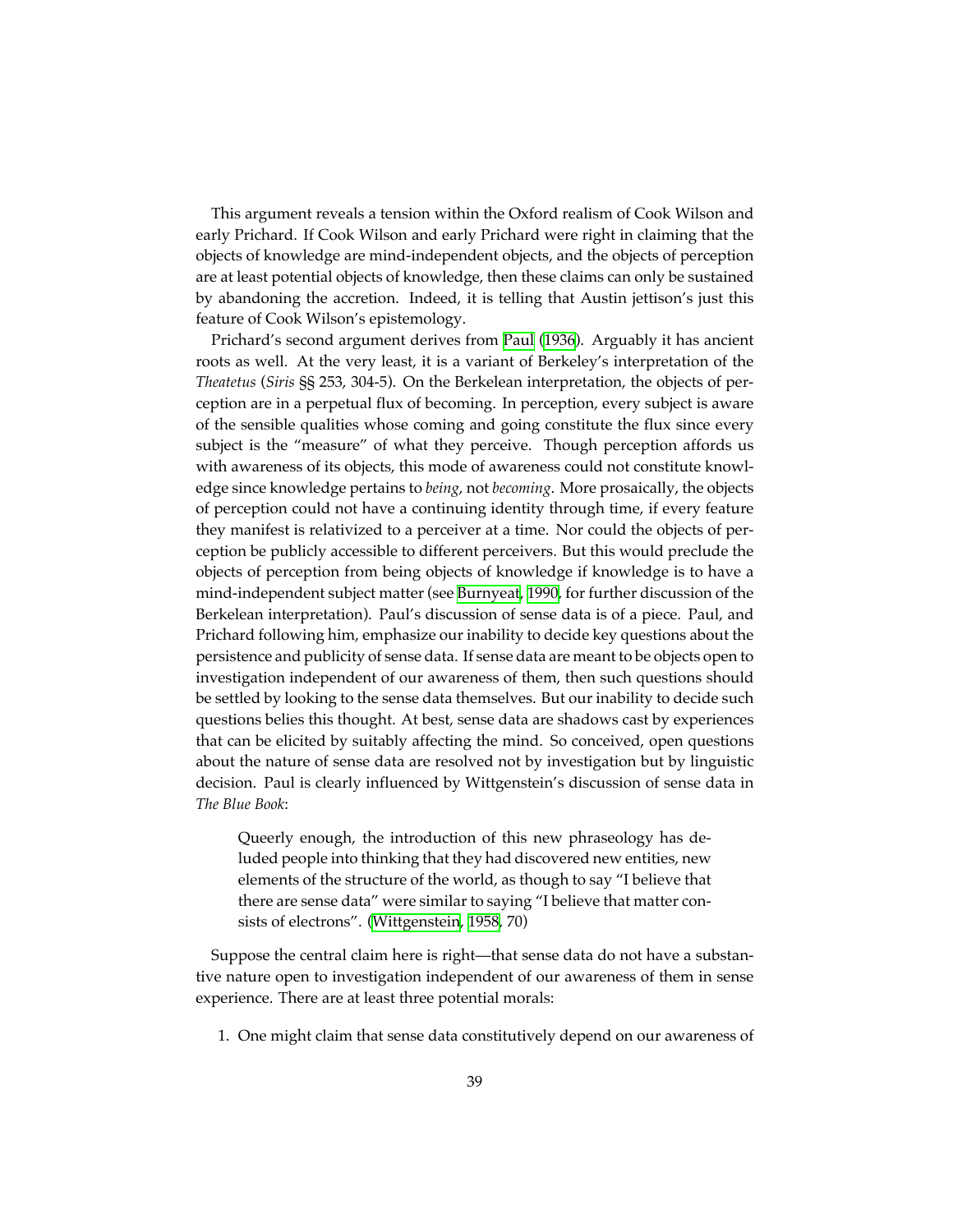<span id="page-39-0"></span>them in sense experience. Sense data would be in this regard like Berkelean ideas. Sense data would lack a substantive nature independent of our awareness of them. Though, Ayer, at least, would regard this Berkelean alternative as piece of substantive metaphysics on a par with Moorean sense data. (Though neither deploy the sense-data vocabulary, Berkeley and later Prichard adopt this alternative.)

- 2. One might deny that there are any substantive facts about the nature of sense data that are open to investigation independent of our awareness of them in sense experience. (Wittgenstein, Paul, and Ayer adopt this alternative,)
- 3. One might retain the conception of perception, common to Oxford and Cambridge realists, as a sensory mode of awareness that makes one knowledgeable of a mind-independent subject matter by abandoning the fundamental claim of the sense-datum theory—that there is an object of which we are aware whenever we undergo sense experience—and the experiential monism that came in its wake. (Austin and Hinton adopt this alternative.)

There have been relatively few takers for the Berkelean alternative (though see Foster **?** for a recent defense). We will set it aside and focus, instead, on the second and third alternatives, as represented by the work of Ayer and Austin respectively.

In the *Foundations of Empirical Knowledge*, [Ayer](#page-45-8) ([1940\)](#page-45-8) takes over from the logical positivists the general idea that there is no substantive metaphysics and that metaphysical disagreements are better understood as practical disagreements about what language or conceptual scheme to adopt. Ayer applies this idea to sense data and suggests that talk of sense data is just an alternative way of talking about facts that all of us can agree about, namely, facts about appearances. Ayer cites [Paul](#page-46-12) [\(1936](#page-46-12)) as an antecedent. However, as previously noted, the most likely proximate influence on Paul is the middle period Wittgenstein and not the logical positivists. Moreover, it is clear that Paul's attitude toward this claim is more ironic than Ayer's:

The important point is whatever we do is not demanded by the nature of objects which we are calling 'sense-data', but that we have a choice of different notations for describing observations, the choice being determined only by the greater convenience of one notation, or our personal inclination, or by tossing a coin. [\(Paul](#page-46-12), [1936](#page-46-12), 74)

Ayer understands the argument from illusion to establish not that there are sense data, distinct from material objects, that are the objects of sensory awareness, if this is to be understood as a substantive metaphysical claim; rather, the argument from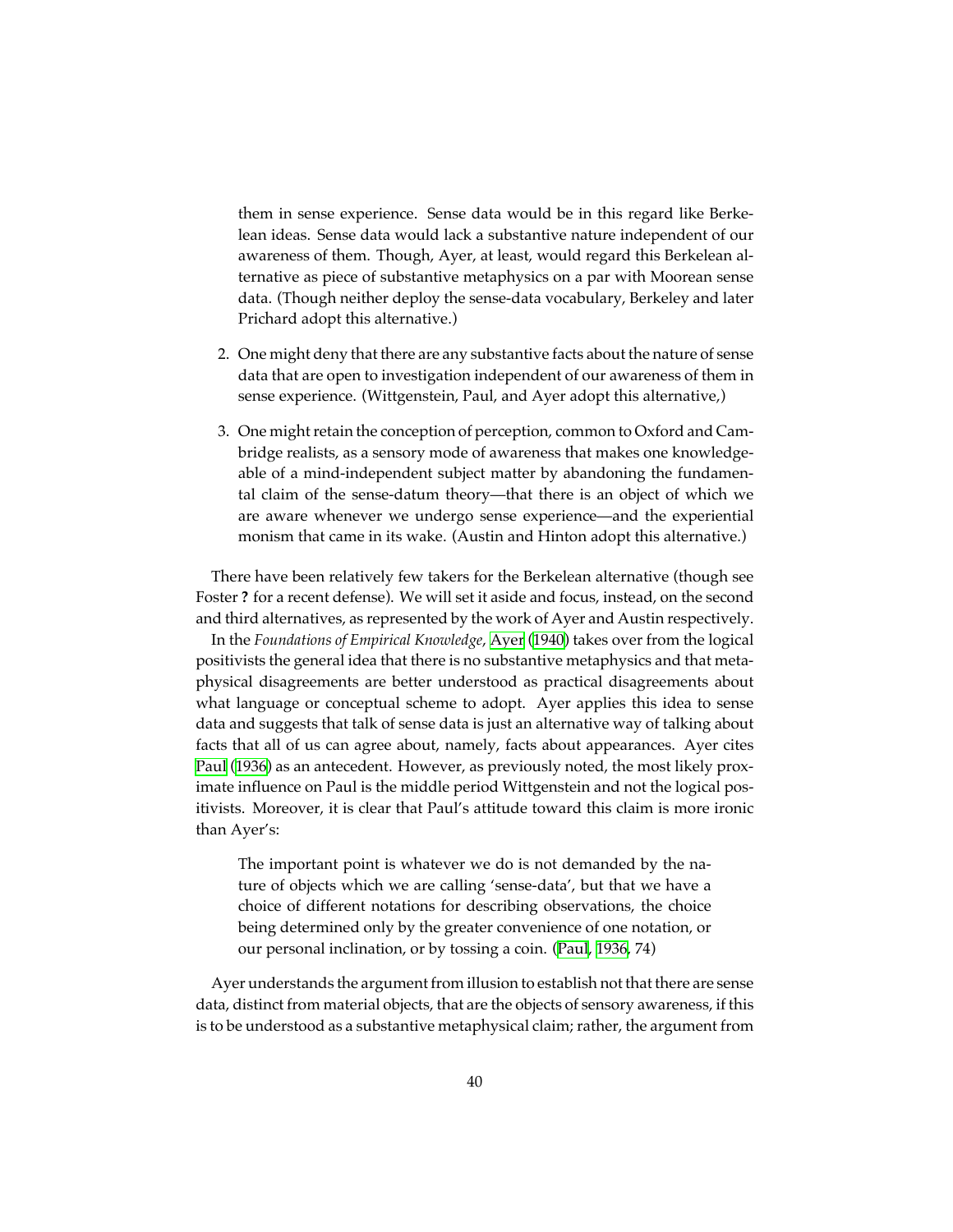<span id="page-40-0"></span>illusion highlights the practical need to regiment our perceptual vocabulary. According to Ayer, "see", "perceive", and their cognates have readings that implicate the existence of the object seen or perceived *and* readings that fail to so implicate. Sense-datum theorists, as Ayer understands them, simply regiment in favor of the existential reading. The practical need for talk of immaterial sense data arises in the context of an epistemological project:

For since in philosophizing about perception our main object is to analyse the relationship of our sense-experience to the propositions we put forward concerning material things, it is useful for us to have a terminology that enables us to refer to the contents of our experiences independently of the material things they are taken to present. [\(Ayer](#page-45-8), [1940](#page-45-8))

That project involved two central claims:

- 1. (non-analytic) sentences about material objects are empirically testable but do not admit of conclusive verification while
- 2. (non-analytic) sentences about sense data are *observation* sentences—they furnish evidence for other sentences and are themselves incorrigible.

Each of these claims are instances of more fundamental commitments that are independent of Ayer's positivism. Moreover, each stands opposed to fundamental claims in Cook Wilsonian epistemology and philosophy of language, at least as extended and refined by Austin.

The first claim involves a commitment to a *Lockean conception of knowledge*:

I believe that, in practice, most people agree with John Locke that "the certainty of things existing *in rerum natura*, when we have the testimony of our sense for it, is not only as great as our frame can attain to, but as our condition needs." [\(Ayer](#page-45-8), [1940](#page-45-8), 1)

The Lockean conception of knowledge is opposed to the Cook Wilsonian conception of knowledge as proof. According to Cook Wilson, knowing that P is akin to having a proof that P since a subject only knows that P when he is in a state that is absolutely incompatible with not-P. However, if knowledge only requires as much certainty as our frame can attain to and as our condition needs, then such certainty can, and most certainly will, fall short of proof (as Ayer acknowledges in conceding that material sentences do not admit of conclusive verification.) In this way, this dispute replays key elements of the early modern dispute between Hobbes and Boyle on the epistemic status of experimental philosophy (see [Shapin](#page-47-9) [and Schaffer](#page-47-9), [1985,](#page-47-9) for discussion).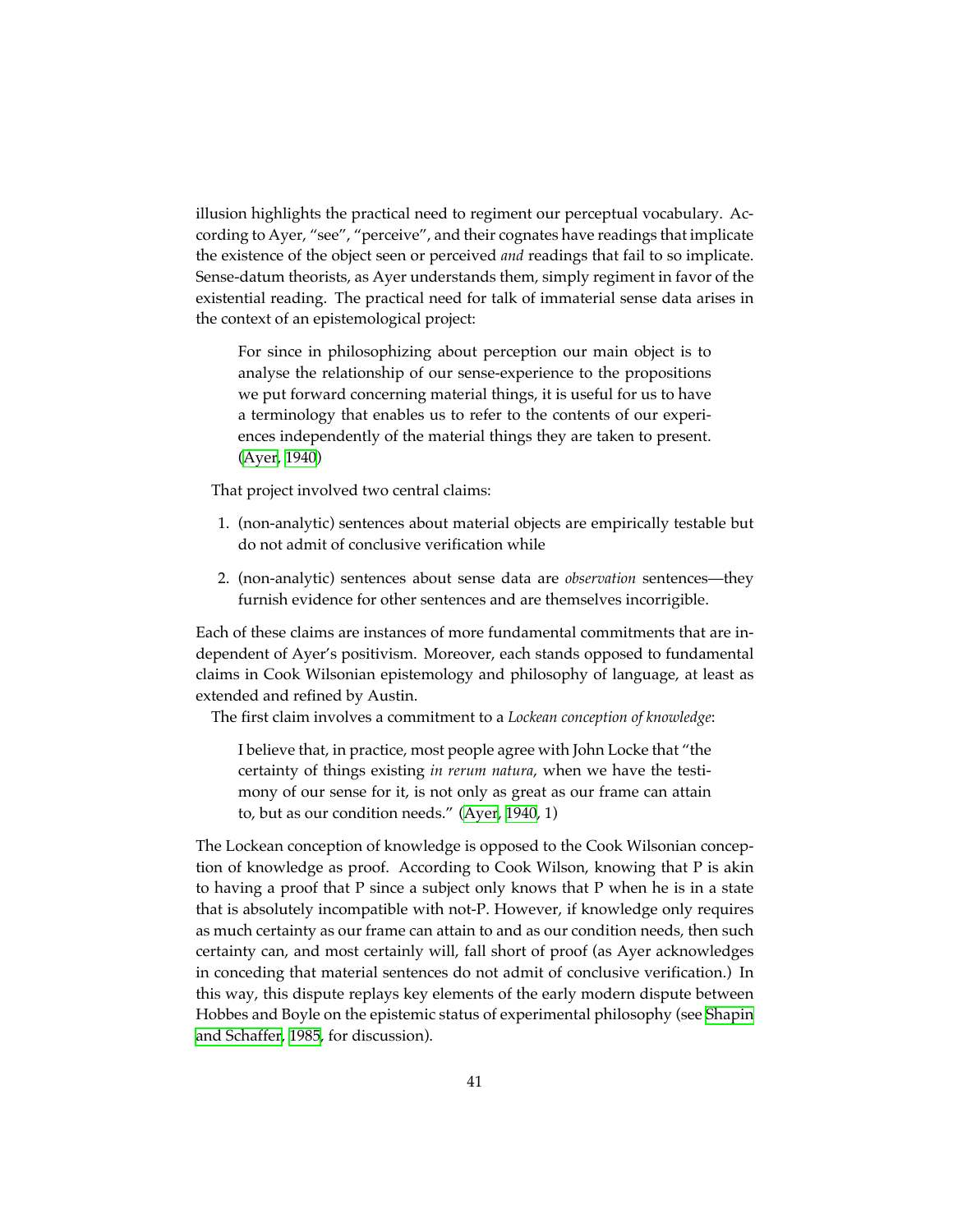The second claim involves a commitment to *a form of foundationalism* according to which there are a subclass of sentences (observation sentences, in the present instance, sentences about sense data) that can be incorrigibly known to be true. Moreover, these sentences can serve as the basis of an inferential transition to less certain sentences (sentences about material objects) that can nevertheless be known to be true on the basis of the evidence they provide. However, foundationalism, so conceived, conflicts with a fundamental claim in Cook Wilsonian philosophy of language, at least as extended and refined by Austin.

Suppose that Sid sees a pig in plain view. The pig that Sid sees is a material object, and for Ayer statements about material objects do not admit of conclusive verification. His thought seems to be this. Contrast Sid seeing a pig in plain view with a perfect matching hallucination—Sid seeming to see a pig but where there is no pig to be seen and where the Sid's seeming to see a pig is, at least in this instance, indiscriminable upon reflection from seeing a pig. While the statement "There's a pig" is true in the good case, it is false in the bad case. Since from Sid's perspective the bad case is a ringer for the good case, Ayer concludes that the possibility of Sid's mistakenly judging that a pig is before him in the bad case means that he cannot be certain that there is a pig before him in the good case. At most, he can have inconclusive evidence for there being a pig. But there is an incorrigible judgment that Sid can make in both cases, a judgment about how things appear to Sid in his experience. (For Ayer, this a judgment about sense data, but even philosophers who deny that there are sense data can, and do, accept the more general claim.) And this incorrigible knowledge of appearances constitutes the evidence for the truth of material object sentences.

Austin regards this reasoning as simply confused. Ayer is supposing that there is a type of sentence, an observation sentence that represents how things appear in Sid's experience, that can be incorrigibly known to be true by Sid independently of the occasion of his expressing this knowledge. Against the claim that, independent of an occasion of utterance, there is a sentence about how things appear in Sid's experience that can be incorrigibly known to be true, Austin insists that the truth of a claim is only determined by the standards in play on the occasion of utterance.If as Austin maintains, a sentence is only true when uttered on an occasion, there could be no sentence, independent of an occasion of utterance, that is true. And if there could be no sentence that is true independent of the occasion of utterance, then no such sentence could be incorrigibly known to be true.

While no sentence can be incorrigibly known to be true independent of an occasion of utterance, that's not to say that there are no occasions of utterance where Sid can speak with certainty. But recognizing that there are occasions where things can be incorrigibly known undermines the thought that what can be incorrigibly known is restricted to reports about how things appear in sense experience.If cir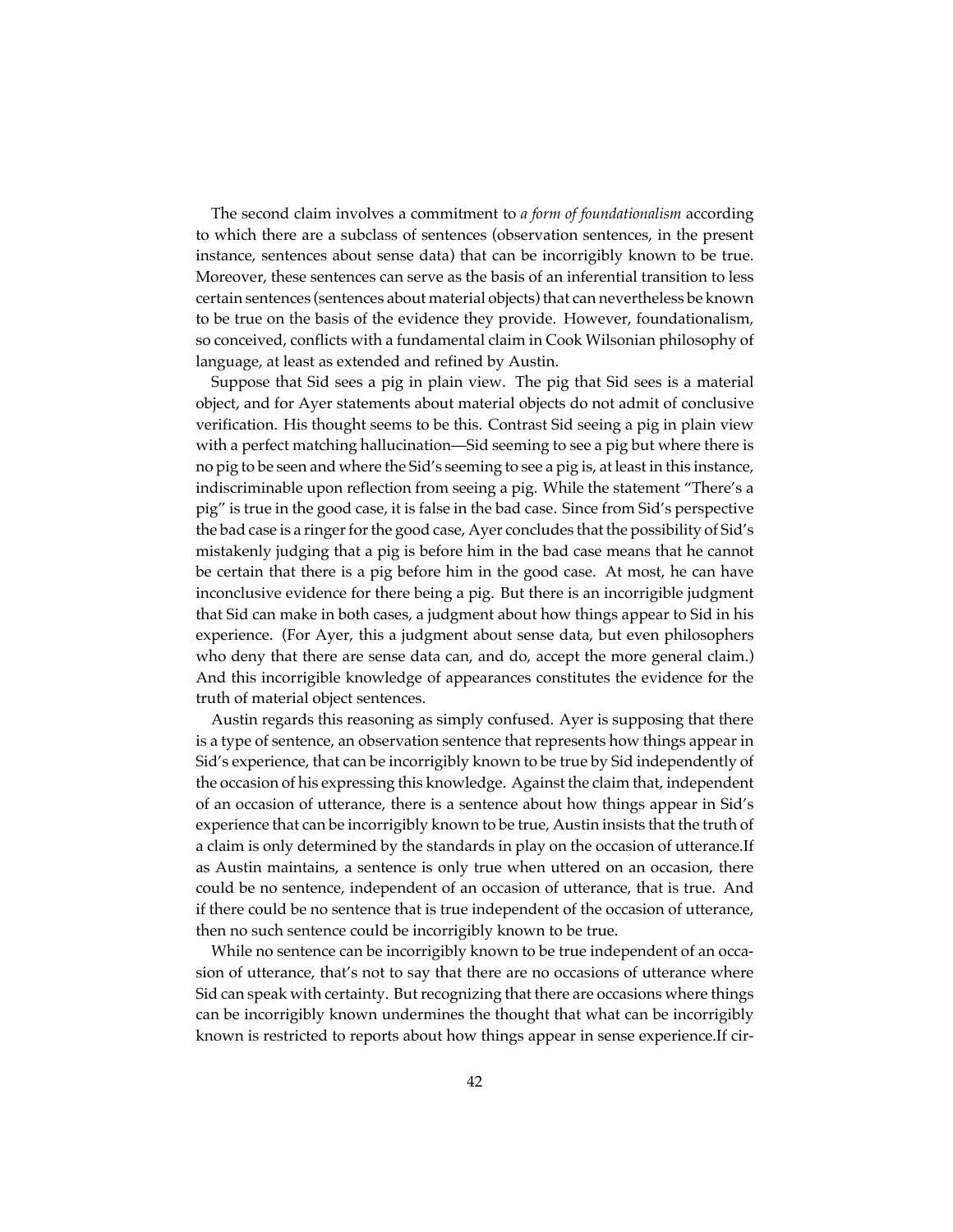cumstances are propitious, Sid can just know that there is a pig before him by seeing the pig. Seeing the pig and recognizing as a pig the animal that he sees is incompatible with the pig's absence and so tantamount to proof of the pig's presence. So Sid can know there's a pig and can express this knowledge by saying "There's a pig". This is not undermined by there being other circumstances and other occasions where the very same sentence could be used to say something false and so fail to express knowledge. That there are other possible circumstances where Sid would speak falsely and fail to express knowledge is consistent with Sid, in the present circumstances, speaking truly and expressing knowledge of a pig before him. (It is on these grounds as well that Austin rejects the accretion.)

There are two related aspects of Austin's emphasis on circumstances or occasions. Austin is drawing attention to facts about Sid's circumstance in seeing the pig and facts about the circumstance of saying that Sid sees the pig. Indeed, Austin is drawing attention to facts about the circumstances of saying that Sid sees the pig as a means of drawing attention to facts about Sid's circumstance in seeing the pig.

First, Austin in drawing attention to Sid's circumstance in seeing the pig is emphasizing the epistemological significance of specific relations among psychological states of a subject and between these and the environment confronted. In the good case, it is because Sid's experience presents him with the pig that he is in a position to know that there is a pig before him. That there are other occasions, perhaps indiscriminable upon reflection from the present occasion, where these relations do not obtain, is irrelevant. It is the presentation of the pig in Sid's perception that makes Sid knowledgeable of the pig.

Second, the epistemological significance of Sid's encounter with the pig may depend on the specific relations that obtain among his psychological states and between these and the environment, but they depend, in another way, on potentially distinct circumstances, the circumstances of saying that Sid sees the pig. Specifically, what would count as the obtaining of these relations can vary with circumstance. Sid and the scene he confronts, being as they are, may sometimes count as Sid seeing and sometimes not, depending on the point of saying that Sid sees on the specific occasion of utterance. That Sid is knowledgeable of the pig is less a frame of mind than an epistemic status that he may enjoy. Whether he in fact enjoys it depends on the work needed to be authoritative about this subject, and what work would be needed depends on the circumstance of attributing this epistemic status to Sid.

Austin's emphasis on facts about Sid's circumstance in seeing the pig and his emphasis on facts about the circumstance of saying that Sid sees the pig do not pull in different directions. Far from being in tension, a focus on the latter is a means of focusing on the former. To get clearer on what would count as Sid's seeing the pig on a given occasion of saying is to get clearer about which objective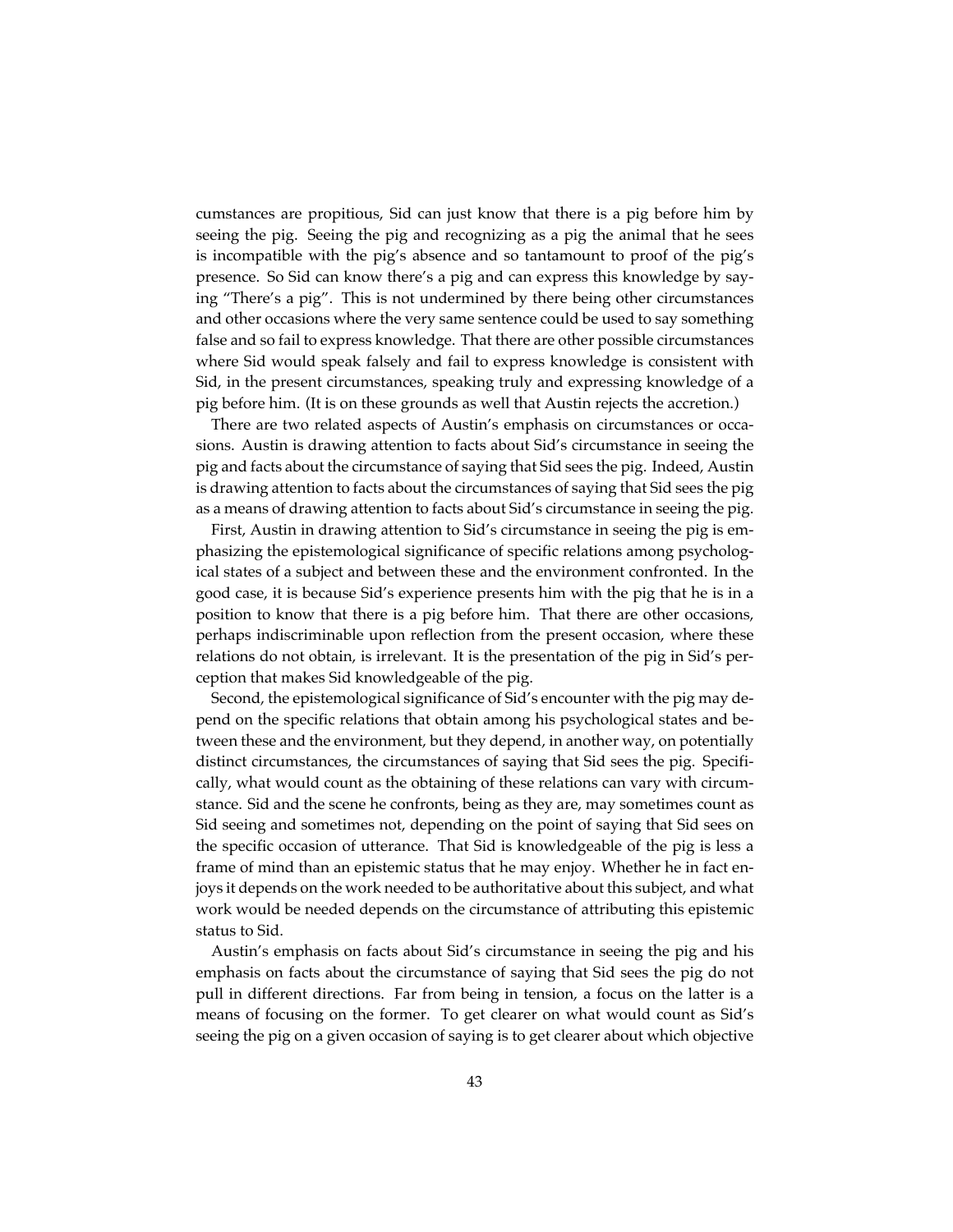<span id="page-43-0"></span>aspects of Sid and the scene he confronts are epistemologically relevant.

Sid can know with certainty that there is a pig before him by seeing it in plain view. Relatedly, Sid in knowing that there is a pig before him does not know this on the basis of perceptual evidence. So Ayer's was wrong in maintaining that judgements about appearances are evidence for judgments about material objects like pigs. The pig appearing in Sid's perceptual experience is not evidence for there being a pig before him, the pig is merely evident in Sid's seeing it.

Here we have an application of Austin's([1961b](#page-45-9)) idea in "Other Minds" that there is a contrast between believing and knowing. In the case of belief, one can ask "Why?" In the case of knowledge, one can merely inquire about the means by which one came to know by asking "How?" In suffering a perfect matching hallucination and mistakenly judging that there is a pig before him, Pia may ask "Why does Sid believe that?" And an adequate answer may be that it looked to Sid as if there was a pig before him. Looking as if there was a pig before him would be evidence for the perceptual belief. But if Sid just knows that there is a pig before him in the propitious circumstance of pig made manifest in his experience, then Pia cannot ask why Sid knows this. And, correlatively, Sid could not adequately answer her by citing as a evidence that it looked to him as if there was a pig before him.

The contrast that Austin draws between believing and knowing supports, in this way, the Cook Wilsonian opposition to the Lockean conception of knowledge. Evidence comes in degrees and pertains to belief, not knowledge, and so knowledge could not be as much certainty as our frame can attain and as our condition needs. Importantly, Austin's contrast does this in a way that connects with anti-hybridism about knowledge. The fundamental difference between believing and knowing precludes the construction of knowledge out of belief that meets further external conditions. The Austinian contrast thus supports and articulates in a novel way Prichard's insistence that knowledge and belief differ in kind.

We are now in a position to see how Austin's emphasis on facts about the perceiver's circumstances highlights the emerging need for an anti-hybridist conception of perception. Ayer postulates appearances that can obtain independently of the material objects they are taken to present. Perception couldn't be appearance in Ayer's sense that meets further external conditions, if perception can, on occasion, afford proof about our external environment. After all, according to Ayer, only judgments about appearances can be incorrigibly known. Judgments about the material environment can only be inconclusively verified on the basis of appearances. If explaining perception in terms of appearances that can obtain independently of the material object they are taken to present is committed to a Lockean epistemology, then so much the worse for hybridism (see [Putnam,](#page-47-10) [1994](#page-47-10), for a contemporary development of this negative thought).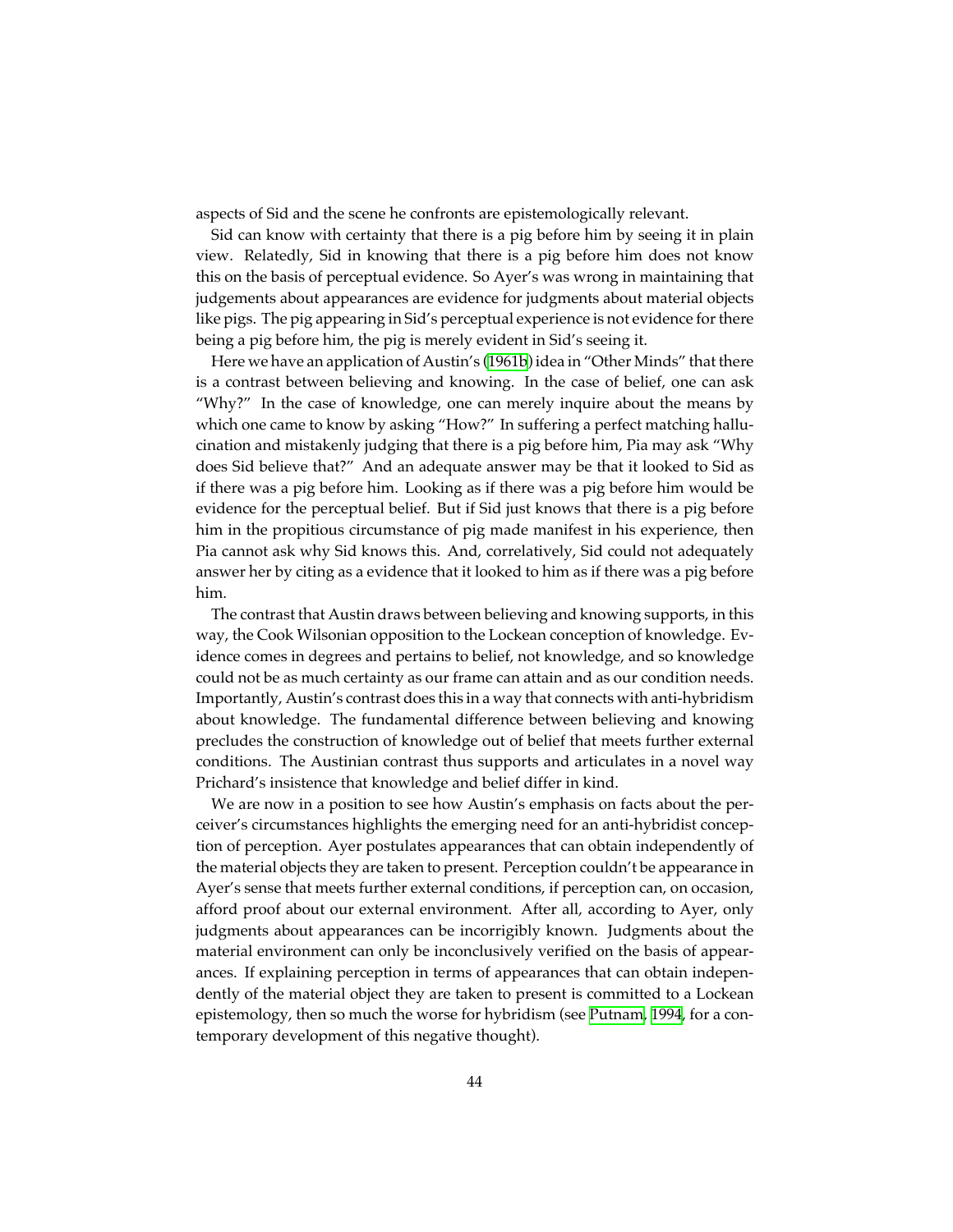<span id="page-44-0"></span>There is, however, a more positive thought at work here. Nothing short of Sid's encounter with a pig in sight could make Sid knowledgeable of the pig if this is akin to the availability of proof. It is the presentation of the pig as an object of awareness in perceptual experience, an object whose existence is incompatible with there not being a pig, that makes Sid knowledgeable. The relation to the object of perception that makes a subject knowledgeable of that object simply couldn't be present in a case of hallucination. This is at the very least in tension with the idea that the subject could be so related in part by undergoing an appearance that can obtain independently of the material object that it is taken to present. The Cook Wilsonian conception of knowledge as proof requires an anti-hybridist conception of perception if perception is to make the subject knowledgeable of a mind-independent subject matter.

Anti-hybridism or anti-conjunctivism about perception is a thesis about the nature of perception—that perception cannot be reductively explained in terms of a hybrid state consisting of an internal mental component and an external nonmental component. Experiential monism, in contrast, is a thesis about the nature of experience understood as the genus of which perception is a species. According to this doctrine, experience has a unitary nature. Despite being conceptually distinct in this way, the emerging debate reveals a tension between these doctrines, at least when set against a concern for realism. Oxford and Cambridge realists share a conception of knowledge where the objects of knowledge are independent of the act of knowing and a conception of perception where perception makes the subject knowledgeable of its object by affording sensory awareness of it. Cambridge realists, however, further held that the sensory mode of awareness was not distinctive of perception but characterized sense experience more generally. If the sensory mode of awareness characterizes experience generally, and if the arguments from illusion, hallucination, or conflicting appearances lead one to conclude that the objects of awareness are not ordinary material things like pigs, then it would be increasingly difficult to retain a common sense realism according to which Sid's seeing the pig puts him in a position to know that there is a pig before him. It is, perhaps, no accident that Russell's commitment to sense data led him to a representative realism that devolved into a form of phenomenalism. While Austin is not explicitly committed to the denial of experiential monism, he may be implicitly committed to its denial insofar as experiential monism is in tension with the common sense realism that he sought to defend with anti-hybridist conceptions of perception and knowledge. It will take the work of [Hinton](#page-46-13) [\(1973](#page-46-13)), specifically his reflections on the semantics and epistemology of perception–illusion disjunctions, to make the denial explicit. Disjunctivists are experiential pluralists. Part of the point of such pluralism is to acknowledge what's distinctive about perception. And according to the present tradition, adequately conceiving of perception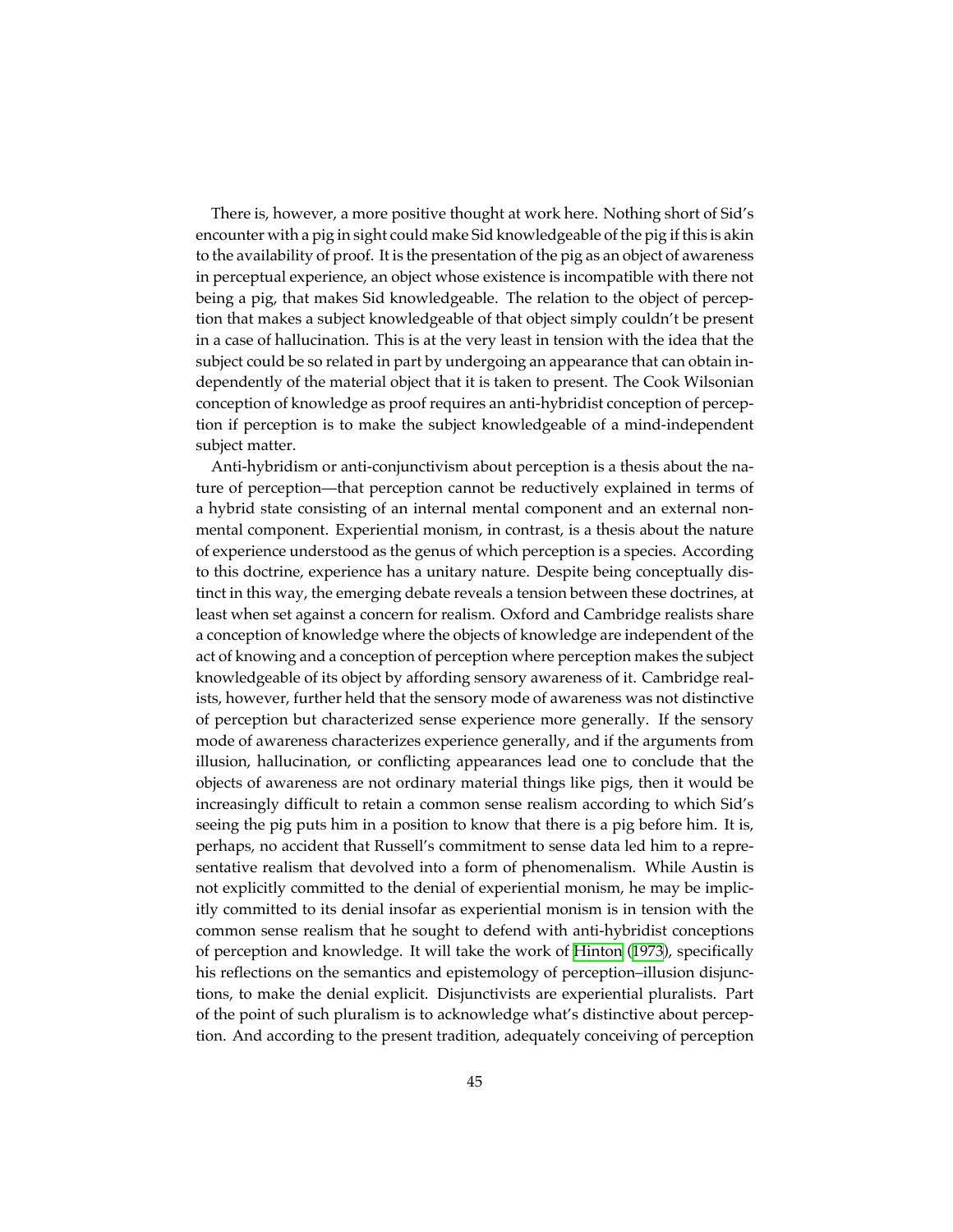<span id="page-45-11"></span>requires acknowledging what's distinctive about perceptual experience if it can make us knowledgeable of a world without the mind.

#### **References**

- <span id="page-45-3"></span>J.L. Austin. Other minds. *Proceedings of the Aristotelian Society, Supplementary Volume*, 20:148–187, 1946. URL <http://www.jstor.org/stable/4106432>. Reprinted in [Austin](#page-45-10) [1961a.](#page-45-10) [23](#page-22-0)
- <span id="page-45-10"></span>J.L. Austin. *Philosophical Papers*. Oxford University Press, Oxford, 1961a. [46](#page-45-11)
- <span id="page-45-9"></span>J.L. Austin. Other minds. In *Philosophical Papers*. Clarendon Press, Oxford, 1961b. [44](#page-43-0)
- <span id="page-45-2"></span>J.L. Austin. *Sense and Sensabilia*. Oxford University Press, New York, 1962. [22,](#page-21-0) [25,](#page-24-0) [38](#page-37-0)
- <span id="page-45-8"></span>A.J. Ayer. *The Foundations of Empirical Knowledge*. MacMillian & Co Ltd, London, 1940. [40,](#page-39-0) [41](#page-40-0)
- <span id="page-45-5"></span>George Berkeley. *Three Dialogues between Hylas and Philonous*. Oxford University Press, 1734a. [37](#page-36-0)
- <span id="page-45-6"></span>George Berkeley. *A Treatise Concerning the Principles of Human Knowledge*. Cambridge University Press, 1734b. [37](#page-36-0)
- George Berkeley. *Siris: A Chain of Philosophical Reflexions and Inquiries Concerning the Virtues of Tar Water and divers other Subjects connected together and arising from another. A New Edition with Additions and Emendations*. W. Innys and C. Hitch, in Pater-noster-rose and C. Davis in Holbourn, London, 1744.
- <span id="page-45-7"></span>M.F. Burnyeat. *The Theaetetus of Plato*. Hackett Publishing Company, Indianapolis IN, 1990. [39](#page-38-0)
- <span id="page-45-4"></span>Thompson Clarke. Seeing surfaces and physical objects. In Max Black, editor, *Philosophy in America*, Muirhead Library of Philosophy, pages 98–114. George Allen & Unwin Ltd, London, 1965. [30](#page-29-0)
- <span id="page-45-1"></span>John Cook Wilson. *Statement and Inference*. Oxford University Press, Oxford, 1926. [5,](#page-4-0) [7,](#page-6-0) [18,](#page-17-0) [32,](#page-31-0) [33,](#page-32-0) [34,](#page-33-0) [35,](#page-34-0) [36](#page-35-0)
- <span id="page-45-0"></span>Gottlob Frege. *Grundgesetze der Arithmetic, begriffsschriftlich abgeleitet*, volume I. Verlag Herman Pohle, 1893. Reprinted in [Frege](#page-46-14) [1964.](#page-46-14) [1](#page-0-0)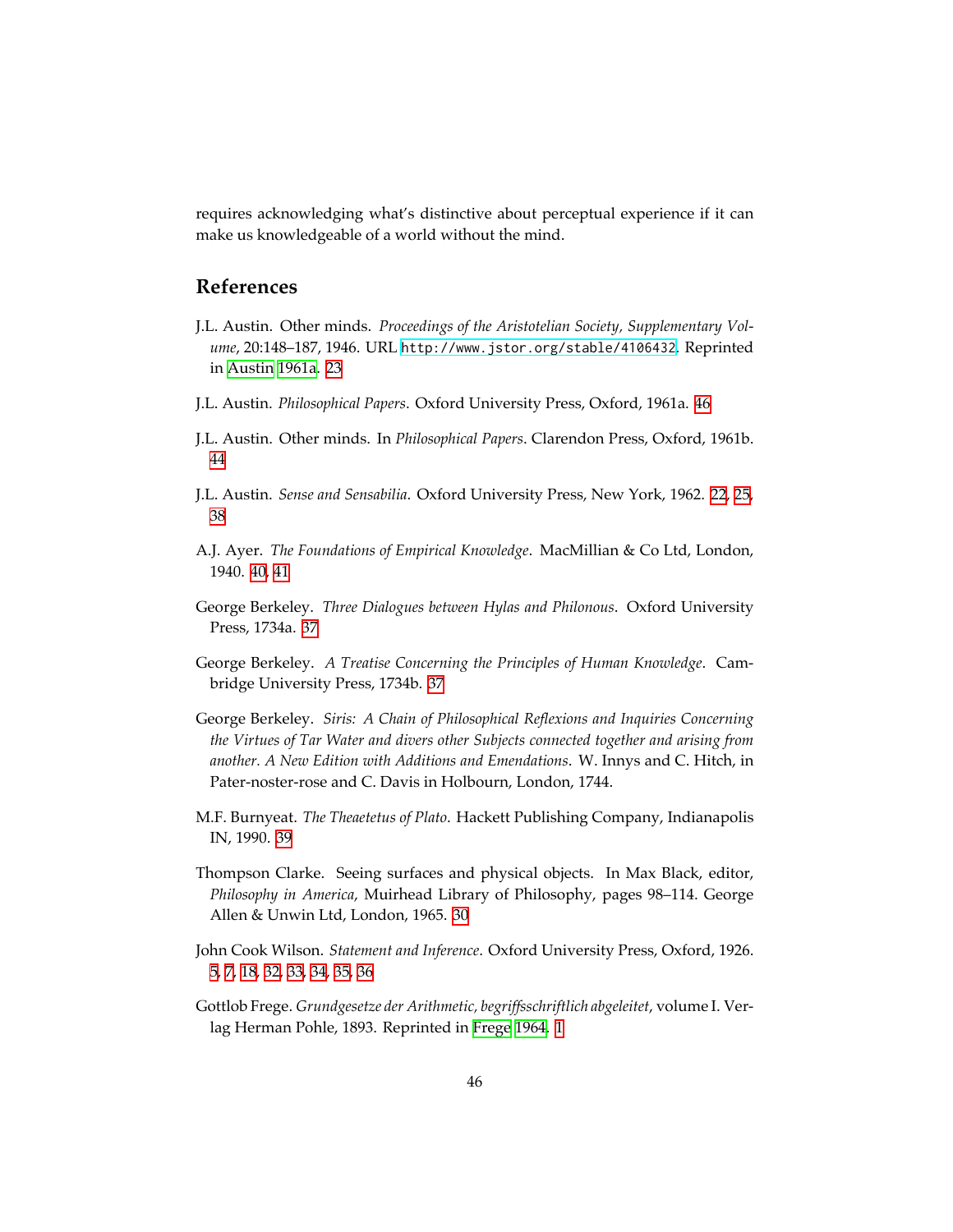- <span id="page-46-16"></span><span id="page-46-0"></span>Gottlob Frege. Der gedanke. *Beiträge zur Philosophie des deutschen Idealismus*, 1: 58–77, 1918-1919. Reprinted in [Frege](#page-46-15) [1997](#page-46-15). [1](#page-0-0), [3](#page-2-0)
- <span id="page-46-14"></span>Gottlob Frege. *The Basic Laws of Arithmetic*. University of California Press, 1964. [46](#page-45-11)
- <span id="page-46-15"></span>Gottlob Frege. The thought. In Michael Beaney, editor, *The Frege Reader*, pages 325–345. Blackwell, 1997. [47](#page-46-16)
- <span id="page-46-13"></span>J. M. Hinton. *Experience: An Inquiry into Some Ambiguities*. Clarendon Press, Oxford, 1973. [38,](#page-37-0) [45](#page-44-0)
- <span id="page-46-6"></span>J.M. Hinton. Visual experiences. *Mind*, 76(302):217–227, April 1967. URL [http:](http://www.jstor.org/stable/pdfplus/2251772.pdf) [//www.jstor.org/stable/pdfplus/2251772.pdf](http://www.jstor.org/stable/pdfplus/2251772.pdf). [20](#page-19-0)
- <span id="page-46-5"></span>John Locke. *An Essay Concerning Human Understanding*. Everyman, 1947, abridged edition, 1690. [19](#page-18-0), [37](#page-36-0)
- <span id="page-46-7"></span>John McDowell. Criteria, Defeasibility and Knowledge. *Proceedings of the British Academy*, 1982. [29,](#page-28-0) [34](#page-33-0)
- <span id="page-46-8"></span>John McDowell. *Mind and World*. Harvard University Press, Cambridge, MA, 1994. [29](#page-28-0)
- <span id="page-46-2"></span>G.E. Moore. The nature of judgment. *Mind*, 8(30):176–193, 1899. ISSN 00264423. URL <http://www.jstor.org/stable/2247657>. [3](#page-2-0)
- <span id="page-46-3"></span>G.E. Moore. The refutation of idealism. *Mind*, 12:433–53, 1903. [3](#page-2-0), [34](#page-33-0)
- <span id="page-46-10"></span>G.E. Moore. *Some Main Problems in Philosophy*. The Muirhead Library of Philosophy. George Allen & Unwin LTD., London, 1953. [37](#page-36-0)
- <span id="page-46-12"></span>G. A. Paul. Is there a problem about sense-data? *Proceedings of the Aristotelian Society, Supplementary Volume*, 15:61–77, 1936. [37,](#page-36-0) [39](#page-38-0), [40](#page-39-0)
- <span id="page-46-11"></span>H.H. Price. *Perception*. Methuen & CO. LTD., London, 1932. [37](#page-36-0)
- <span id="page-46-9"></span>H.A. Prichard. Appearances and reality I. *Mind*, 15(58):223–229, April 1906. URL <http://www.jstor.org/stable/2248559>. [37](#page-36-0)
- <span id="page-46-1"></span>H.A. Prichard. *Kant's Theory of Knowledge*. Oxford University Press, Oxford, 1909. [1,](#page-0-0) [2,](#page-1-0) [37](#page-36-0)
- <span id="page-46-4"></span>H.A. Prichard. The sense-datum fallacy. *Proceedings of the Aristotelian Society*, 17: 1–18, 1938. URL <http://www.jstor.org/stable/4106471>. [4](#page-3-0), [37](#page-36-0), [38](#page-37-0)